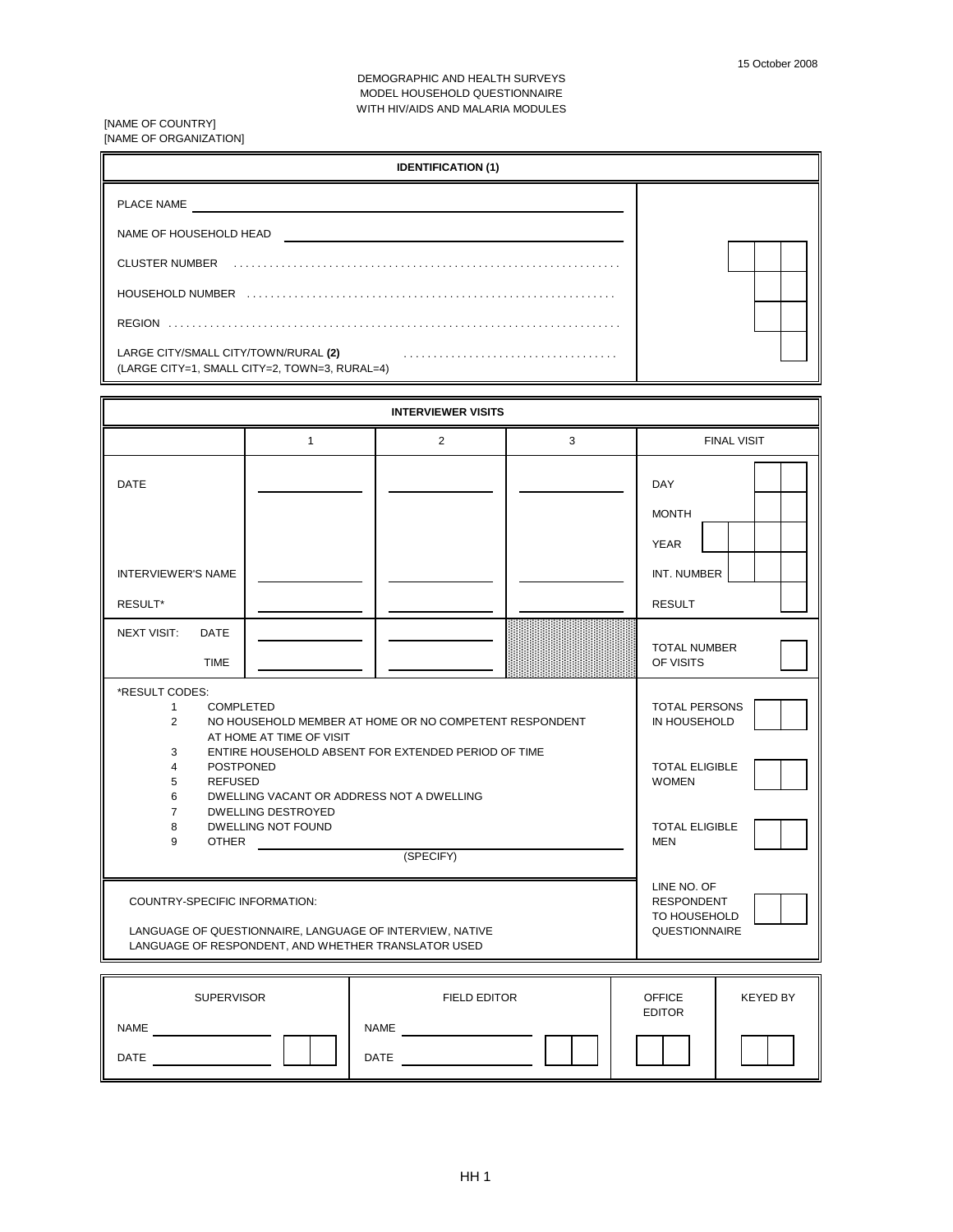## **Introduction and Consent**

Hello. My name is \_\_\_\_\_\_\_\_\_\_\_\_\_\_\_\_\_\_\_\_\_\_\_\_\_\_\_\_\_\_\_\_\_\_\_\_\_\_\_ and I am working with (NAME OF ORGANIZATION). We are conducting a national survey about various health issues. We would very much appreciate your participation in this survey. This information will help the government to plan health services. The survey usually takes between 10 and 15 minutes to complete. As part of the survey we would first like to ask some questions about your household. Whatever information you provide will be kept strictly confidential, and will not be shared with anyone other than members of our survey team.

| Participation in this survey is voluntary, and if we should come to any question you don't want to answer, just let me know and I     |
|---------------------------------------------------------------------------------------------------------------------------------------|
| will go on to the next question; or you can stop the interview at any time. However, we hope you will participate in the survey since |
| vour views are important.                                                                                                             |

↓

At this time, do you want to ask me anything about the survey? May I begin the interview now?

Signature of interviewer:  $\blacksquare$ 

RESPONDENT AGREES TO BE INTERVIEWED ... 1 RESPONDENT DOES NOT AGREE TO BE INTERVIEWED ... 2 → END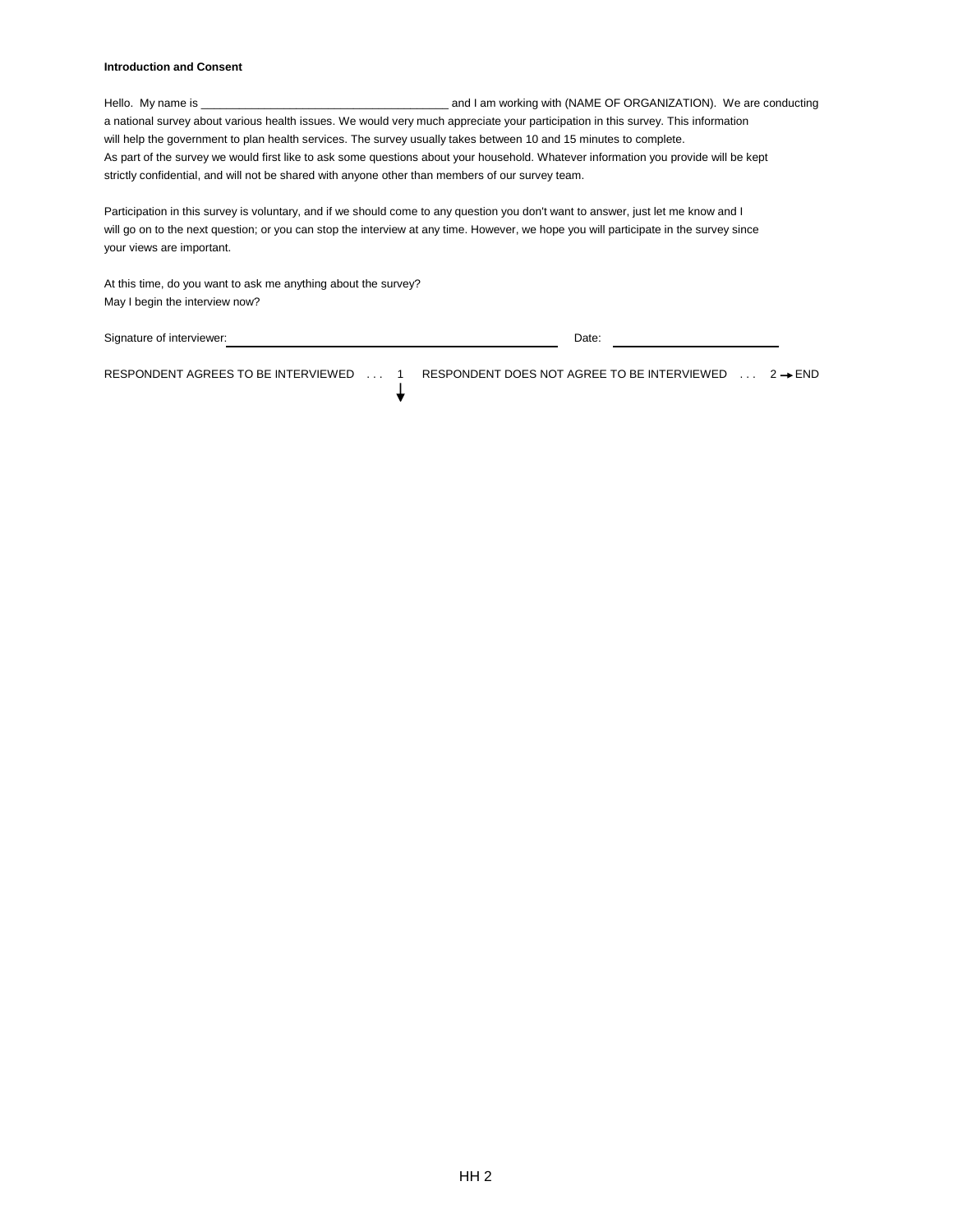|             |                                                                                                                                                                                                                                                                                                                                                                                                                                             |                                                                                                     |                                                  |                                                  |                                                 |                          | IF AGE 15<br>OR OLDER                                                                                                                                                                                                                   |                                                                                  |                                                                         |                                                                                |
|-------------|---------------------------------------------------------------------------------------------------------------------------------------------------------------------------------------------------------------------------------------------------------------------------------------------------------------------------------------------------------------------------------------------------------------------------------------------|-----------------------------------------------------------------------------------------------------|--------------------------------------------------|--------------------------------------------------|-------------------------------------------------|--------------------------|-----------------------------------------------------------------------------------------------------------------------------------------------------------------------------------------------------------------------------------------|----------------------------------------------------------------------------------|-------------------------------------------------------------------------|--------------------------------------------------------------------------------|
| LINE<br>NO. | USUAL RESIDENTS AND<br><b>VISITORS</b>                                                                                                                                                                                                                                                                                                                                                                                                      | <b>RELATIONSHIP</b><br>TO HEAD OF<br>HOUSEHOLD                                                      | <b>SEX</b>                                       |                                                  | <b>RESIDENCE</b>                                | AGE                      | <b>MARITAL</b><br><b>STATUS</b>                                                                                                                                                                                                         |                                                                                  | <b>ELIGIBILITY</b>                                                      |                                                                                |
|             | Please give me the names<br>of the persons who usually<br>live in your household and<br>guests of the household<br>who stayed here last night,<br>starting with the head of<br>the household.<br>AFTER LISTING THE<br>NAMES AND RECORDING<br>THE RELATIONSHIP<br>AND SEX FOR EACH<br>PERSON, ASK<br>QUESTIONS 2A-2C<br>TO BE SURE THAT THE<br>LISTING IS COMPLETE.<br>THEN ASK APPROPRIATE<br>QUESTIONS IN COLUMNS<br>5-32 FOR EACH PERSON. | What is the<br>relationship of<br>(NAME) to the<br>head of the<br>household?<br>SEE CODES<br>BELOW. | Is<br>(NAME)<br>male or<br>female?               | Does<br>(NAME)<br>usually<br>live<br>here?       | Did<br>(NAME)<br>stay<br>here<br>last<br>night? | How<br>old is<br>(NAME)? | What is<br>(NAME'S)<br>current marital<br>status?<br>$1 = MARKIED$<br>OR LIVING<br><b>TOGETHER</b><br>$2 = DIVORCED/$<br>SEPARATED<br>$3 = WIDOWED$<br>$4 = NEVER$<br>MARRIED<br><b>AND</b><br><b>NEVER</b><br>LIVED<br><b>TOGETHER</b> | <b>CIRCLE</b><br>LINE<br><b>NUMBER</b><br>OF ALL<br><b>WOMEN</b><br>AGE<br>15-49 | <b>CIRCLE</b><br>LINE<br><b>NUMBER</b><br>OF ALL<br>MEN<br>AGE<br>15-49 | <b>CIRCLE</b><br><b>LINE</b><br><b>NUMBER</b><br>OF ALL<br>CHILDREN<br>AGE 0-5 |
| (1)         | (2)                                                                                                                                                                                                                                                                                                                                                                                                                                         | (3)                                                                                                 | (4)                                              | (5)                                              | (6)                                             | (7)                      | (8)                                                                                                                                                                                                                                     | (9)                                                                              | (10)                                                                    | (11)                                                                           |
| 01          |                                                                                                                                                                                                                                                                                                                                                                                                                                             |                                                                                                     | $\mathsf F$<br>M<br>$\mathbf{2}$<br>$\mathbf{1}$ | Y<br>${\sf N}$<br>$\overline{2}$<br>$\mathbf{1}$ | Y N<br>$\overline{2}$<br>$\mathbf{1}$           | <b>IN YEARS</b>          |                                                                                                                                                                                                                                         | 01                                                                               | 01                                                                      | 01                                                                             |
| 02          |                                                                                                                                                                                                                                                                                                                                                                                                                                             |                                                                                                     | $\overline{2}$<br>$\mathbf{1}$                   | $\overline{2}$<br>$\mathbf{1}$                   | $\overline{2}$<br>$\mathbf{1}$                  |                          |                                                                                                                                                                                                                                         | 02                                                                               | 02                                                                      | 02                                                                             |
| 03          |                                                                                                                                                                                                                                                                                                                                                                                                                                             |                                                                                                     | $\sqrt{2}$<br>$\mathbf{1}$                       | $\overline{2}$<br>$\mathbf{1}$                   | $\sqrt{2}$<br>$\mathbf{1}$                      |                          |                                                                                                                                                                                                                                         | 03                                                                               | 03                                                                      | 03                                                                             |
| 04          |                                                                                                                                                                                                                                                                                                                                                                                                                                             |                                                                                                     | $\overline{1}$<br>$\overline{2}$                 | $\overline{c}$<br>1                              | $\overline{2}$<br>$\mathbf{1}$                  |                          |                                                                                                                                                                                                                                         | 04                                                                               | 04                                                                      | 04                                                                             |
| 05          |                                                                                                                                                                                                                                                                                                                                                                                                                                             |                                                                                                     | $\overline{2}$<br>$\mathbf{1}$                   | $\overline{2}$<br>1                              | $\overline{2}$<br>$\mathbf{1}$                  |                          |                                                                                                                                                                                                                                         | 05                                                                               | 05                                                                      | 05                                                                             |
| 06          |                                                                                                                                                                                                                                                                                                                                                                                                                                             |                                                                                                     | $\overline{2}$<br>$\mathbf{1}$                   | $\overline{2}$<br>$\mathbf{1}$                   | $\overline{2}$<br>$\mathbf{1}$                  |                          |                                                                                                                                                                                                                                         | 06                                                                               | 06                                                                      | 06                                                                             |
| 07          |                                                                                                                                                                                                                                                                                                                                                                                                                                             |                                                                                                     | $\overline{2}$<br>$\mathbf{1}$                   | $\overline{2}$<br>1                              | $1 \quad$<br>$\overline{2}$                     |                          |                                                                                                                                                                                                                                         | 07                                                                               | 07                                                                      | 07                                                                             |
| 08          |                                                                                                                                                                                                                                                                                                                                                                                                                                             |                                                                                                     | $\overline{2}$<br>$\mathbf{1}$                   | $\overline{2}$<br>1                              | $\overline{2}$<br>$\mathbf{1}$                  |                          |                                                                                                                                                                                                                                         | 08                                                                               | 08                                                                      | 08                                                                             |
| 09          |                                                                                                                                                                                                                                                                                                                                                                                                                                             |                                                                                                     | $\overline{2}$<br>$\mathbf{1}$                   | $\overline{2}$<br>$\mathbf{1}$                   | 1<br>$\overline{2}$                             |                          |                                                                                                                                                                                                                                         | 09                                                                               | 09                                                                      | 09                                                                             |
| 10          |                                                                                                                                                                                                                                                                                                                                                                                                                                             |                                                                                                     | 2<br>$\mathbf{1}$                                | 2<br>1                                           | 1<br>$\overline{2}$                             |                          |                                                                                                                                                                                                                                         | 10 <sup>1</sup>                                                                  | 10                                                                      | 10 <sup>1</sup>                                                                |

# **CODES FOR Q. 3: RELATIONSHIP TO HEAD OF HOUSEHOLD**

01 = HEAD 08 = BROTHER OR SISTER 02 = WIFE OR HUSBAND 09 = NIECE/NEPHEW BY BLOOD

03 = SON OR DAUGHTER 10 = NIECE/NEPHEW BY MARRIAGE

04 = SON-IN-LAW OR 11 = OTHER RELATIVE

DAUGHTER-IN-LAW 12 = ADOPTED/FOSTER/

05 = GRANDCHILD STEPCHILD

06 = PARENT 13 = NOT RELATED

07 = PARENT-IN-LAW 98 = DON'T KNOW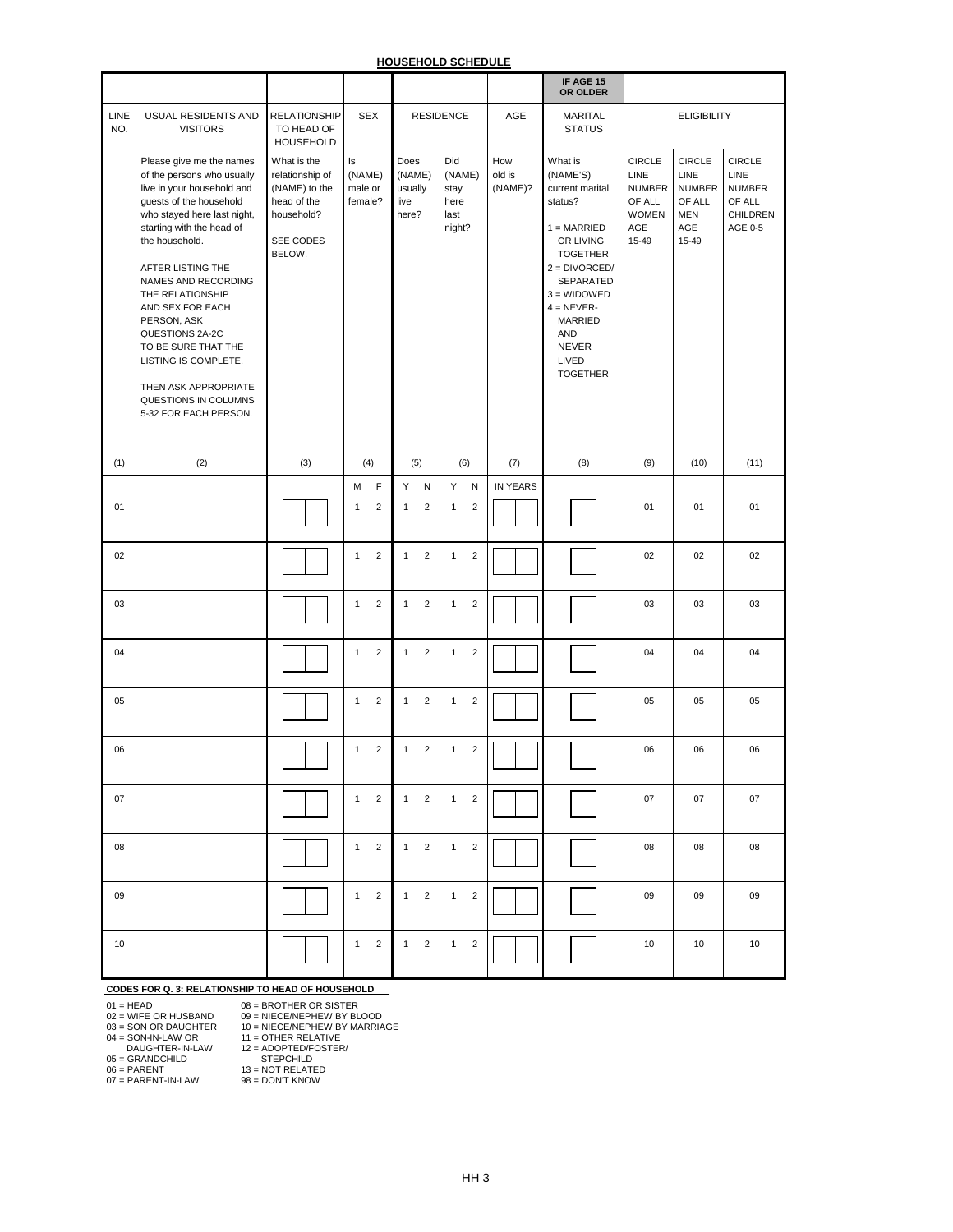|                    |                                    | IF AGE 18-                                                                                             |                |                                                  |                                      |                                                            |                                                                            |                                                                                                                                     |  |              |                                                                                                                                                               |                |                   |                                      |                                                            | <b>IF AGE 0-17 YEARS</b>                                                                                                                                                                                  |      |                   |                                                                                                                                                                            |                     |         |                                                                                                                                                                                                              |                                                                                                                                                                   |
|--------------------|------------------------------------|--------------------------------------------------------------------------------------------------------|----------------|--------------------------------------------------|--------------------------------------|------------------------------------------------------------|----------------------------------------------------------------------------|-------------------------------------------------------------------------------------------------------------------------------------|--|--------------|---------------------------------------------------------------------------------------------------------------------------------------------------------------|----------------|-------------------|--------------------------------------|------------------------------------------------------------|-----------------------------------------------------------------------------------------------------------------------------------------------------------------------------------------------------------|------|-------------------|----------------------------------------------------------------------------------------------------------------------------------------------------------------------------|---------------------|---------|--------------------------------------------------------------------------------------------------------------------------------------------------------------------------------------------------------------|-------------------------------------------------------------------------------------------------------------------------------------------------------------------|
|                    |                                    | <b>59 YEARS</b>                                                                                        |                |                                                  |                                      |                                                            |                                                                            |                                                                                                                                     |  |              |                                                                                                                                                               |                |                   |                                      |                                                            |                                                                                                                                                                                                           |      |                   |                                                                                                                                                                            |                     |         |                                                                                                                                                                                                              |                                                                                                                                                                   |
| <b>LINE</b><br>NO. |                                    | <b>SICK</b><br><b>PERSON</b>                                                                           |                | SURVIVORSHIP AND RESIDENCE OF BIOLOGICAL PARENTS |                                      |                                                            |                                                                            |                                                                                                                                     |  |              |                                                                                                                                                               |                |                   |                                      |                                                            |                                                                                                                                                                                                           |      |                   |                                                                                                                                                                            |                     |         |                                                                                                                                                                                                              |                                                                                                                                                                   |
|                    | Has<br>(NAME)<br>been<br>very sick |                                                                                                        |                | ls                                               | (NAME)'s<br>natural<br>mother alive? |                                                            | Does<br>natural<br>mother                                                  | (NAME)'s                                                                                                                            |  |              | <b>IF MOTHER</b><br><b>NOT</b><br><b>LISTED IN</b><br><b>HOUSEHOLD</b>                                                                                        |                | ls                | (NAME)'s<br>natural<br>father alive? |                                                            | Does<br>(NAME)'s<br>natural<br>father                                                                                                                                                                     |      |                   | <b>IF FATHER</b><br><b>LISTED IN</b><br><b>HOUSEHOLD</b>                                                                                                                   | <b>NOT</b>          |         | <b>MOTHER</b><br><b>AND/OR</b><br><b>FATHER</b><br><b>DEAD/</b>                                                                                                                                              | <b>BOTH</b><br><b>PARENTS</b><br><b>ALIVE</b>                                                                                                                     |
|                    | 3 months<br>during<br>the past     | for at least<br>12 months,<br>that is (NAME)<br>was too sick<br>to work or<br>do normal<br>activities? |                |                                                  |                                      |                                                            | usually<br>a guest<br>IF YES:<br>What is<br><b>LINE</b><br>IF NO.<br>'00'. | live in this<br>household<br>or was she<br>last night?<br>her name?<br><b>RECORD</b><br><b>MOTHER'S</b><br>NUMBER.<br><b>RECORD</b> |  | at least 3   | Has (NAME)'s<br>mother been<br>very sick for<br>months during<br>the past 12<br>months, that is<br>she was too<br>sick to work or<br>do normal<br>activities? |                |                   |                                      |                                                            | usually<br>live in this<br>household<br>or was he<br>a guest<br>last night?<br>IF YES:<br>What is<br>his name?<br><b>RECORD</b><br><b>FATHER'S</b><br>LINE<br>NUMBER.<br>IF NO,<br><b>RECORD</b><br>'00'. |      |                   | Has (NAME)'s<br>father been<br>very sick<br>for at least 3<br>months during<br>the past 12<br>months, that is<br>he was too<br>sick to work<br>or do normal<br>activities? |                     |         | <b>SICK</b><br><b>CIRCLE</b><br>LINE<br><b>NUMBER</b><br>IF CHILD'S<br><b>MOTHER</b><br>AND/OR<br><b>FATHER</b><br><b>HAS DIED</b><br>(Q.13 OR<br>$16 = NO$ ) OR<br><b>BEEN SICK</b><br>(Q.15 OR<br>18=YES). | <b>IF YES</b><br><b>TO</b><br>Q.13<br><b>AND</b><br>Q.16<br>(BOTH<br>ALIVE),<br><b>CIRCLE</b><br>1'.<br>FOR ALL<br><b>OTHER</b><br>CASES,<br><b>CIRCLE</b><br>2'. |
|                    |                                    | (12)                                                                                                   |                |                                                  | (13)                                 |                                                            |                                                                            | (14)                                                                                                                                |  |              | (15)                                                                                                                                                          |                |                   | (16)                                 |                                                            |                                                                                                                                                                                                           | (17) |                   |                                                                                                                                                                            | (18)                |         | (19)                                                                                                                                                                                                         | (20)                                                                                                                                                              |
| 01                 | Y<br>1                             | N<br>$\overline{2}$                                                                                    | <b>DK</b><br>8 | Y<br>$\mathbf{1}$                                | Ν<br>2                               | <b>DK</b><br>- 8<br>GO TO 16                               |                                                                            |                                                                                                                                     |  | Y<br>1       | N<br>$\overline{2}$                                                                                                                                           | <b>DK</b><br>8 | Υ<br>$\mathbf{1}$ | N<br>2                               | <b>DK</b><br>8<br>GO TO 19                                 |                                                                                                                                                                                                           |      | Y<br>$\mathbf{1}$ |                                                                                                                                                                            | N<br>$\overline{2}$ | DK<br>8 | 01                                                                                                                                                                                                           | $\overline{2}$<br>1<br>$GO$ TO 23                                                                                                                                 |
| 02                 | 1                                  | $\overline{2}$                                                                                         | 8              | $\mathbf{1}$                                     | 2                                    | - 8<br>GO TO 16                                            |                                                                            |                                                                                                                                     |  | $\mathbf{1}$ | 2                                                                                                                                                             | 8              | $\mathbf{1}$      | 2 -                                  | - 8<br>GO TO 19                                            |                                                                                                                                                                                                           |      | 1                 |                                                                                                                                                                            | $\overline{2}$      | 8       | 02                                                                                                                                                                                                           | 2<br>1<br>GO TO 23                                                                                                                                                |
| 03                 | 1                                  | $\overline{c}$                                                                                         | 8              | $\mathbf{1}$                                     |                                      | $2 - 8$<br>$GO\overset{\blacklozenge}{TO}16$               |                                                                            |                                                                                                                                     |  | $\mathbf{1}$ | $\overline{2}$                                                                                                                                                | 8              | $\mathbf{1}$      | $2 -$                                | - 8<br>GO TO 19                                            |                                                                                                                                                                                                           |      | 1                 |                                                                                                                                                                            | $\overline{2}$      | 8       | 03                                                                                                                                                                                                           | $\mathbf{1}$<br>$\overline{2}$<br>$G\ddot{o}$ TO 23                                                                                                               |
| 04                 |                                    | $1 \qquad 2 \qquad 8$                                                                                  |                |                                                  |                                      | $1 \t2 \t 8$<br>GO TO 16                                   |                                                                            |                                                                                                                                     |  |              |                                                                                                                                                               |                |                   |                                      | 1 2 8 $1$ 2 $\rightarrow$ 8<br>GO TO 19                    |                                                                                                                                                                                                           |      |                   | $1 \qquad 2 \qquad 8$                                                                                                                                                      |                     |         | 04                                                                                                                                                                                                           | $1 \quad 2$<br>$GO$ TO 23                                                                                                                                         |
| 05                 |                                    | $1 \qquad 2 \qquad 8$                                                                                  |                | $1 -$                                            |                                      | $2$ $\frac{1}{2}$ $8$<br>GO TO 16                          |                                                                            |                                                                                                                                     |  |              |                                                                                                                                                               |                |                   |                                      | $1 \quad 2 \quad 8 \quad 1 \quad 2 \quad 8$<br>$GO$ TO 19  |                                                                                                                                                                                                           |      |                   | $1 \qquad 2 \qquad 8$                                                                                                                                                      |                     |         | 05                                                                                                                                                                                                           | $1 \quad 2$<br>$GO$ TO 23                                                                                                                                         |
| 06                 |                                    | $1 \qquad 2 \qquad 8$                                                                                  |                |                                                  |                                      | $\begin{vmatrix} 1 & 2 \\ 1 & 1 \end{vmatrix}$<br>GO TO 16 |                                                                            |                                                                                                                                     |  |              | $1 \qquad 2 \qquad 8$                                                                                                                                         |                |                   |                                      | $\begin{vmatrix} 1 & 2 \\ 1 & 1 \end{vmatrix}$<br>GO TO 19 |                                                                                                                                                                                                           |      |                   | $1 \qquad 2 \qquad 8$                                                                                                                                                      |                     |         | 06                                                                                                                                                                                                           | $1 \quad 2$<br>$G\ddot{O}$ TO 23                                                                                                                                  |
| 07                 |                                    | $1 \qquad 2 \qquad 8$                                                                                  |                |                                                  |                                      | $1 \quad 2 \rightarrow 8$<br>GO TO 16                      |                                                                            |                                                                                                                                     |  |              |                                                                                                                                                               |                |                   |                                      | 1 2 8 $1$ 2 $\rightarrow$ 8<br>GO TO 19                    |                                                                                                                                                                                                           |      |                   | $1 \qquad 2 \qquad 8$                                                                                                                                                      |                     |         | 07                                                                                                                                                                                                           | $1 \quad 2$<br>$G\dot{\mathrm{O}}$ TO 23                                                                                                                          |
| 08                 |                                    | $1 \qquad 2 \qquad 8$                                                                                  |                | $1 -$                                            |                                      | 2T8<br>GOTO 16                                             |                                                                            |                                                                                                                                     |  |              |                                                                                                                                                               |                |                   |                                      | $\overline{1}$ 2 8 $\left 1$ 2 $\right $ 8<br>GOTO19       |                                                                                                                                                                                                           |      |                   | $1 \quad 2 \quad 8$                                                                                                                                                        |                     |         | 08                                                                                                                                                                                                           | $1 \quad 2$<br>$GO$ TO 23                                                                                                                                         |
| 09                 |                                    | $1 \qquad 2 \qquad 8$                                                                                  |                | $1 -$                                            |                                      | $2^{8}$<br>GO TO 16                                        |                                                                            |                                                                                                                                     |  |              | $1 \qquad 2 \qquad 8$                                                                                                                                         |                |                   |                                      | $\begin{vmatrix} 1 & 2 \\ 1 & 6 \end{vmatrix}$<br>GO TO 19 |                                                                                                                                                                                                           |      |                   | $1 \qquad 2 \qquad 8$                                                                                                                                                      |                     |         | 09                                                                                                                                                                                                           | $1 \quad 2$<br>$G\dot{\mathrm{O}}$ TO 23                                                                                                                          |
| 10 <sup>1</sup>    |                                    | $1 \qquad 2 \qquad 8$                                                                                  |                | 1                                                |                                      | $2T^{8}$<br>GO TO 16                                       |                                                                            |                                                                                                                                     |  |              |                                                                                                                                                               |                |                   |                                      | 1 2 8 1 2 $\rightarrow$ 8<br>GO TO 19                      |                                                                                                                                                                                                           |      |                   | $1 \qquad 2 \qquad 8$                                                                                                                                                      |                     |         | 10                                                                                                                                                                                                           | $1 \quad 2$<br>$G\dot{\mathrm{O}}$ TO 23                                                                                                                          |

Question 12, Question 15, and Questions 18-20 relate to the situation of orphans and vulnerable children and are part of the HIV/AIDS module. They should be included only in countries where HIV prevalence is higher than 5 percent or where more than 8 percent of children age 0-17 years are orphans (i.e., one or both biological parents have died).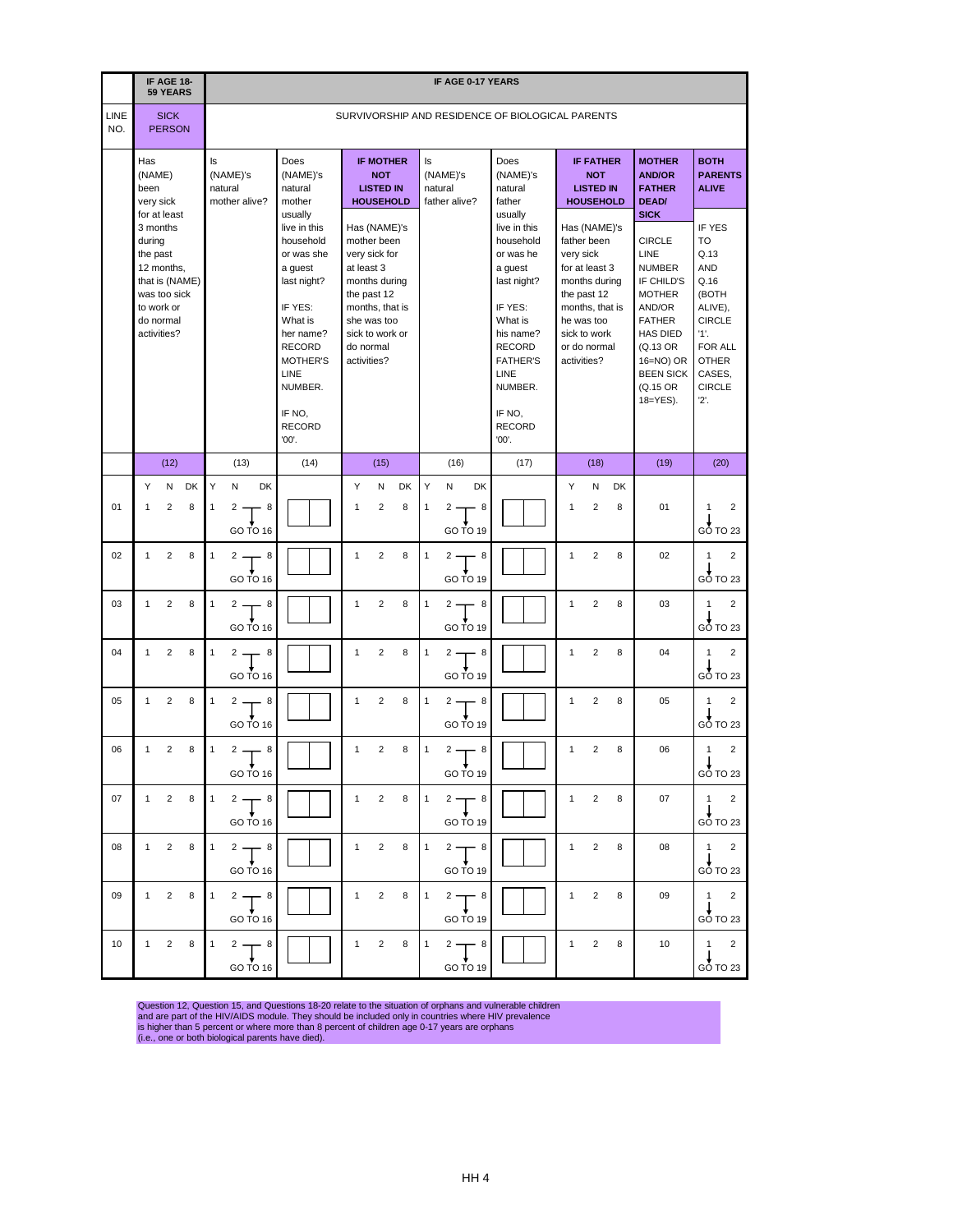|             | <b>IF AGE 0-17 YEARS</b>                                                                                                       |                                                                                                    |                                                                                  | <b>IF AGE 5 YEARS</b><br>OR OLDER                                                                                                                                                        |                                                                                                                     | <b>IF AGE 5-24 YEARS</b>                                                                                            |                                                                                                                                                           |                                                                                                        |
|-------------|--------------------------------------------------------------------------------------------------------------------------------|----------------------------------------------------------------------------------------------------|----------------------------------------------------------------------------------|------------------------------------------------------------------------------------------------------------------------------------------------------------------------------------------|---------------------------------------------------------------------------------------------------------------------|---------------------------------------------------------------------------------------------------------------------|-----------------------------------------------------------------------------------------------------------------------------------------------------------|--------------------------------------------------------------------------------------------------------|
| LINE<br>NO. | <b>BROTHERS AND SISTERS</b>                                                                                                    |                                                                                                    |                                                                                  | <b>EVER ATTENDED</b><br><b>SCHOOL</b>                                                                                                                                                    |                                                                                                                     | CURRENT/RECENT SCHOOL ATTENDANCE                                                                                    |                                                                                                                                                           |                                                                                                        |
|             | Does<br>(NAME) have<br>any brothers<br>or sisters<br>under age 18<br>who have<br>the same<br>mother and<br>the same<br>father? | Do any of<br>these<br>brothers<br>and sisters<br>under age<br>18 not live<br>in this<br>household? | Has<br>(NAME)<br>ever<br>attended<br>school?                                     | What is the<br>highest level of<br>school (NAME)<br>has attended?<br>SEE CODES<br>BELOW.<br>What is the<br>highest grade<br>(NAME)<br>completed<br>at that level?<br>SEE CODES<br>BELOW. | Did<br>(NAME)<br>attend<br>school<br>at any<br>time<br>during<br>the<br>$(2006 -$<br>$2007)$ (3)<br>school<br>year? | During this/that<br>school year,<br>what level and<br>grade [is/was]<br>(NAME)<br>attending?<br>SEE CODES<br>BELOW. | Did<br>(NAME)<br>attend<br>school<br>at any<br>time<br>during<br>the<br>previous<br>school<br>year,<br>that is,<br>$(2005 -$<br>2006)<br>(3) <sup>2</sup> | During that<br>school year,<br>what<br>level and grade<br>did (NAME)<br>attend?<br>SEE CODES<br>BELOW. |
|             | (21)                                                                                                                           | (22)                                                                                               | (23)                                                                             | (24)                                                                                                                                                                                     | (25)                                                                                                                | (26)                                                                                                                | (27)                                                                                                                                                      | (28)                                                                                                   |
|             | Y<br>DK<br>N                                                                                                                   | Y<br>N                                                                                             | Y<br>N                                                                           | LEVEL GRADE                                                                                                                                                                              | Y<br>N                                                                                                              | LEVEL GRADE                                                                                                         | Y<br>N                                                                                                                                                    | LEVEL GRADE                                                                                            |
| 01          | 2<br>- 8<br>1<br>GO TO 23                                                                                                      | $\overline{2}$<br>$\mathbf{1}$                                                                     | $\overline{2}$<br>$\mathbf 1$<br>GO TO 29                                        |                                                                                                                                                                                          | $\overline{2}$<br>1<br><b>GO TO 27</b>                                                                              |                                                                                                                     | $\mathbf{1}$<br>$\overline{c}$<br>GO TO 29                                                                                                                |                                                                                                        |
| 02          | $2 -$<br>- 8<br>1<br>GO TO 23                                                                                                  | $\mathbf{1}$<br>$\overline{2}$                                                                     | $\overline{2}$<br>$\mathbf{1}$<br>GO TO 29                                       |                                                                                                                                                                                          | $\overline{c}$<br>1<br>GO TO 27                                                                                     |                                                                                                                     | $\overline{2}$<br>$\mathbf{1}$<br>GO TO 29                                                                                                                |                                                                                                        |
| 03          | $2 - 8$<br>$\mathbf{1}$<br>GO TO 23                                                                                            | $\overline{2}$<br>$\mathbf{1}$                                                                     | $\frac{2}{1}$<br>$\mathbf{1}$<br><b>Y</b><br>GO TO 29                            |                                                                                                                                                                                          | $\frac{2}{1}$<br>$\mathbf{1}$<br>GO TO 27                                                                           |                                                                                                                     | $\frac{2}{1}$<br>$\mathbf{1}$<br>GO TO 29                                                                                                                 |                                                                                                        |
|             | $^{04}$ $1^2$ $\frac{1}{1^8}$<br>GO TO 23                                                                                      | $\blacksquare$ 1                                                                                   | $\begin{array}{ c c c c }\n\hline\n2 & 1 & 2 \\ \hline\n\end{array}$<br>GO TO 29 |                                                                                                                                                                                          | $\begin{matrix} 1 & 2 \\ & \downarrow \end{matrix}$<br>GO TO 27                                                     |                                                                                                                     | $\begin{array}{cc} 1 & 2 \\ 1 & 1 \end{array}$<br>GO TO 29                                                                                                |                                                                                                        |
|             | $05 \begin{bmatrix} 1 & 2 \\ 1 & 5 \end{bmatrix}$ 8<br>GO TO 23                                                                | $\mathbf 1$<br>$2^{\circ}$                                                                         | $\begin{pmatrix} 1 & 2 \\ 1 & 1 \end{pmatrix}$<br>GO TO 29                       |                                                                                                                                                                                          | $\begin{pmatrix} 1 & 2 \\ 1 & 1 \end{pmatrix}$<br>GO TO 27                                                          |                                                                                                                     | $1 \quad 2$<br>GO TO 29                                                                                                                                   |                                                                                                        |
|             | $06 \begin{bmatrix} 1 & 2 \\ 1 & 5 \end{bmatrix}$ 8<br>GO TO 23                                                                | $\sim$ 1                                                                                           | $\begin{array}{ c c c c }\n\hline\n2 & 1 & 2 \\ \hline\n\end{array}$<br>GO TO 29 |                                                                                                                                                                                          | $\begin{pmatrix} 1 & 2 \\ 1 & 1 \end{pmatrix}$<br>GO TO 27                                                          |                                                                                                                     | $\begin{matrix} 1 & 2 \\ 1 & 1 \end{matrix}$<br>GO TO 29                                                                                                  |                                                                                                        |
|             | $07 \begin{bmatrix} 1 & 2 \\ 1 & 5 \end{bmatrix}$ 8<br>GO TO 23                                                                | $\begin{array}{ c c c c c }\n\hline\n1 & 2 & 1 & 2 \\ \hline\n\end{array}$                         | GO TO 29                                                                         |                                                                                                                                                                                          | $\begin{pmatrix} 1 & 2 \\ 1 & 1 \end{pmatrix}$<br>GO TO 27                                                          |                                                                                                                     | $\begin{matrix} 1 & 2 \\ 1 & 1 \end{matrix}$<br>GO TO 29                                                                                                  |                                                                                                        |
|             | $\begin{bmatrix} 1 & 2 \\ 1 & 2 \end{bmatrix}$ 8<br>GO TO 23                                                                   | $\sim$ 1<br>$2^{\circ}$                                                                            | $\begin{bmatrix} 1 & 2 \\ 1 & 1 \end{bmatrix}$<br>GO TO 29                       |                                                                                                                                                                                          | $\begin{matrix} 1 & 2 \\ 1 & 1 \end{matrix}$<br>GO TO 27                                                            |                                                                                                                     | $\begin{array}{c}\n- \\ 1 \\ \end{array}$<br>GO TO 29                                                                                                     |                                                                                                        |
|             | $09 \begin{bmatrix} 1 & 2 \\ 3 & 8 \end{bmatrix}$<br>GO TO 23                                                                  | $\begin{array}{ccc} \n\end{array}$ 1                                                               | $\begin{array}{ccc} 2 & 1 & 2 \\ & & \downarrow \end{array}$<br>GO TO 29         |                                                                                                                                                                                          | $\begin{matrix} 1 & 2 \\ 1 & 1 \end{matrix}$<br>GO TO 27                                                            |                                                                                                                     | $\frac{1}{\sqrt{2}}$<br>GO TO 29                                                                                                                          |                                                                                                        |
|             | $10 \t 1 \t 2 \t 8$<br>GO TO 23                                                                                                | $\begin{vmatrix} 1 & 2 & 1 & 2 \end{vmatrix}$                                                      | GO TO 29                                                                         |                                                                                                                                                                                          | 1 $\frac{2}{1}$<br>GO TO 27                                                                                         |                                                                                                                     | $1 \qquad 2$<br>GO TO 29                                                                                                                                  |                                                                                                        |

Questions 21 and 22 relate to situation of **LEVEL GRADE** orphans and vulenrable children and are part 1 = PRIMARY 00 = LESS THAN 1 YEAR COMPLETED of the HIV/AIDS module. They should be 2 = SECONDARY (USE '00' FOR Q. 24 ONLY. included only in countries where HIV  $3 = HIGHER$  THIS CODE IS NOT ALLOWED prevalence is higher than 5 percent or where 8 = DON'T KNOW FOR QS. 26 AND 28) more than 8 percent of children age 0-17 years 98 = DON'T KNOW are orphans (i.e., one or both biological parents have died).

- 
- 
- 

**CODES FOR Qs. 24, 26, AND 28: EDUCATION<br>
LEVEL GRADE<br>
1 = PRIMARY 00 = LESS THAN 1 YEAR COMPLETED<br>
2 = SECONDARY (USE '00' FOR Q. 24 ONLY.<br>
3 = HIGHER THIS CODE IS NOT ALLOWED<br>
8 = DON'T KNOW FOR QS. 26 AND 28)<br>
98 = DON'**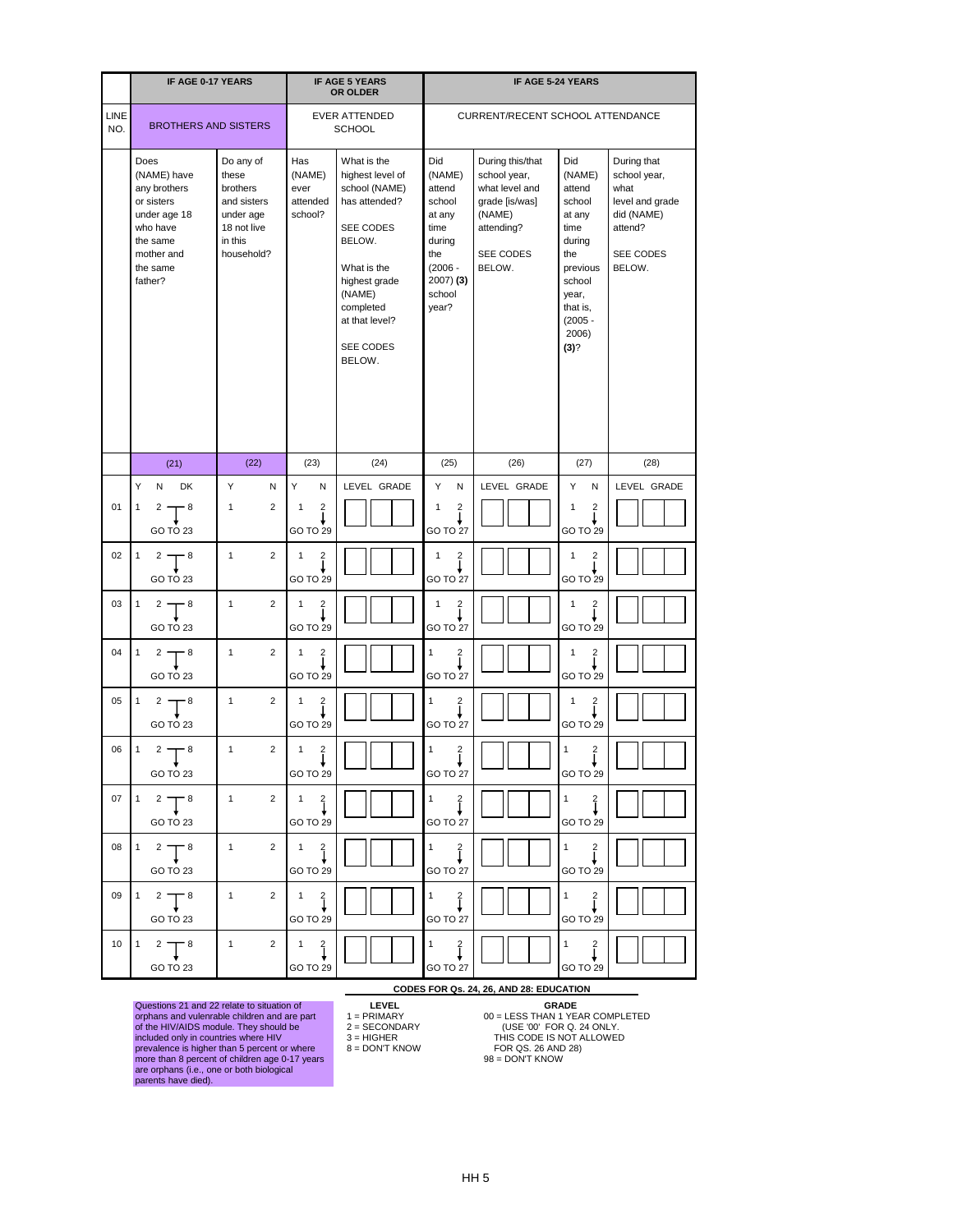|             |                |                           |                |                |                          | IF AGE 5-17 YEARS     |                            |                              |                | <b>IF AGE</b><br>0-4 YEARS                                                                                                                                                                                                                          |
|-------------|----------------|---------------------------|----------------|----------------|--------------------------|-----------------------|----------------------------|------------------------------|----------------|-----------------------------------------------------------------------------------------------------------------------------------------------------------------------------------------------------------------------------------------------------|
| LINE<br>NO. |                |                           |                |                | <b>NEEDS</b>             | <b>BASIC MATERIAL</b> |                            |                              |                | <b>BIRTH</b><br>REGIS-<br><b>TRATION</b>                                                                                                                                                                                                            |
|             | Does           | (NAME) have<br>a blanket? |                | Does<br>(NAME) | have a pair<br>of shoes? |                       | Does<br>(NAME)<br>clothes? | have at least<br>two sets of |                | Does<br>(NAME) have a<br>birth certificate?<br>IF NO, PROBE:<br>Has (NAME)'s<br>birth ever been<br>registered<br>with the<br>civil authority?<br>$1 = HAS$<br><b>CERTIFICATE</b><br>$2 = REGISTERED$<br>$3 = NEITHER$<br>$8 =$ DON'T<br><b>KNOW</b> |
|             |                | (29)                      |                |                | (30)                     |                       |                            | (31)                         |                | (32)                                                                                                                                                                                                                                                |
| 01          | Υ<br>1         | И<br>$\overline{2}$       | <b>DK</b><br>8 | Y<br>1         | Ν<br>$\overline{2}$      | <b>DK</b><br>8        | Y<br>$\mathbf{1}$          | N<br>2                       | <b>DK</b><br>8 |                                                                                                                                                                                                                                                     |
| 02          | $\mathbf{1}$   | $\overline{2}$            | 8              | $\mathbf{1}$   | $2^{\circ}$              | 8                     | 1                          | $\overline{2}$               | 8              |                                                                                                                                                                                                                                                     |
| 03          | 1              | $\overline{2}$            | 8              | 1              | 2                        | 8                     | 1                          | 2                            | 8              |                                                                                                                                                                                                                                                     |
| 04          | $\mathbf{1}$   | $\overline{c}$            | 8              | $\mathbf{1}$   | $\overline{c}$           | 8                     | $\mathbf{1}$               | $\mathbf 2$                  | 8              |                                                                                                                                                                                                                                                     |
| 05          | $\mathbf{1}$   | $\overline{2}$            | 8              | 1              | $\overline{c}$           | 8                     | 1                          | $\overline{\mathbf{c}}$      | 8              |                                                                                                                                                                                                                                                     |
| 06          | 1              | $\overline{\mathbf{c}}$   | 8              | $\mathbf{1}$   | $\overline{2}$           | 8                     | $\mathbf{1}$               | $\overline{c}$               | 8              |                                                                                                                                                                                                                                                     |
| 07          | $\mathbf{1}$   | $\overline{\mathbf{c}}$   | 8              | $\mathbf{1}$   | $\overline{2}$           | 8                     | 1                          | $\mathbf 2$                  | 8              |                                                                                                                                                                                                                                                     |
| 08          | $\mathbf{1}$   | $\overline{2}$            | 8              | 1              | $\overline{a}$           | 8                     | 1                          | $\overline{\mathbf{c}}$      | 8              |                                                                                                                                                                                                                                                     |
| 09          | 1              | $\overline{\mathbf{c}}$   | 8              | $\mathbf{1}$   | $\overline{2}$           | 8                     | $\mathbf{1}$               | $\overline{c}$               | 8              |                                                                                                                                                                                                                                                     |
| 10          | 1 <sup>1</sup> | $\overline{2}$            | 8              | 1              | $\overline{c}$           | 8                     | $\mathbf{1}$               | $\mathbf 2$                  | 8              |                                                                                                                                                                                                                                                     |

Questions 29-31 relate to the situation of orphans and vulnerable children and are part of the HIV/AIDS module. They should be included only in countries where HIV prevalence is higher than 5 percent or where more than 8 percent of children age 0-17 years are orphans (i.e., one or both biological parents have died).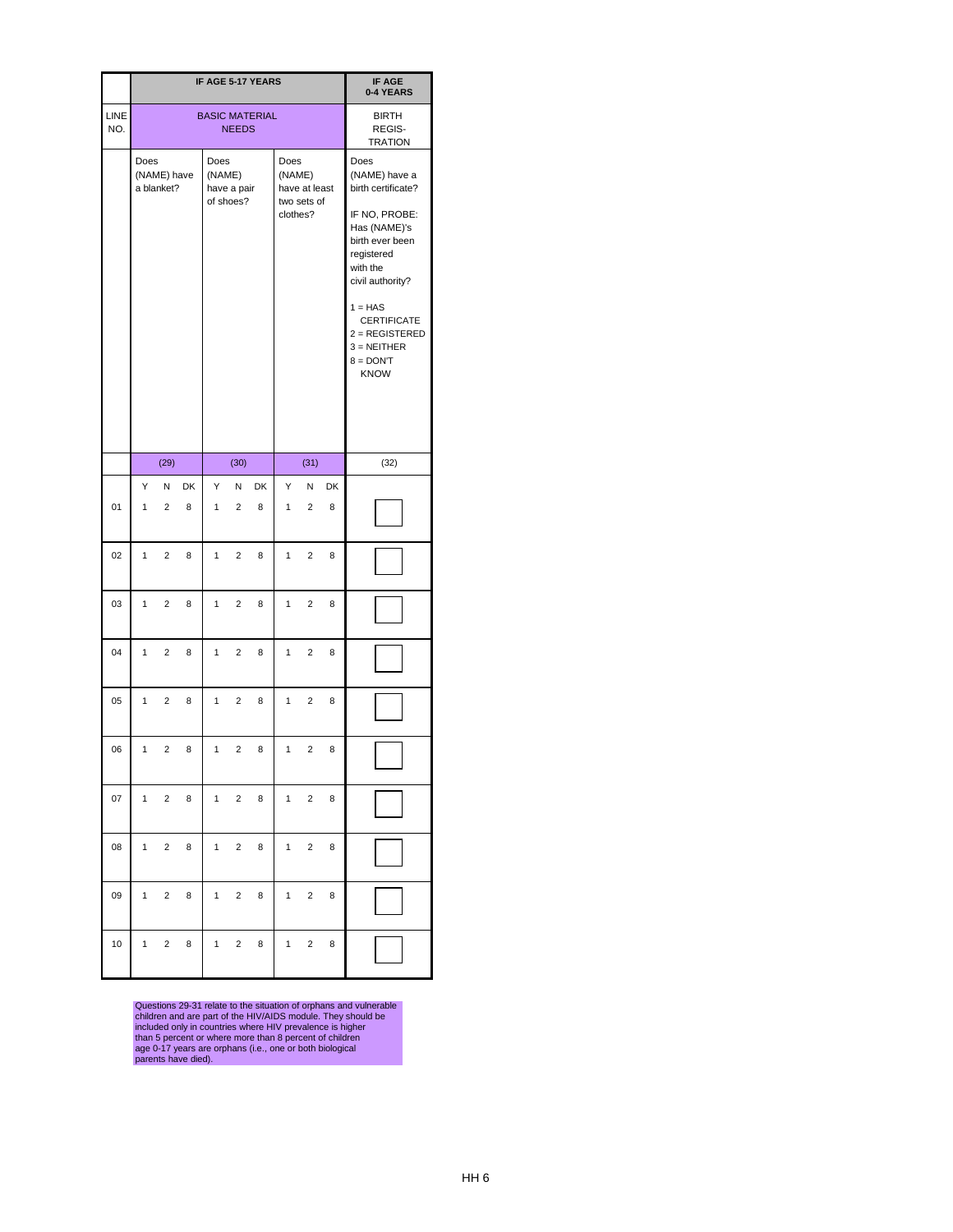|             |                                                                                                                                                                                                                                                                                                                                                                                                                                             |                                                                                                     |                                                                        |                                            |                                                 |                                                          | IF AGE 15<br><b>OR OLDER</b>                                                                                                                                                                                                             |                                                                           |                                                                                                                               |                                                                         |
|-------------|---------------------------------------------------------------------------------------------------------------------------------------------------------------------------------------------------------------------------------------------------------------------------------------------------------------------------------------------------------------------------------------------------------------------------------------------|-----------------------------------------------------------------------------------------------------|------------------------------------------------------------------------|--------------------------------------------|-------------------------------------------------|----------------------------------------------------------|------------------------------------------------------------------------------------------------------------------------------------------------------------------------------------------------------------------------------------------|---------------------------------------------------------------------------|-------------------------------------------------------------------------------------------------------------------------------|-------------------------------------------------------------------------|
| LINE<br>NO. | <b>USUAL RESIDENTS AND</b><br><b>VISITORS</b>                                                                                                                                                                                                                                                                                                                                                                                               | <b>RELATIONSHIP</b><br>TO HEAD OF<br>HOUSEHOLD                                                      | <b>SEX</b>                                                             |                                            | <b>RESIDENCE</b>                                | AGE                                                      | <b>MARITAL</b><br><b>STATUS</b>                                                                                                                                                                                                          |                                                                           | <b>ELIGIBILITY</b>                                                                                                            |                                                                         |
|             | Please give me the names<br>of the persons who usually<br>live in your household and<br>guests of the household<br>who stayed here last night,<br>starting with the head of<br>the household.<br>AFTER LISTING THE<br>NAMES AND RECORDING<br>THE RELATIONSHIP<br>AND SEX FOR EACH<br>PERSON, ASK<br>QUESTIONS 2A-2C<br>TO BE SURE THAT THE<br>LISTING IS COMPLETE.<br>THEN ASK APPROPRIATE<br>QUESTIONS IN COLUMNS<br>5-32 FOR EACH PERSON. | What is the<br>relationship of<br>(NAME) to the<br>head of the<br>household?<br>SEE CODES<br>BELOW. | ls<br>(NAME)<br>male or<br>female?                                     | Does<br>(NAME)<br>usually<br>live<br>here? | Did<br>(NAME)<br>stay<br>here<br>last<br>night? | How<br>old is<br>(NAME)?                                 | What is<br>(NAME'S)<br>current marital<br>status?<br>$1 = MARKIED$<br>OR LIVING<br><b>TOGETHER</b><br>$2 = DIVORCED/$<br>SEPARATED<br>$3 = WIDOWED$<br>$4 = NEVER-$<br><b>MARRIED</b><br>AND<br><b>NEVER</b><br>LIVED<br><b>TOGETHER</b> | CIRCLE<br>LINE<br><b>NUMBER</b><br>OF ALL<br><b>WOMEN</b><br>AGE<br>15-49 | CIRCLE<br>LINE<br><b>NUMBER</b><br>OF ALL<br><b>MEN</b><br>AGE<br>15-49                                                       | <b>CIRCLE</b><br>LINE<br><b>NUMBER</b><br>OF ALL<br>CHILDREN<br>AGE 0-5 |
| (1)         | (2)                                                                                                                                                                                                                                                                                                                                                                                                                                         | (3)                                                                                                 | (4)                                                                    | (5)                                        | (6)                                             | (7)                                                      | (8)                                                                                                                                                                                                                                      | $\overline{(9)}$                                                          | (10)                                                                                                                          | (11)                                                                    |
| 11          |                                                                                                                                                                                                                                                                                                                                                                                                                                             |                                                                                                     | M<br>F<br>$\overline{c}$<br>$\mathbf{1}$                               | Y<br>N<br>$\overline{2}$<br>$\mathbf{1}$   | Y<br>N<br>$\overline{2}$<br>$\mathbf{1}$        | IN YEARS                                                 |                                                                                                                                                                                                                                          | 11                                                                        | 11                                                                                                                            | 11                                                                      |
| 12          |                                                                                                                                                                                                                                                                                                                                                                                                                                             |                                                                                                     | $\overline{2}$<br>$\mathbf{1}$                                         | $\overline{2}$<br>$\mathbf{1}$             | $\overline{2}$<br>$\mathbf{1}$                  |                                                          |                                                                                                                                                                                                                                          | 12                                                                        | 12                                                                                                                            | 12                                                                      |
| 13          |                                                                                                                                                                                                                                                                                                                                                                                                                                             |                                                                                                     | 2<br>$\mathbf{1}$                                                      | $\overline{2}$<br>$\mathbf{1}$             | $\overline{2}$<br>$\mathbf{1}$                  |                                                          |                                                                                                                                                                                                                                          | 13                                                                        | 13                                                                                                                            | 13                                                                      |
| 14          |                                                                                                                                                                                                                                                                                                                                                                                                                                             |                                                                                                     | $\overline{2}$<br>$\mathbf{1}$                                         | $\overline{2}$<br>$\mathbf{1}$             | $\overline{2}$<br>$\mathbf{1}$                  |                                                          |                                                                                                                                                                                                                                          | 14                                                                        | 14                                                                                                                            | 14                                                                      |
| 15          |                                                                                                                                                                                                                                                                                                                                                                                                                                             |                                                                                                     | 2<br>$\mathbf{1}$                                                      | $\overline{2}$<br>$\mathbf{1}$             | $\overline{2}$<br>$\mathbf{1}$                  |                                                          |                                                                                                                                                                                                                                          | 15                                                                        | 15                                                                                                                            | 15                                                                      |
| 16          |                                                                                                                                                                                                                                                                                                                                                                                                                                             |                                                                                                     | $\overline{2}$<br>$\mathbf{1}$                                         | $\overline{2}$<br>$\mathbf{1}$             | $\overline{2}$<br>$\mathbf{1}$                  |                                                          |                                                                                                                                                                                                                                          | 16                                                                        | 16                                                                                                                            | 16                                                                      |
| 17          |                                                                                                                                                                                                                                                                                                                                                                                                                                             |                                                                                                     | $\overline{2}$<br>$\mathbf{1}$                                         | $\overline{2}$<br>$\mathbf{1}$             | $\overline{2}$<br>$\mathbf{1}$                  |                                                          |                                                                                                                                                                                                                                          | 17                                                                        | 17                                                                                                                            | 17                                                                      |
| 18          |                                                                                                                                                                                                                                                                                                                                                                                                                                             |                                                                                                     | 2<br>$\mathbf{1}$                                                      | $\overline{2}$<br>$\mathbf{1}$             | $\overline{2}$<br>$\mathbf{1}$                  |                                                          |                                                                                                                                                                                                                                          | 18                                                                        | 18                                                                                                                            | 18                                                                      |
| 19          |                                                                                                                                                                                                                                                                                                                                                                                                                                             |                                                                                                     | $\overline{2}$<br>$\mathbf{1}$                                         | $\overline{2}$<br>$\mathbf{1}$             | $\overline{2}$<br>$\mathbf{1}$                  |                                                          |                                                                                                                                                                                                                                          | 19                                                                        | 19                                                                                                                            | 19                                                                      |
| 20          |                                                                                                                                                                                                                                                                                                                                                                                                                                             |                                                                                                     | $\overline{2}$<br>$\mathbf{1}$                                         | $\overline{2}$<br>$\mathbf{1}$             | $\overline{2}$<br>$\mathbf{1}$                  |                                                          |                                                                                                                                                                                                                                          | 20                                                                        | 20                                                                                                                            | 20                                                                      |
|             | TICK HERE IF CONTINUATION SHEET USED                                                                                                                                                                                                                                                                                                                                                                                                        |                                                                                                     |                                                                        |                                            |                                                 |                                                          | CODES FOR Q. 3: RELATIONSHIP TO HEAD OF HOUSEHOLD                                                                                                                                                                                        |                                                                           |                                                                                                                               |                                                                         |
|             | 2A) Just to make sure that I have a complete<br>listing. Are there any other persons such as small<br>children or infants that we have not listed?<br>2B) Are there any other people who may not be<br>members of your family, such as domestic<br>servants, lodgers, or friends who usually live here YES                                                                                                                                  | <b>YES</b>                                                                                          | ADD TO<br>$\blacktriangleright$ TABLE<br>ADD TO<br>$\rightarrow$ TABLE | <b>NO</b><br>NO.                           |                                                 | $01 = HEAD$<br>$04 = SON-IN-LAW OR$<br>$05 = GRANDCHILD$ | $02 = W$ IFE OR HUSBAND<br>03 = SON OR DAUGHTER<br>DAUGHTER-IN-LAW                                                                                                                                                                       |                                                                           | $08 = BROTHER OR SISTER$<br>09 = NIECE/NEPHEW BY BLOOD<br>$11 =$ OTHER RELATIVE<br>$12 = ADOPTED/FOSTER/$<br><b>STEPCHILD</b> | 10 = NIECE/NEPHEW BY MARRIAGE                                           |
|             | 2C) Are there any guests or temporary visitors<br>staying here, or anyone else who stayed here last<br>night, who have not been listed?                                                                                                                                                                                                                                                                                                     | YES                                                                                                 | ADD TO<br>$\rightarrow$ TABLE                                          | <b>NO</b>                                  |                                                 | $06 = PARENT$<br>$07 = PARENT-IN-LAW$                    |                                                                                                                                                                                                                                          | $13 = NOT RELATED$<br>$98 =$ DON'T KNOW                                   |                                                                                                                               |                                                                         |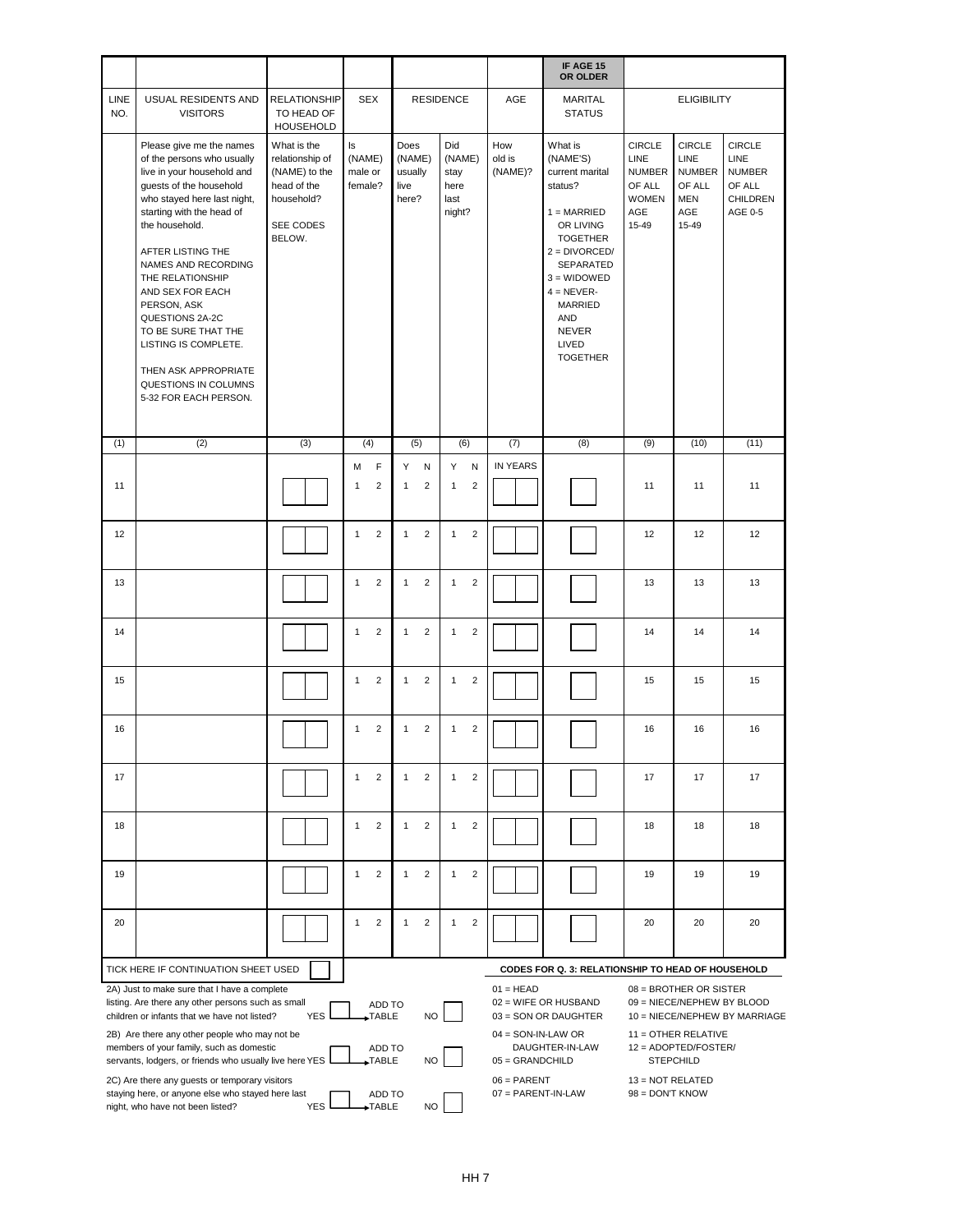|                 |                                                                          | IF AGE 18-<br><b>59 YEARS</b>                |         |                   |                                      |                                                                           |                                                            |                                     |                                                                                                   |                   |                                                                                                                                                               |                       |                   |                                      | <b>IF AGE 0-17 YEARS</b>                                               |                                                                                            |                                                                                                  |                          |                                                                                                                                                |         |                                                                                                                                                                                               |                                                                                                                                                            |
|-----------------|--------------------------------------------------------------------------|----------------------------------------------|---------|-------------------|--------------------------------------|---------------------------------------------------------------------------|------------------------------------------------------------|-------------------------------------|---------------------------------------------------------------------------------------------------|-------------------|---------------------------------------------------------------------------------------------------------------------------------------------------------------|-----------------------|-------------------|--------------------------------------|------------------------------------------------------------------------|--------------------------------------------------------------------------------------------|--------------------------------------------------------------------------------------------------|--------------------------|------------------------------------------------------------------------------------------------------------------------------------------------|---------|-----------------------------------------------------------------------------------------------------------------------------------------------------------------------------------------------|------------------------------------------------------------------------------------------------------------------------------------------------------------|
| LINE<br>NO.     |                                                                          | <b>SICK</b><br><b>PERSON</b>                 |         |                   |                                      |                                                                           |                                                            |                                     |                                                                                                   |                   |                                                                                                                                                               |                       |                   |                                      |                                                                        |                                                                                            | SURVIVORSHIP AND RESIDENCE OF BIOLOGICAL PARENTS                                                 |                          |                                                                                                                                                |         |                                                                                                                                                                                               |                                                                                                                                                            |
|                 | Has<br>(NAME)<br>been<br>very sick                                       | for at least                                 |         | ls                | (NAME)'s<br>natural<br>mother alive? |                                                                           | Does<br>natural<br>usually                                 | mother                              | (NAME)'s                                                                                          |                   | <b>IF MOTHER</b><br><b>NOT</b><br><b>LISTED IN</b><br><b>HOUSEHOLD</b>                                                                                        |                       | ls                | (NAME)'s<br>natural<br>father alive? |                                                                        | Does<br>natural<br>father<br>usually                                                       | (NAME)'s                                                                                         |                          | <b>IF FATHER</b><br><b>NOT</b><br><b>LISTED IN</b><br><b>HOUSEHOLD</b>                                                                         |         | <b>MOTHER</b><br><b>AND/OR</b><br><b>FATHER</b><br><b>DEAD/</b><br><b>SICK</b>                                                                                                                | <b>BOTH</b><br><b>PARENTS</b><br><b>ALIVE</b>                                                                                                              |
|                 | 3 months<br>during<br>the past<br>to work or<br>do normal<br>activities? | 12 months,<br>that is (NAME)<br>was too sick |         |                   |                                      |                                                                           | a guest<br><b>RECORD</b><br><b>LINE</b><br>IF NO,<br>'00'. | IF YES:<br>What is<br><b>RECORD</b> | live in this<br>household<br>or was she<br>last night?<br>her name?<br><b>MOTHER'S</b><br>NUMBER. | at least 3        | Has (NAME)'s<br>mother been<br>very sick for<br>months during<br>the past 12<br>months, that is<br>she was too<br>sick to work or<br>do normal<br>activities? |                       |                   |                                      |                                                                        | a guest<br>IF YES:<br>What is<br><b>RECORD</b><br>LINE<br>IF NO,<br><b>RECORD</b><br>'00'. | live in this<br>household<br>or was he<br>last night?<br>his name?<br><b>FATHER'S</b><br>NUMBER. | very sick<br>activities? | Has (NAME)'s<br>father been<br>for at least 3<br>months during<br>the past 12<br>months, that is<br>he was too<br>sick to work<br>or do normal |         | <b>CIRCLE</b><br>LINE<br><b>NUMBER</b><br>IF CHILD'S<br><b>MOTHER</b><br>AND/OR<br><b>FATHER</b><br><b>HAS DIED</b><br>(Q.13 OR<br>16=NO) OR<br><b>BEEN SICK</b><br>(Q.15 OR<br>$18 = YES$ ). | <b>IF YES</b><br>TO<br>Q.13<br><b>AND</b><br>Q.16<br>(BOTH<br>ALIVE),<br><b>CIRCLE</b><br>11.<br>FOR ALL<br><b>OTHER</b><br>CASES,<br><b>CIRCLE</b><br>2'. |
|                 |                                                                          | (12)                                         |         |                   | (13)                                 |                                                                           |                                                            |                                     | (14)                                                                                              |                   | (15)                                                                                                                                                          |                       |                   | (16)                                 |                                                                        |                                                                                            | (17)                                                                                             |                          | (18)                                                                                                                                           |         | (19)                                                                                                                                                                                          | (20)                                                                                                                                                       |
| 11              | Y<br>1                                                                   | N<br>$\overline{2}$                          | DK<br>8 | Υ<br>$\mathbf{1}$ | N<br>2                               | DK<br>- 8<br>GO TO 16                                                     |                                                            |                                     |                                                                                                   | Y<br>$\mathbf{1}$ | N<br>$\overline{2}$                                                                                                                                           | DK<br>8               | Y<br>$\mathbf{1}$ | N<br>2                               | DK<br>8<br>GO TO 19                                                    |                                                                                            |                                                                                                  | Y<br>$\mathbf{1}$        | N<br>$\overline{2}$                                                                                                                            | DK<br>8 | 11                                                                                                                                                                                            | 2<br>1<br>$G\overline{O}$ TO 23                                                                                                                            |
| 12              | $\mathbf 1$                                                              | 2                                            | 8       | $\mathbf{1}$      | $2$ .                                | - 8<br>GO TO 16                                                           |                                                            |                                     |                                                                                                   | $\mathbf{1}$      | $\overline{2}$                                                                                                                                                | 8                     | $\mathbf{1}$      | 2 .                                  | - 8<br>GO TO 19                                                        |                                                                                            |                                                                                                  | $\mathbf{1}$             | $\overline{2}$                                                                                                                                 | 8       | 12                                                                                                                                                                                            | 2<br>1<br>GO TO 23                                                                                                                                         |
| 13              | 1                                                                        | $\overline{2}$                               | 8       | $\mathbf{1}$      | $2 -$                                | - 8<br>GO TO 16                                                           |                                                            |                                     |                                                                                                   | 1                 | $\overline{2}$                                                                                                                                                | 8                     | $\mathbf{1}$      | 2.                                   | - 8<br>$GO\overset{\blacklozenge}{\mathsf{TO}}$ 19                     |                                                                                            |                                                                                                  | 1                        | 2                                                                                                                                              | 8       | 13                                                                                                                                                                                            | 2<br>1<br>$G\overset{\blacklozenge}{\bullet}$ TO 23                                                                                                        |
| 14              |                                                                          |                                              |         |                   |                                      | $1 \quad 2 \quad 8 \quad 1 \quad 2 \quad 8$<br>$GO\overline{TO}$ 16       |                                                            |                                     |                                                                                                   |                   |                                                                                                                                                               |                       |                   |                                      | 1 2 8 $1$ 2 $\rightarrow$ 8<br>$GO\overline{TO}$ 19                    |                                                                                            |                                                                                                  |                          | $1 \qquad 2 \qquad 8$                                                                                                                          |         | 14                                                                                                                                                                                            | $1 \quad 2$<br>$GO$ TO 23                                                                                                                                  |
| 15              |                                                                          |                                              |         |                   |                                      | 1 2 8 1 2 $\rightarrow$ 8<br>GO TO 16                                     |                                                            |                                     |                                                                                                   |                   | $1 \qquad 2 \qquad 8$                                                                                                                                         |                       |                   |                                      | $1 \t2 \t 8$<br>$GO\overline{TO}$ 19                                   |                                                                                            |                                                                                                  |                          | $1 \quad 2$                                                                                                                                    | 8       | 15                                                                                                                                                                                            | $1 \quad 2$<br>$GO$ TO 23                                                                                                                                  |
| 16              |                                                                          |                                              |         |                   |                                      | $1 \quad 2 \quad 8 \quad 1 \quad 2 \quad \rightarrow \quad 8$<br>GO TO 16 |                                                            |                                     |                                                                                                   |                   | $1 \qquad 2 \qquad 8$                                                                                                                                         |                       |                   |                                      | $1 \t2 \t3$<br>GO TO 19                                                |                                                                                            |                                                                                                  |                          | $1 \quad 2$                                                                                                                                    | 8       | 16                                                                                                                                                                                            | $1 \quad 2$<br>GO TO 23                                                                                                                                    |
| 17 <sup>2</sup> |                                                                          |                                              |         |                   |                                      | $1 \quad 2 \quad 8 \quad 1 \quad 2 \quad 8$<br>GOTO 16                    |                                                            |                                     |                                                                                                   |                   |                                                                                                                                                               | $1 \qquad 2 \qquad 8$ |                   |                                      | $\begin{vmatrix} 1 & 2 \\ 1 & 6 \end{vmatrix}$<br>$GO\overline{TO}$ 19 |                                                                                            |                                                                                                  |                          | $1 \qquad 2 \qquad 8$                                                                                                                          |         | 17                                                                                                                                                                                            | $1 \quad 2$<br>GO TO 23                                                                                                                                    |
| 18              |                                                                          |                                              |         |                   |                                      | 1 2 8 1 2 $\rightarrow$ 8<br>GO TO 16                                     |                                                            |                                     |                                                                                                   |                   |                                                                                                                                                               | $1 \qquad 2 \qquad 8$ |                   |                                      | $1 \t2 \t 8$<br>$GO$ TO 19                                             |                                                                                            |                                                                                                  |                          | $1 \quad 2$                                                                                                                                    | 8       | 18                                                                                                                                                                                            | $1 \quad 2$<br>$GO$ TO 23                                                                                                                                  |
| 19              |                                                                          |                                              |         |                   |                                      | $1 \quad 2 \quad 8 \quad 1 \quad 2 \quad 8$<br>GO TO 16                   |                                                            |                                     |                                                                                                   |                   | $1 \qquad 2 \qquad 8$                                                                                                                                         |                       |                   |                                      | $1 \quad 2 \rightarrow 8$<br>GO TO 19                                  |                                                                                            |                                                                                                  |                          | $1 \qquad 2 \qquad 8$                                                                                                                          |         | 19                                                                                                                                                                                            | $1 \quad 2$<br>GO TO 23                                                                                                                                    |
| 20              |                                                                          |                                              |         |                   |                                      | $1 \t2 \t8 \t1 \t2 \t8$<br>GO TO 16                                       |                                                            |                                     |                                                                                                   |                   |                                                                                                                                                               |                       |                   |                                      | 1 2 8 1 2 $\rightarrow$ 8<br>GO TO 19                                  |                                                                                            |                                                                                                  |                          | $1 \qquad 2 \qquad 8$                                                                                                                          |         | 20                                                                                                                                                                                            | $1 \quad 2$<br>$GO$ TO 23                                                                                                                                  |

Question 12, Question 15, and Questions 18-20 relate to the situation of orphans and vulnerable children

and are part of the HIV/AIDS module. They should be included only in countries where HIV prevalence

 $\,:\,$   $\,$  is higher than 5 percent or where more than 8 percent of children age 0-17 years are orphans (i.e., one or both biological parents have died).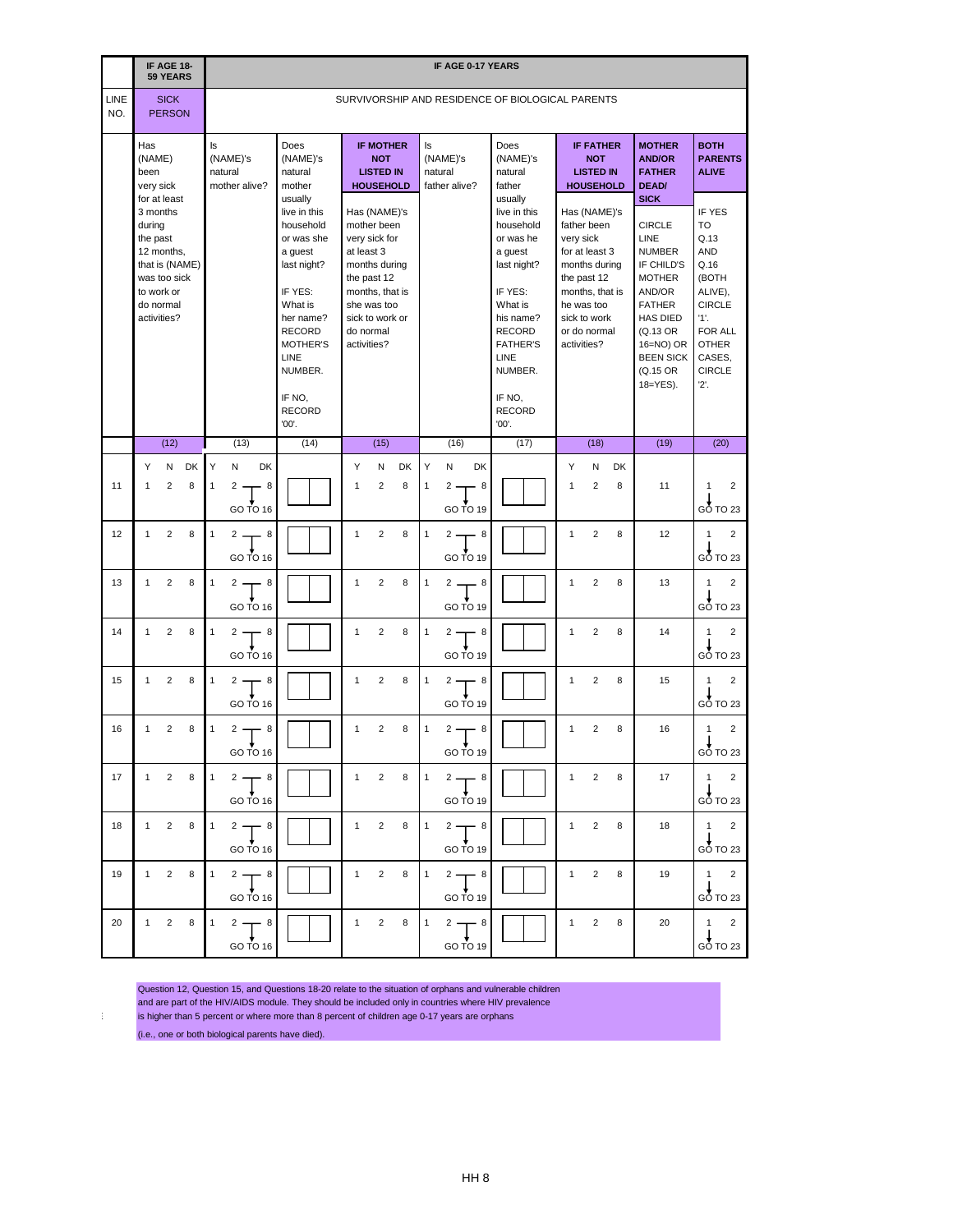|                   | IF AGE 0-17 YEARS                                                                                                              |                                                                                                    |                                                                                | <b>IF AGE 5 YEARS</b><br>OR OLDER                                                                                                                                                        |                                                                                                                     | <b>IF AGE 5-24 YEARS</b>                                                                                            |                                                                                                                                                  |                                                                                                        |
|-------------------|--------------------------------------------------------------------------------------------------------------------------------|----------------------------------------------------------------------------------------------------|--------------------------------------------------------------------------------|------------------------------------------------------------------------------------------------------------------------------------------------------------------------------------------|---------------------------------------------------------------------------------------------------------------------|---------------------------------------------------------------------------------------------------------------------|--------------------------------------------------------------------------------------------------------------------------------------------------|--------------------------------------------------------------------------------------------------------|
| LINE<br>NO.       | <b>BROTHERS AND SISTERS</b>                                                                                                    |                                                                                                    |                                                                                | <b>EVER ATTENDED</b><br><b>SCHOOL</b>                                                                                                                                                    |                                                                                                                     | <b>CURRENT/RECENT SCHOOL ATTENDANCE</b>                                                                             |                                                                                                                                                  |                                                                                                        |
|                   | Does<br>(NAME) have<br>any brothers<br>or sisters<br>under age 18<br>who have<br>the same<br>mother and<br>the same<br>father? | Do any of<br>these<br>brothers<br>and sisters<br>under age<br>18 not live<br>in this<br>household? | Has<br>(NAME)<br>ever<br>attended<br>school?                                   | What is the<br>highest level of<br>school (NAME)<br>has attended?<br>SEE CODES<br>BELOW.<br>What is the<br>highest grade<br>(NAME)<br>completed<br>at that level?<br>SEE CODES<br>BELOW. | Did<br>(NAME)<br>attend<br>school<br>at any<br>time<br>during<br>the<br>$(2006 -$<br>$2007)$ (3)<br>school<br>year? | During this/that<br>school year,<br>what level and<br>grade [is/was]<br>(NAME)<br>attending?<br>SEE CODES<br>BELOW. | Did<br>(NAME)<br>attend<br>school<br>at any<br>time<br>during<br>the<br>previous<br>school<br>year,<br>that is,<br>$(2005 -$<br>2006)<br>$(3)$ ? | During that<br>school year,<br>what<br>level and grade<br>did (NAME)<br>attend?<br>SEE CODES<br>BELOW. |
|                   | (21)                                                                                                                           | (22)                                                                                               | (23)                                                                           | (24)                                                                                                                                                                                     | (25)                                                                                                                | (26)                                                                                                                | (27)                                                                                                                                             | (28)                                                                                                   |
|                   | Y<br>DK<br>${\sf N}$                                                                                                           | Y<br>N                                                                                             | Y<br>N                                                                         | LEVEL GRADE                                                                                                                                                                              | Y<br>N                                                                                                              | LEVEL GRADE                                                                                                         | Y<br>N                                                                                                                                           | LEVEL GRADE                                                                                            |
| 11                | $\mathbf{1}$<br>$2 -$<br>- 8<br>GO TO 23                                                                                       | $\overline{2}$<br>$\mathbf{1}$                                                                     | $\mathbf{1}$<br>$\overline{2}$<br>GO TO 29                                     |                                                                                                                                                                                          | $\overline{\mathbf{c}}$<br>GO TO 27                                                                                 |                                                                                                                     | $\overline{\mathbf{c}}$<br>1<br>GO TO 29                                                                                                         |                                                                                                        |
| $12 \overline{ }$ | $2 -$<br>$-8$<br>$\mathbf{1}$<br>GO TO 23                                                                                      | 2<br>$\mathbf{1}$                                                                                  | $\overline{c}$<br>$\mathbf{1}$<br>GO TO 29                                     |                                                                                                                                                                                          | $\overline{2}$<br>1<br>GO TO 27                                                                                     |                                                                                                                     | $\overline{c}$<br>1<br>GO TO 29                                                                                                                  |                                                                                                        |
| 13                | $\mathbf{1}$<br>- 8<br>$2 -$<br>GO TO 23                                                                                       | 2<br>$\mathbf{1}$                                                                                  | $\overline{2}$<br>$\mathbf{1}$<br>GO TO 29                                     |                                                                                                                                                                                          | 2<br>GO TO 27                                                                                                       |                                                                                                                     | 2<br>1<br>GOTOZ9                                                                                                                                 |                                                                                                        |
| 14                | $\begin{array}{ccc} 1 & 2 \\ \end{array}$ $\begin{array}{ccc} 8 \\ \end{array}$<br>GO TO 23                                    | $\mathbf 1$<br>$2 \mid$                                                                            | $\begin{pmatrix} 1 & 2 \\ 1 & 1 \end{pmatrix}$<br>GOTO29                       |                                                                                                                                                                                          | $\begin{matrix} 1 & 2 \\ 1 & 1 \end{matrix}$<br>GO TO 27                                                            |                                                                                                                     | $\begin{bmatrix} 1 & 2 \\ 1 & 1 \end{bmatrix}$<br>GO TO 29                                                                                       |                                                                                                        |
| $15 \mid$         | $1^{2}$ $\uparrow$ $8$<br>GO TO 23                                                                                             | 1<br>$2^{\circ}$                                                                                   | $\begin{array}{cc} 1 & 2 \\ 1 & 1 \end{array}$<br>GO TO 29                     |                                                                                                                                                                                          | $1 \quad 2$<br>GO TO 27                                                                                             |                                                                                                                     | $1 \quad 2$<br>GO TO 29                                                                                                                          |                                                                                                        |
| 16                | $1 \t 2 \t 8$<br>GO TO 23                                                                                                      | $1 \quad$<br>$2^{\circ}$                                                                           | $\begin{array}{cc} 1 & 2 \\ 1 & 1 \end{array}$<br>GO TO 29                     |                                                                                                                                                                                          | $\begin{bmatrix} 1 & 2 \\ 1 & 1 \end{bmatrix}$<br>GO TO 27                                                          |                                                                                                                     | $1 \quad 2$<br>GO TO 29                                                                                                                          |                                                                                                        |
| 17 <sup>1</sup>   | $1 \t2 \t3$<br>GO TO 23                                                                                                        | $1 \quad \blacksquare$                                                                             | $\begin{array}{ c c c c }\n\hline\n2 & 1 & 2 \\ \hline\n\end{array}$<br>GOTO29 |                                                                                                                                                                                          | $\begin{matrix} 1 & 2 \\ 1 & 1 \end{matrix}$<br>GO TO 27                                                            |                                                                                                                     | $\begin{bmatrix} 1 & 2 \\ 1 & 1 \end{bmatrix}$<br>GO TO 29                                                                                       |                                                                                                        |
| 18                | $1 \t2 \t3$<br>GO TO 23                                                                                                        | 1<br>$2^{\circ}$                                                                                   | $\begin{bmatrix} 1 & 2 \\ 1 & 1 \end{bmatrix}$<br>GO TO 29                     |                                                                                                                                                                                          | $1 \quad 2$<br>GO TO 27                                                                                             |                                                                                                                     | $1 \quad 2$<br>GO TO 29                                                                                                                          |                                                                                                        |
| 19                | $1 \t 2 \t 8$<br>GO TO 23                                                                                                      | $1 \quad$<br>$\overline{2}$                                                                        | $\begin{pmatrix} 1 & 2 \\ 1 & 1 \end{pmatrix}$<br>GO TO 29                     |                                                                                                                                                                                          | $\begin{bmatrix} 1 & 2 \\ 1 & 1 \end{bmatrix}$<br>GO TO 27                                                          |                                                                                                                     | $1 \quad 2$<br>GO TO 29                                                                                                                          |                                                                                                        |
| 20                | $2^2$ $\uparrow$ $8$<br>GO TO 23                                                                                               | $\overline{1}$                                                                                     | $\begin{bmatrix} 2 \\ 1 \\ 1 \end{bmatrix}$<br>GO TO 29                        |                                                                                                                                                                                          | $\begin{matrix} 1 & 2 \\ 1 & 1 \end{matrix}$<br>GO TO 27                                                            |                                                                                                                     | $\begin{bmatrix} 1 & 2 \\ 1 & 1 \end{bmatrix}$<br>GO TO 29                                                                                       |                                                                                                        |

## **CODES FOR Qs. 24, 26, AND 28: EDUCATION**

Questions 21 and 22 relate to situation of **LEVEL GRADE**

- 
- included only in countries where HIV 3 = HIGHER THIS CODE IS NOT ALLOWED
- prevalence is higher than 5 percent or where  $\begin{array}{r} 8 =$  DON'T KNOW FOR QS. 26 AND 28)<br>more than 8 percent of children age 0-17 years  $\begin{array}{r} 98 =$  DON'T KNOW more than 8 percent of children age 0-17 years

are orphans (i.e., one or both biological parents have died).

10 = NIECE/NEPHEW BY MARRIAGE

- 
- 
- 

orphans and vulenrable children and are part 1 = PRIMARY 00 = LESS THAN 1 YEAR COMPLETED of the HIV/AIDS module. They should be 2 = SECONDARY (USE '00' FOR Q. 24 ONLY.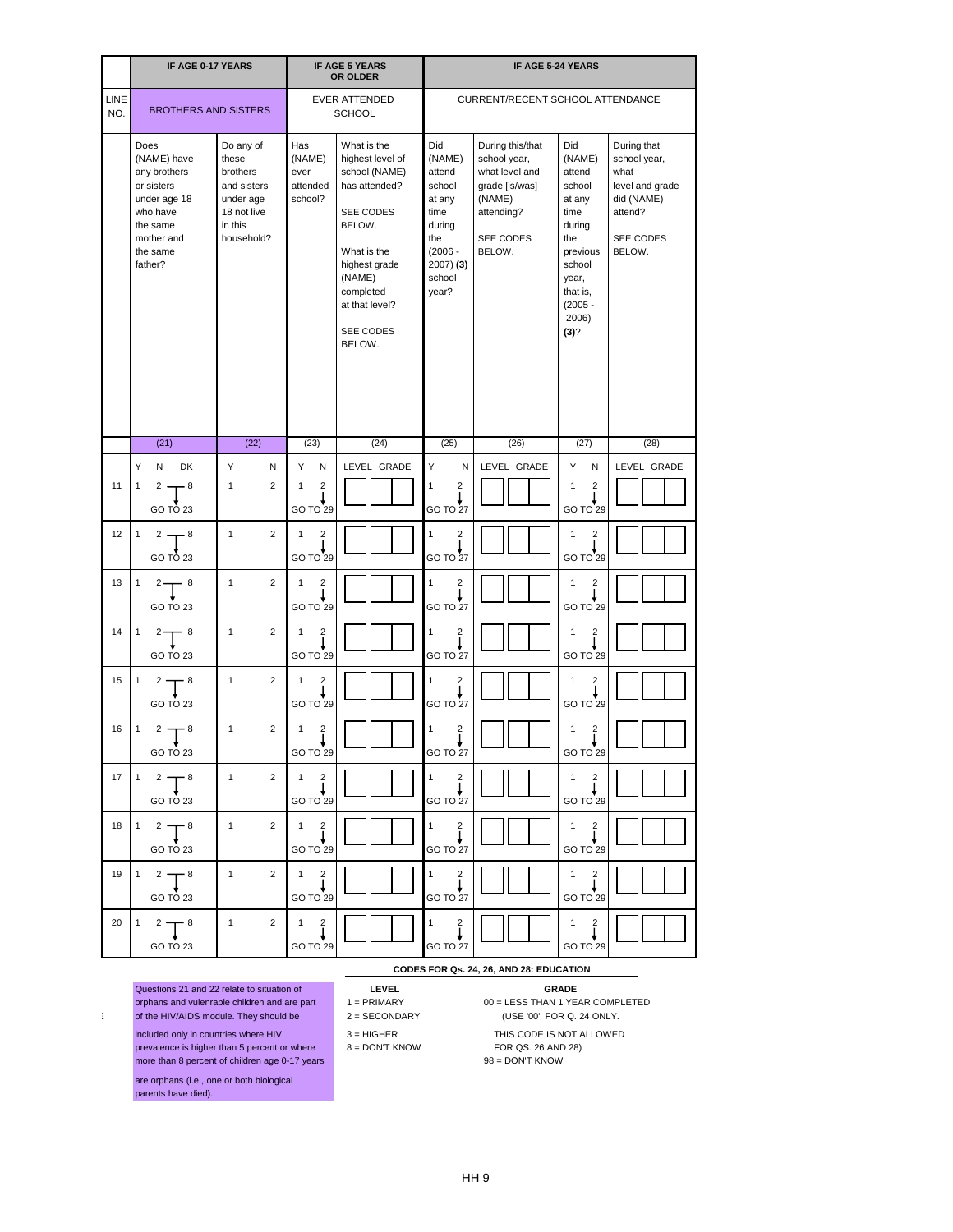|                    |              |                           |                |                   |                          | IF AGE 5-17 YEARS     |                                   |                              |                | IF AGE<br>0-4 YEARS                                                                                                                                                                                                                                 |
|--------------------|--------------|---------------------------|----------------|-------------------|--------------------------|-----------------------|-----------------------------------|------------------------------|----------------|-----------------------------------------------------------------------------------------------------------------------------------------------------------------------------------------------------------------------------------------------------|
| <b>LINE</b><br>NO. |              |                           |                |                   | <b>NEEDS</b>             | <b>BASIC MATERIAL</b> |                                   |                              |                | <b>BIRTH</b><br>REGIS-<br><b>TRATION</b>                                                                                                                                                                                                            |
|                    | Does         | (NAME) have<br>a blanket? |                | Does<br>(NAME)    | have a pair<br>of shoes? |                       | <b>Does</b><br>(NAME)<br>clothes? | have at least<br>two sets of |                | Does<br>(NAME) have a<br>birth certificate?<br>IF NO, PROBE:<br>Has (NAME)'s<br>birth ever been<br>registered<br>with the<br>civil authority?<br>$1 = HAS$<br><b>CERTIFICATE</b><br>$2 = REGISTERED$<br>$3 = NEITHER$<br>$8 =$ DON'T<br><b>KNOW</b> |
|                    |              | (29)                      |                |                   | (30)                     |                       |                                   | (31)                         |                | (32)                                                                                                                                                                                                                                                |
| 11                 | Y<br>1       | N<br>$\overline{2}$       | <b>DK</b><br>8 | Y<br>$\mathbf{1}$ | N<br>$\overline{2}$      | <b>DK</b><br>8        | Y<br>$\mathbf{1}$                 | N<br>$\overline{2}$          | <b>DK</b><br>8 |                                                                                                                                                                                                                                                     |
| 12                 | $\mathbf{1}$ | 2                         | 8              | $\mathbf{1}$      | 2                        | 8                     | 1                                 | 2                            | 8              |                                                                                                                                                                                                                                                     |
| 13                 | 1            | $\overline{2}$            | 8              | 1                 | $\overline{2}$           | 8                     | 1                                 | $\overline{2}$               | 8              |                                                                                                                                                                                                                                                     |
| 14                 | $1 \quad$    | $2^{\circ}$               | 8              | $\mathbf{1}$      | $2^{\circ}$              | 8                     | $\mathbf{1}$                      | $2^{\circ}$                  | 8              |                                                                                                                                                                                                                                                     |
| 15                 | $\mathbf{1}$ | $\overline{c}$            | 8              | $\mathbf{1}$      | $\mathbf 2$              | 8                     | $\mathbf{1}$                      | $\mathbf 2$                  | 8              |                                                                                                                                                                                                                                                     |
| 16                 | $\mathbf 1$  | $\overline{a}$            | 8              | 1                 | $\overline{c}$           | 8                     | $\mathbf{1}$                      | $\overline{c}$               | 8              |                                                                                                                                                                                                                                                     |
| 17                 | $1 -$        | $\mathbf{2}$              | 8              | $\mathbf{1}$      | $\overline{2}$           | 8                     | $\mathbf{1}$                      | $2^{\circ}$                  | 8              |                                                                                                                                                                                                                                                     |
| 18                 | $\mathbf{1}$ | $\overline{c}$            | 8              | $\mathbf{1}$      | $\mathbf 2$              | 8                     | $\mathbf{1}$                      | $\mathbf 2$                  | 8              |                                                                                                                                                                                                                                                     |
| 19                 | $1 -$        | $\overline{2}$            | 8              | 1                 | $\overline{2}$           | 8                     | $\mathbf{1}$                      | $\overline{c}$               | 8              |                                                                                                                                                                                                                                                     |
| 20                 | $1 \quad$    | $\overline{2}$            | 8              | 1                 | $2^{\circ}$              | 8                     | $1 \quad$                         | $2^{\circ}$                  | 8              |                                                                                                                                                                                                                                                     |

Questions 29-31 relate to the situation of orphans and vulnerable children and are part of the HIV/AIDS module. They should be included only in countries where HIV prevalence is higher than 5 percent or where more than 8 percent of children

age 0-17 years are orphans (i.e., one or both biological parents have died).

10 = NIECE/NEPHEW BY MARRIAGE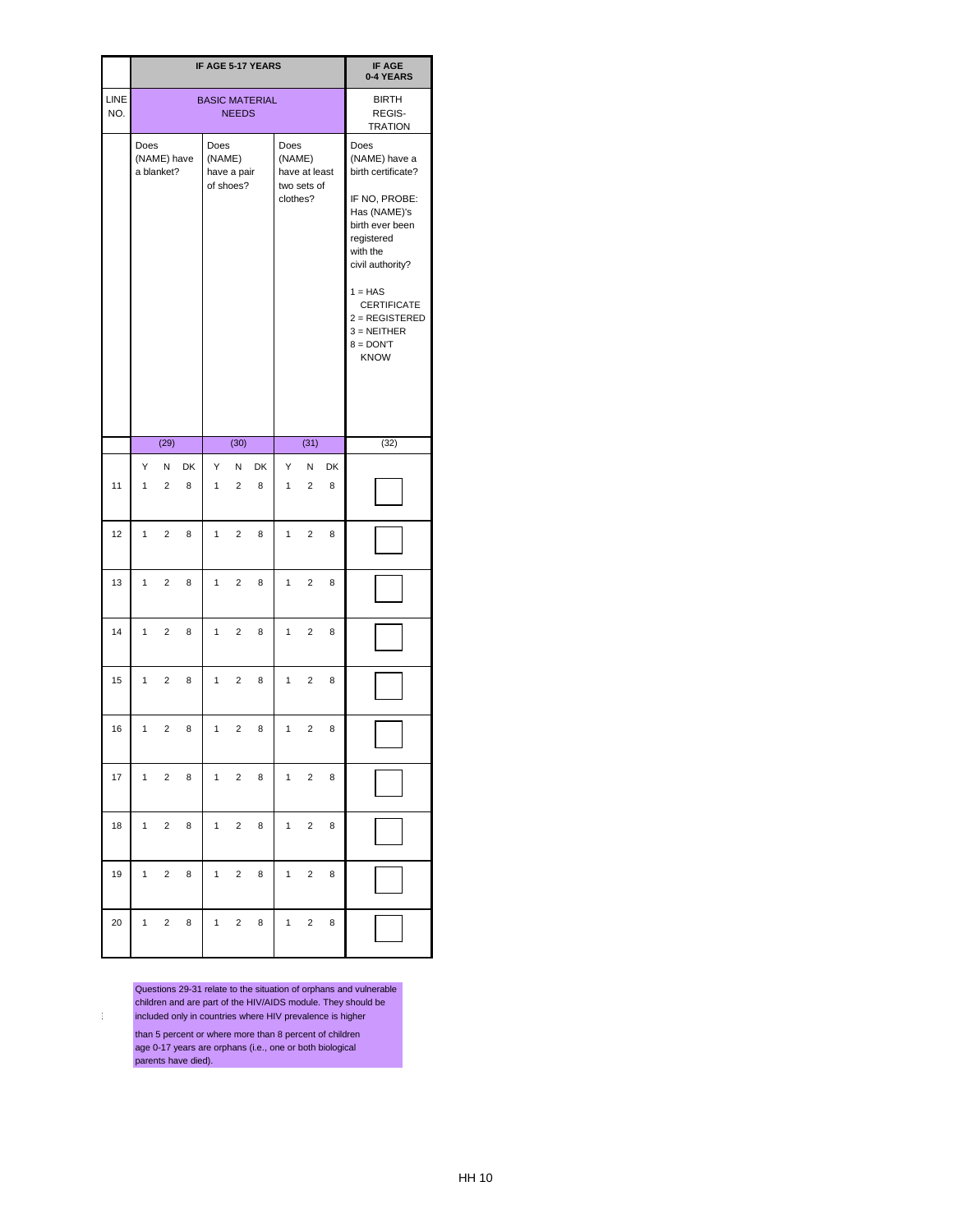| NO. | QUESTIONS AND FILTERS                                                                                             | <b>CODING CATEGORIES</b>                                                                                                                                                                                                                                                                                                                                                                                                                                                                                                                     | <b>SKIP</b>                                                            |
|-----|-------------------------------------------------------------------------------------------------------------------|----------------------------------------------------------------------------------------------------------------------------------------------------------------------------------------------------------------------------------------------------------------------------------------------------------------------------------------------------------------------------------------------------------------------------------------------------------------------------------------------------------------------------------------------|------------------------------------------------------------------------|
| 101 | What is the main source of drinking water for members<br>of your household?                                       | PIPED WATER<br>PIPED INTO DWELLING<br>.<br>11<br>12<br>PIPED TO YARD/PLOT<br>PUBLIC TAP/STANDPIPE<br>13<br>TUBE WELL OR BOREHOLE<br>21<br>DUG WELL<br>PROTECTED WELL<br>.<br>31<br>UNPROTECTED WELL<br>.<br>32<br>WATER FROM SPRING<br>PROTECTED SPRING<br>.<br>41<br>UNPROTECTED SPRING<br>42<br>RAINWATER<br>51<br><b>TANKER TRUCK</b><br>61<br>CART WITH SMALL TANK<br>.<br>71<br>SURFACE WATER (RIVER/DAM/<br>LAKE/POND/STREAM/CANAL/<br><b>IRRIGATION CHANNEL)</b><br>.<br>81<br>BOTTLED WATER<br>91<br><b>OTHER</b><br>96<br>(SPECIFY) | $\perp$ 106<br>$\rightarrow$ 103<br>$\div 106$<br>$+103$<br>$\div$ 103 |
| 102 | What is the main source of water used by your<br>household for other purposes such as cooking and<br>handwashing? | PIPED WATER<br>PIPED INTO DWELLING<br>.<br>11<br>PIPED TO YARD/PLOT<br>12<br>PUBLIC TAP/STANDPIPE<br>.<br>13<br>TUBE WELL OR BOREHOLE<br>21<br><b>DUG WELL</b><br>PROTECTED WELL<br>.<br>31<br>UNPROTECTED WELL<br>32<br>.<br><b>WATER FROM SPRING</b><br>PROTECTED SPRING<br>.<br>41<br>UNPROTECTED SPRING<br>42<br>RAINWATER<br>51<br><b>TANKER TRUCK</b><br>61<br>.<br>71<br>CART WITH SMALL TANK<br>.<br>SURFACE WATER (RIVER/DAM/<br>LAKE/POND/STREAM/CANAL/<br>IRRIGATION CHANNEL)<br>81<br><b>OTHER</b><br>96<br>(SPECIFY)            | $\div 106$<br>$\rightarrow$ 106                                        |
| 103 | Where is that water source located?                                                                               | IN OWN DWELLING<br>.<br>$\mathbf 1$<br>IN OWN YARD/PLOT<br>2<br>.<br><b>ELSEWHERE</b><br>3                                                                                                                                                                                                                                                                                                                                                                                                                                                   | $+106$                                                                 |
| 104 | How long does it take to go there, get water, and<br>come back?                                                   | <b>MINUTES</b><br>.<br>DON'T KNOW<br>998                                                                                                                                                                                                                                                                                                                                                                                                                                                                                                     |                                                                        |
| 105 | Who usually goes to this source to fetch the water for your<br>household?                                         | ADULT WOMAN<br>$\mathbf{1}$<br>.<br>ADULT MAN<br>$\overline{2}$<br><b>FEMALE CHILD</b><br>UNDER 15 YEARS OLD<br>3<br>.<br><b>MALE CHILD</b><br>UNDER 15 YEARS OLD<br>4<br>.<br><b>OTHER</b><br>6<br>(SPECIFY)                                                                                                                                                                                                                                                                                                                                |                                                                        |

# **HOUSEHOLD CHARACTERISTICS**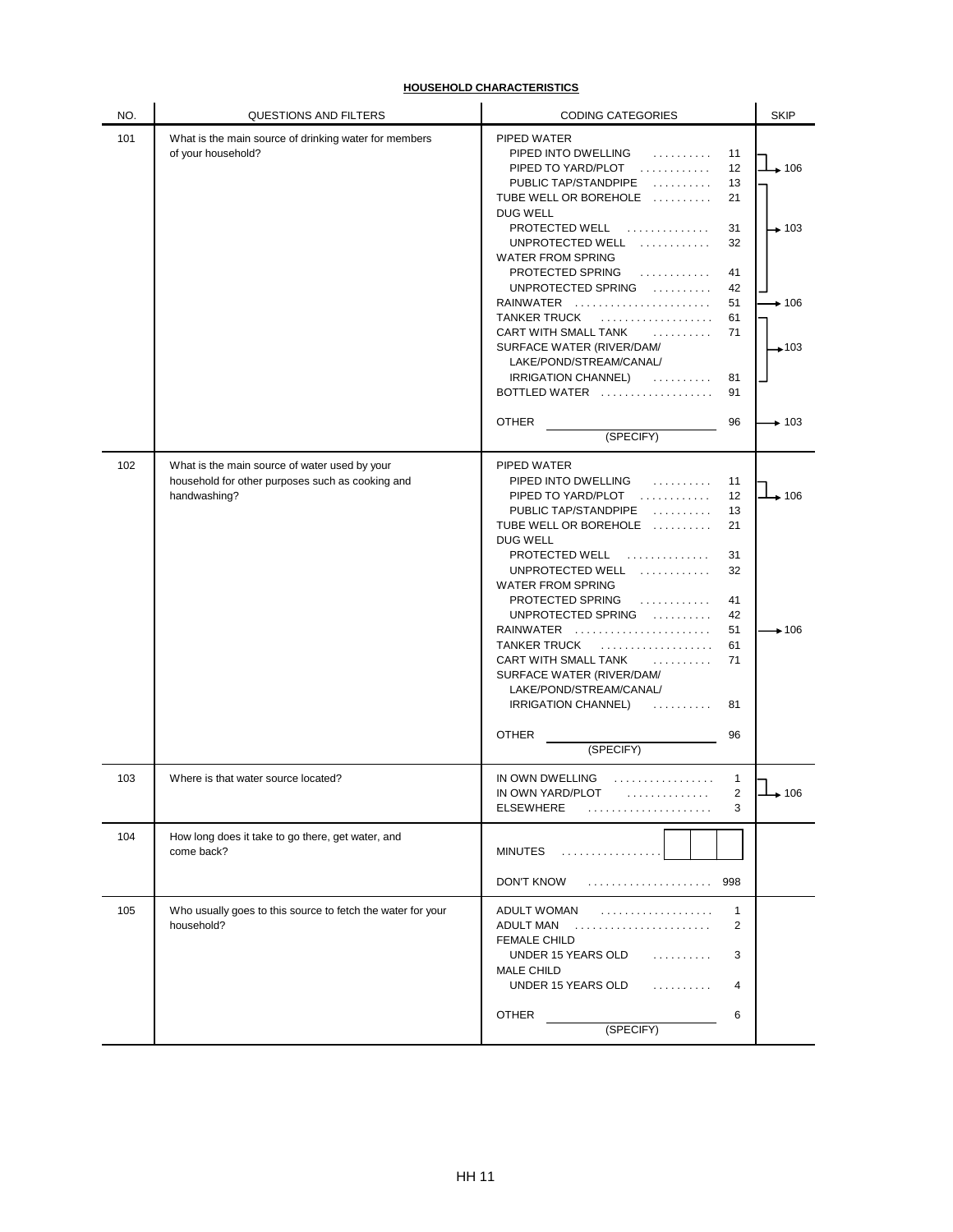| NO. | QUESTIONS AND FILTERS                                                                                                                                                                      | <b>CODING CATEGORIES</b>                                                                                                                                                                                                                                                                                                                                                                                                                                                                                                                                                                                                  | <b>SKIP</b> |
|-----|--------------------------------------------------------------------------------------------------------------------------------------------------------------------------------------------|---------------------------------------------------------------------------------------------------------------------------------------------------------------------------------------------------------------------------------------------------------------------------------------------------------------------------------------------------------------------------------------------------------------------------------------------------------------------------------------------------------------------------------------------------------------------------------------------------------------------------|-------------|
| 106 | Do you do anything to the water to make it safer to drink?                                                                                                                                 | <b>YES</b><br>$\mathbf{1}$<br>NO<br>2<br><b>DON'T KNOW</b><br>8                                                                                                                                                                                                                                                                                                                                                                                                                                                                                                                                                           | $\div 108$  |
| 107 | What do you usually do to make the water safer to drink?<br>Anything else?<br>RECORD ALL MENTIONED.                                                                                        | BOIL<br>Α<br>ADD BLEACH/CHLORINE<br>.<br>B<br>C<br>STRAIN THROUGH A CLOTH<br>USE WATER FILTER (CERAMIC/<br>SAND/COMPOSITE/ETC.)<br>D<br>SOLAR DISINFECTION<br>Е<br>LET IT STAND AND SETTLE<br>F                                                                                                                                                                                                                                                                                                                                                                                                                           |             |
|     |                                                                                                                                                                                            | <b>OTHER</b><br>X<br>(SPECIFY)<br><b>DON'T KNOW</b><br>Ζ                                                                                                                                                                                                                                                                                                                                                                                                                                                                                                                                                                  |             |
| 108 | What kind of toilet facility do members of your<br>household usually use? (4)                                                                                                              | FLUSH OR POUR FLUSH TOILET<br><b>FLUSH TO PIPED SEWER</b><br>SYSTEM<br>11<br>FLUSH TO SEPTIC TANK<br>$12 \overline{ }$<br>FLUSH TO PIT LATRINE<br>13<br>FLUSH TO SOMEWHERE ELSE<br>14<br>$\mathbf{1}$<br>FLUSH, DON'T KNOW WHERE<br>15<br>$\mathbf{1}$<br>PIT LATRINE<br><b>VENTILATED IMPROVED</b><br>PIT LATRINE<br>21<br>PIT LATRINE WITH SLAB<br>22<br>PIT LATRINE WITHOUT SLAB/<br>OPEN PIT<br>23<br>COMPOSTING TOILET<br>31<br>BUCKET TOILET<br>41<br>HANGING TOILET/HANGING<br>LATRINE $\ldots \ldots \ldots \ldots \ldots \ldots \ldots$<br>51<br>NO FACILITY/BUSH/FIELD<br>61<br><b>OTHER</b><br>96<br>(SPECIFY) | $+111$      |
| 109 | Do you share this toilet facility with other households?                                                                                                                                   | 1<br>NO<br>2                                                                                                                                                                                                                                                                                                                                                                                                                                                                                                                                                                                                              | $\div$ 111  |
| 110 | How many households use this toilet facility?                                                                                                                                              | NO. OF HOUSEHOLDS<br>$\overline{0}$<br>IF LESS THAN 10<br>.<br>10 OR MORE HOUSEHOLDS<br>95<br>.<br>DON'T KNOW<br>98                                                                                                                                                                                                                                                                                                                                                                                                                                                                                                       |             |
| 111 | Does your household have: (5)<br>Electricity?<br>A radio?<br>A television?<br>A mobile telephone?<br>A non-mobile telephone?<br>A refrigerator?<br>[ADD ADDITIONAL ITEMS. SEE FOOTNOTE 5.] | <b>NO</b><br><b>YES</b><br>ELECTRICITY<br>$\mathbf{1}$<br>2<br>RADIO<br>$\overline{2}$<br>$\mathbf{1}$<br>TELEVISION<br>$\mathbf{1}$<br>2<br>MOBILE TELEPHONE<br>2<br>$\mathbf{1}$<br>2<br>NON-MOBILE TELEPHONE.<br>$\mathbf{1}$<br>$\overline{2}$<br>REFRIGERATOR<br>.<br>$\mathbf{1}$                                                                                                                                                                                                                                                                                                                                   |             |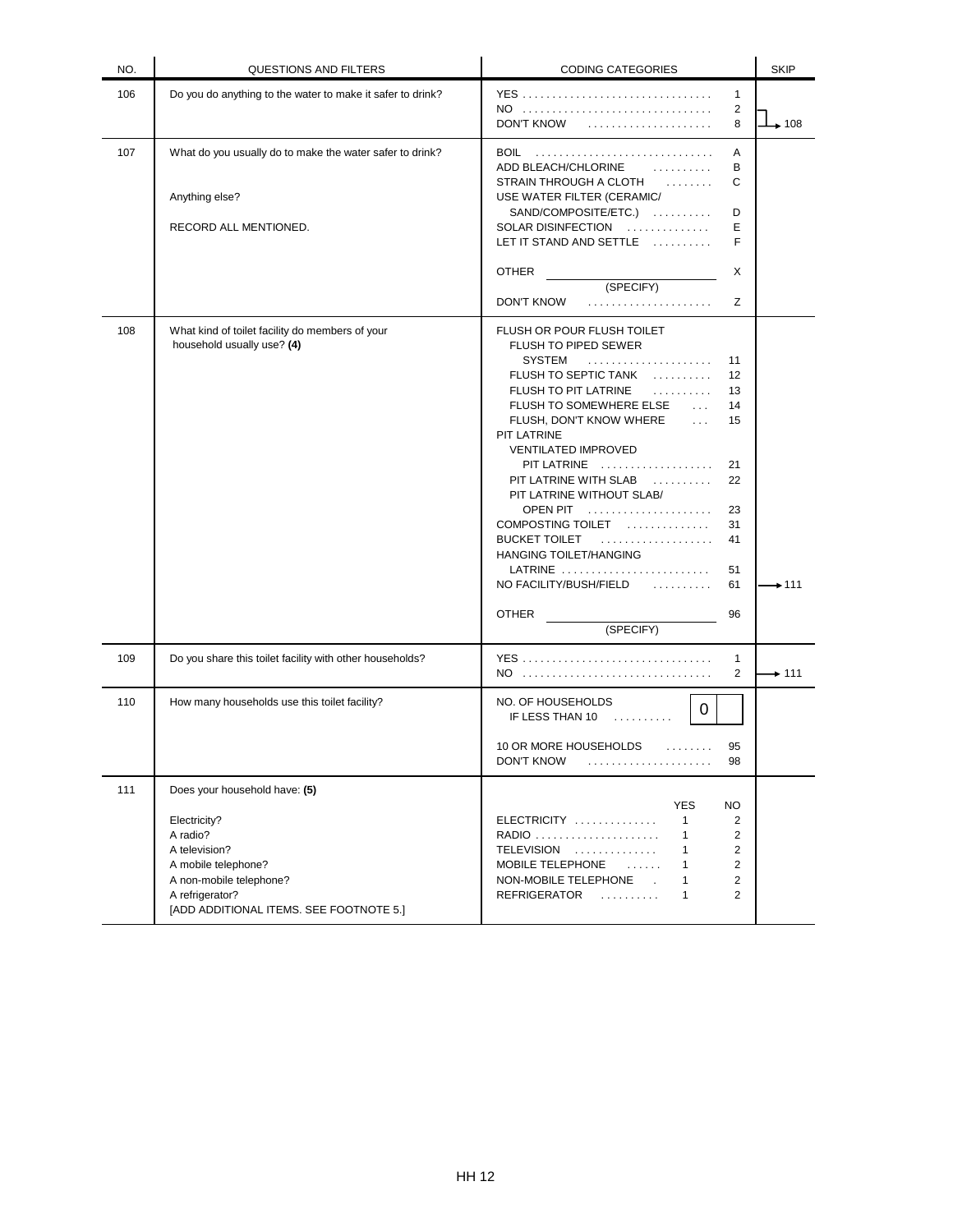| NO. | QUESTIONS AND FILTERS                                                                  | <b>CODING CATEGORIES</b>                                                                                                                                                                                                                                                         |                                                                            | <b>SKIP</b>          |
|-----|----------------------------------------------------------------------------------------|----------------------------------------------------------------------------------------------------------------------------------------------------------------------------------------------------------------------------------------------------------------------------------|----------------------------------------------------------------------------|----------------------|
| 112 | What type of fuel does your household mainly use<br>for cooking?                       | $ELECTRICITY$<br><b>LPG</b><br>NATURAL GAS<br>BIOGAS<br>KEROSENE<br>COAL, LIGNITE<br>CHARCOAL<br><b>WOOD</b><br>STRAW/SHRUBS/GRASS<br>AGRICULTURAL CROP<br>ANIMAL DUNG<br>NO FOOD COOKED<br>IN HOUSEHOLD<br><b>OTHER</b><br>(SPECIFY)                                            | 01<br>02<br>03<br>04<br>05<br>06<br>07<br>08<br>09<br>10<br>11<br>95<br>96 | $+115$<br>$\div$ 117 |
| 113 | In this household, is food cooked on an open fire, an open<br>stove or a closed stove? | OPEN FIRE<br>OPEN STOVE<br>CLOSED STOVE WITH CHIMNEY<br><b>OTHER</b><br>(SPECIFY)                                                                                                                                                                                                | $\mathbf{1}$<br>$\overline{2}$<br>3<br>6                                   | 7115 →               |
| 114 | Does this (fire/stove) have a chimney, a hood, or<br>neither of these?                 | $CHIMNEY$ ,<br>HOOD<br><b>NEITHER</b>                                                                                                                                                                                                                                            | $\mathbf{1}$<br>2<br>3                                                     |                      |
| 115 | Is the cooking usually done in the house, in a separate<br>building, or outdoors?      | IN THE HOUSE $\ldots \ldots \ldots \ldots \ldots$<br>IN A SEPARATE BUILDING<br>.<br>OUTDOORS<br><b>OTHER</b><br>(SPECIFY)                                                                                                                                                        | $\mathbf{1}$<br>2<br>3<br>6                                                | 117                  |
| 116 | Do you have a separate room which is used as a kitchen?                                | YES<br>$NO$                                                                                                                                                                                                                                                                      | 1<br>2                                                                     |                      |
| 117 | MAIN MATERIAL OF THE FLOOR. (4)<br>RECORD OBSERVATION.                                 | NATURAL FLOOR<br>EARTH/SAND<br>.<br>RUDIMENTARY FLOOR<br><b>WOOD PLANKS</b><br>.<br>PALM/BAMBOO<br>.<br><b>FINISHED FLOOR</b><br>PARQUET OR POLISHED<br>WOOD.<br>VINYL OR ASPHALT STRIPS<br>1.1.1.1.1<br>CERAMIC TILES<br><b>CEMENT</b><br>$CARPET$<br><b>OTHER</b><br>(SPECIFY) | 11<br>12<br>21<br>22<br>31<br>32<br>33<br>34<br>35<br>96                   |                      |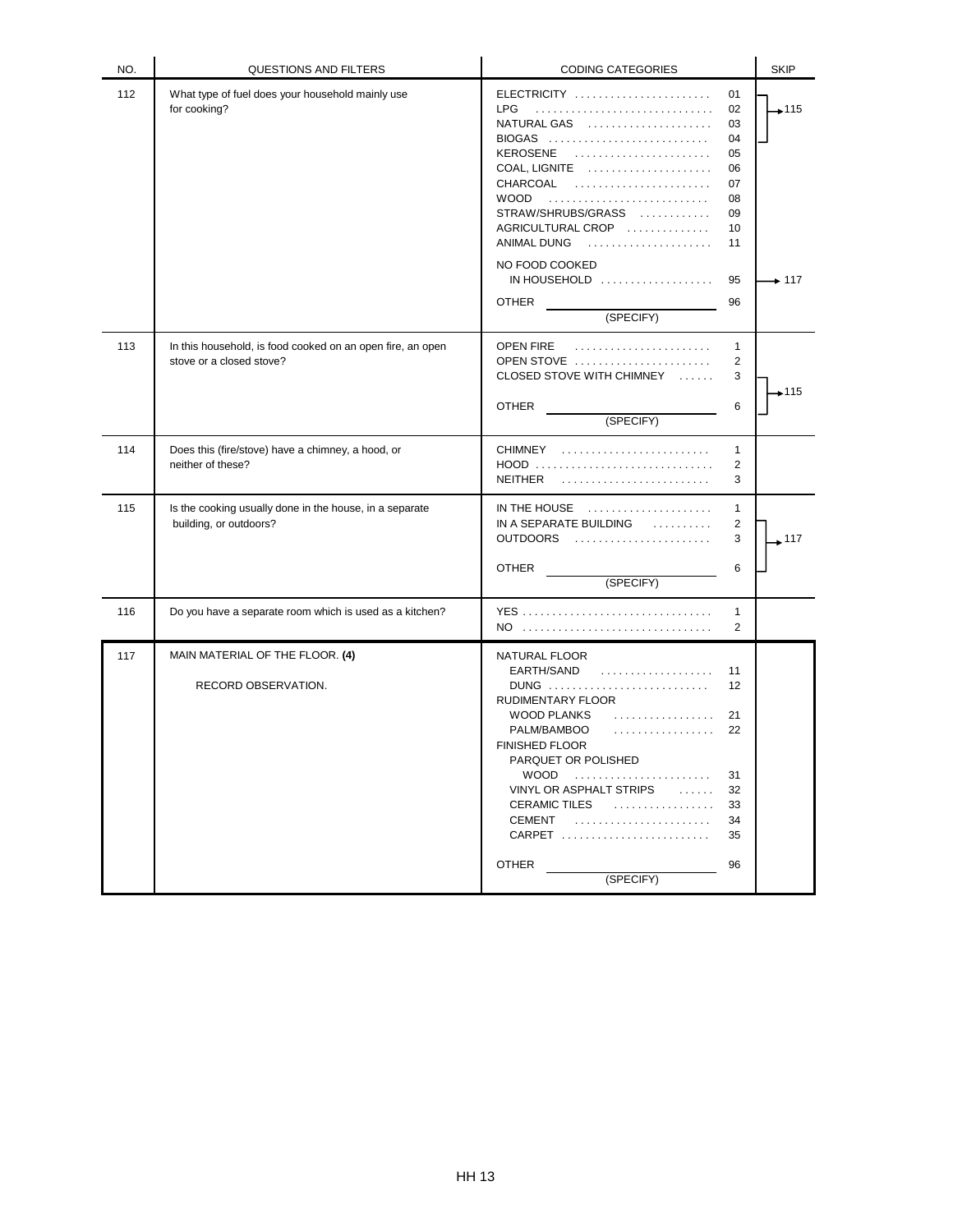| NO. | QUESTIONS AND FILTERS                                                                                                                                                  | <b>CODING CATEGORIES</b>                                                                                                                                                                                                                                                                                                                                                                                                                                                                                                                                                                                         | <b>SKIP</b> |
|-----|------------------------------------------------------------------------------------------------------------------------------------------------------------------------|------------------------------------------------------------------------------------------------------------------------------------------------------------------------------------------------------------------------------------------------------------------------------------------------------------------------------------------------------------------------------------------------------------------------------------------------------------------------------------------------------------------------------------------------------------------------------------------------------------------|-------------|
| 118 | MAIN MATERIAL OF THE ROOF. (4)<br>RECORD OBSERVATION.                                                                                                                  | NATURAL ROOFING<br>$NO$ ROOF $\ldots \ldots \ldots \ldots \ldots \ldots$<br>11<br>THATCH/PALM LEAF<br>12<br>SOD.<br>13<br>RUDIMENTARY ROOFING<br>RUSTIC MAT<br>21<br>22<br>WOOD PLANKS $\ldots, \ldots, \ldots, \ldots, \ldots$<br>23<br>CARDBOARD<br>24<br><b>FINISHED ROOFING</b><br>METAL<br>31<br><b>WOOD</b><br>32<br>CALAMINE/CEMENT FIBER<br>33<br>CERAMIC TILES<br>34<br>CEMENT<br>35<br>ROOFING SHINGLES<br>36<br><b>OTHER</b><br>96                                                                                                                                                                    |             |
|     |                                                                                                                                                                        | (SPECIFY)                                                                                                                                                                                                                                                                                                                                                                                                                                                                                                                                                                                                        |             |
| 119 | MAIN MATERIAL OF THE EXTERIOR WALLS. (4)<br>RECORD OBSERVATION.                                                                                                        | <b>NATURAL WALLS</b><br>$NO$ WALLS $\ldots \ldots \ldots \ldots \ldots \ldots$<br>11<br>CANE/PALM/TRUNKS<br>12<br>.<br>13<br>$DIRT$<br>RUDIMENTARY WALLS<br>$BAMBOO WITH MUD$<br>21<br>STONE WITH MUD<br>22<br>UNCOVERED ADOBE $\ldots, \ldots, \ldots$<br>23<br><b>PLYWOOD</b><br>24<br>CARDBOARD<br>25<br>REUSED WOOD<br>.<br>26<br><b>FINISHED WALLS</b><br><b>CEMENT</b><br>31<br>STONE WITH LIME/CEMENT<br>32<br>BRICKS $\ldots \ldots \ldots \ldots \ldots \ldots \ldots$<br>33<br>CEMENT BLOCKS<br>34<br><b>COVERED ADOBE</b><br>.<br>35<br>WOOD PLANKS/SHINGLES<br>36<br><b>OTHER</b><br>96<br>(SPECIFY) |             |
| 120 | How many rooms in this household are used for<br>sleeping?                                                                                                             |                                                                                                                                                                                                                                                                                                                                                                                                                                                                                                                                                                                                                  |             |
| 121 | Does any member of this household own:<br>A watch?<br>A bicycle?<br>A motorcycle or motor scooter?<br>An animal-drawn cart?<br>A car or truck?<br>A boat with a motor? | <b>YES</b><br><b>NO</b><br>WATCH<br>$\mathbf{1}$<br>2<br>$BICYCLE$<br>$\overline{2}$<br>$\mathbf{1}$<br>MOTORCYCLE/SCOOTER<br>$\overline{2}$<br>$\mathbf{1}$<br>ANIMAL-DRAWN CART<br>$\mathbf{1}$<br>2<br>CAR/TRUCK<br>2<br>1<br>BOAT WITH MOTOR<br>$\overline{2}$<br>$\mathbf{1}$                                                                                                                                                                                                                                                                                                                               |             |
| 122 | Does any member of this household own any agricultural<br>land?                                                                                                        | 1<br>2                                                                                                                                                                                                                                                                                                                                                                                                                                                                                                                                                                                                           | $+124$      |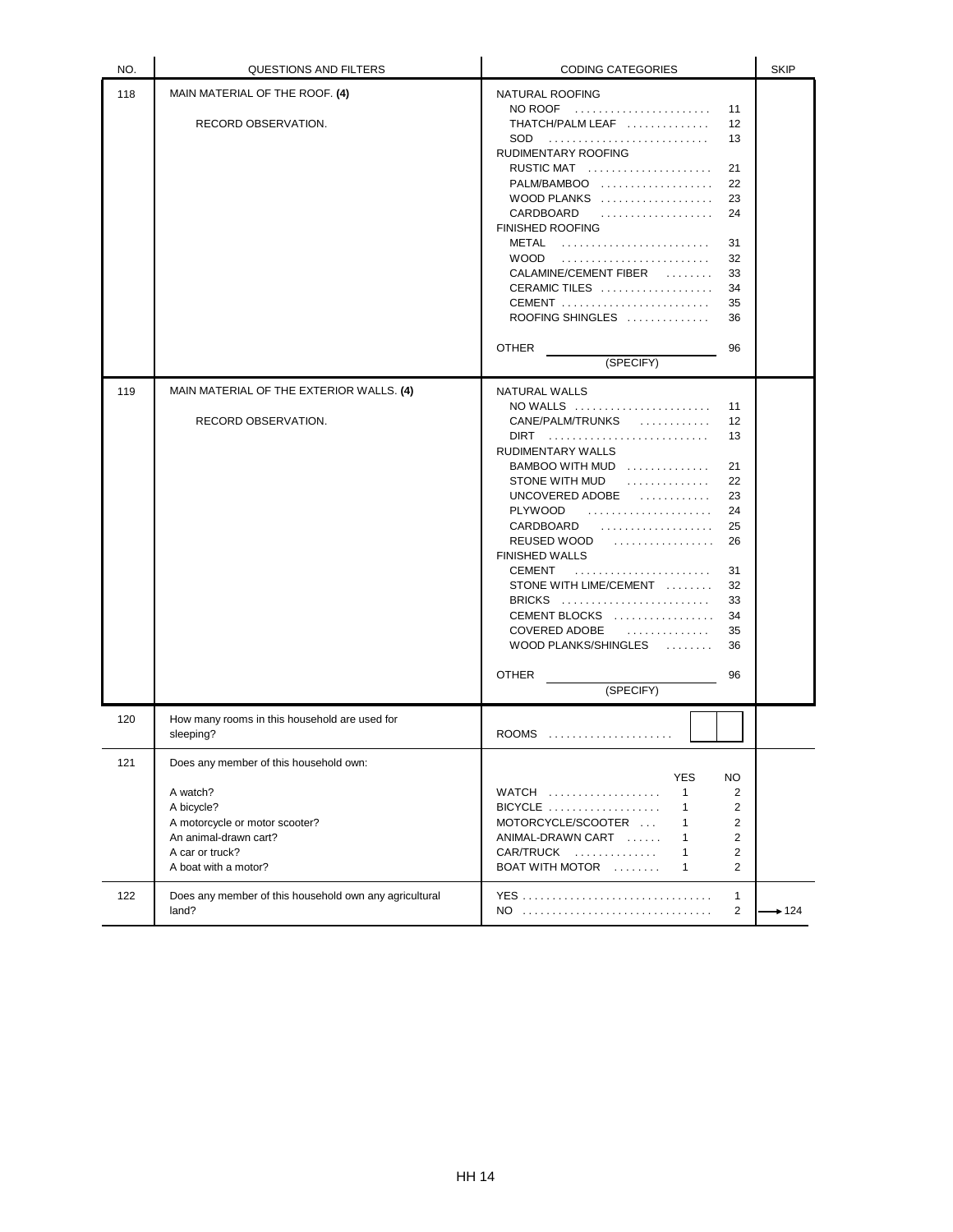| NO. | <b>QUESTIONS AND FILTERS</b>                                                                                                                                                                                                                                                                                                                                                                                                                                           | <b>CODING CATEGORIES</b>                                                     | <b>SKIP</b> |
|-----|------------------------------------------------------------------------------------------------------------------------------------------------------------------------------------------------------------------------------------------------------------------------------------------------------------------------------------------------------------------------------------------------------------------------------------------------------------------------|------------------------------------------------------------------------------|-------------|
| 123 | How many hectares of agricultural land do members<br>of this household own?                                                                                                                                                                                                                                                                                                                                                                                            | <b>HECTARES</b><br>.<br>95 OR MORE HECTARES<br>95<br><b>DON'T KNOW</b><br>98 |             |
| 124 | Does this household own any livestock, herds,<br>other farm animals, or poultry?                                                                                                                                                                                                                                                                                                                                                                                       | $\mathbf{1}$<br>NO<br>2                                                      | $+126$      |
| 125 | How many of the following animals does this household<br>own? (6)<br>IF NONE, ENTER '00'.<br>IF MORE THAN 95, ENTER '95'.<br>IF UNKNOWN, ENTER '98'.<br>Questions 127-137<br>Cattle?<br>are part of the malaria<br>module and should be<br>Milk cows or bulls?<br>omitted in countries<br>that do not adopt the<br>Horses, donkeys, or mules?<br>module. The malaria<br>module should be<br>Goats?<br>used in all malaria<br>endemic countries.<br>Sheep?<br>Chickens? | CATTLE<br>COWS/BULLS<br>HORSES/DONKEYS/MULES<br><b>SHEEP</b><br>CHICKENS     |             |
| 126 | Does any member of this household have a bank account?                                                                                                                                                                                                                                                                                                                                                                                                                 | 1<br>2                                                                       |             |
| 127 | Does your household have any mosquito nets that<br>can be used while sleeping?                                                                                                                                                                                                                                                                                                                                                                                         | YES<br>$\mathbf{1}$<br>2<br>NO                                               | $+138$      |
| 128 | How many mosquito nets does your household have?<br>IF 7 OR MORE NETS, RECORD '7'.                                                                                                                                                                                                                                                                                                                                                                                     | NUMBER OF NETS                                                               |             |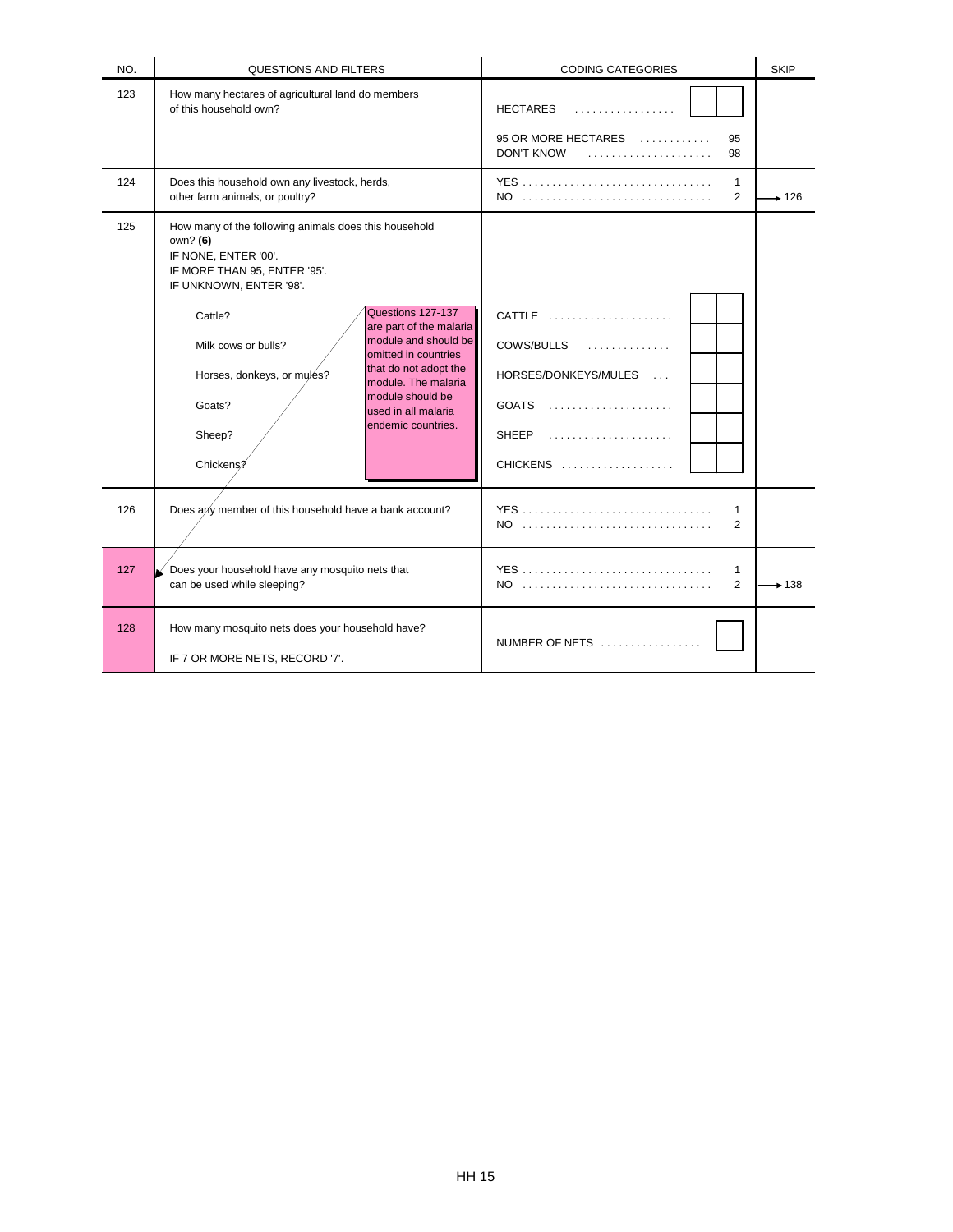|     |                                                                                                            | <b>NET #1</b>                                                                                                                                                                                                 | <b>NET #2</b>                                                                                                                                                                               | NET#3                                                                                                                                                                                                  |
|-----|------------------------------------------------------------------------------------------------------------|---------------------------------------------------------------------------------------------------------------------------------------------------------------------------------------------------------------|---------------------------------------------------------------------------------------------------------------------------------------------------------------------------------------------|--------------------------------------------------------------------------------------------------------------------------------------------------------------------------------------------------------|
| 129 | ASK THE RESPONDENT TO SHOW<br>YOU THE NETS IN THE HOUSEHOLD.                                               |                                                                                                                                                                                                               |                                                                                                                                                                                             |                                                                                                                                                                                                        |
|     | IF MORE THAN 3 NETS, USE<br>ADDITIONAL QUESTIONNAIRE(S).                                                   | OBSERVED<br>. 1<br>NOT OBSERVED<br>2<br>$\mathbf{r}$                                                                                                                                                          | <b>OBSERVED</b><br>. 1<br>NOT OBSERVED<br>$\overline{2}$<br>$\sim 10^{-1}$                                                                                                                  | <b>OBSERVED</b><br>NOT OBSERVED<br>$\overline{2}$                                                                                                                                                      |
| 130 | How many months ago did your<br>household obtain the mosquito net?                                         | <b>MOS</b><br>$AGO$                                                                                                                                                                                           | <b>MOS</b><br>AGO<br>1.1.1.1                                                                                                                                                                | <b>MOS</b><br>AGO                                                                                                                                                                                      |
|     | IF LESS THAN ONE MONTH,<br>RECORD '00'.                                                                    | 37 OR MORE<br>MONTHS AGO  95                                                                                                                                                                                  | 37 OR MORE<br>MONTHS AGO  95                                                                                                                                                                | 37 OR MORE<br>MONTHS AGO<br>95                                                                                                                                                                         |
|     |                                                                                                            | NOT SURE  98                                                                                                                                                                                                  | NOT SURE  98                                                                                                                                                                                | NOT SURE  98                                                                                                                                                                                           |
| 131 | OBSERVE OR ASK THE BRAND/<br>TYPE OF MOSQUITO NET.                                                         | 'PERMANENT' NET<br><b>BRAND A</b><br>$\ldots \ldots 11$<br><b>BRAND B</b><br>$\ldots \ldots$ 12 -<br>OTHER/<br>DK BRAND  16 -<br>(SKIPTO 135)                                                                 | 'PERMANENT' NET<br>BRAND A<br>$\ldots \ldots 11$<br><b>BRAND B</b><br>$\ldots \ldots$ 12 $-$<br>OTHER/<br>DK BRAND  16 -<br>(SKIP TO 135)                                                   | 'PERMANENT' NET<br><b>BRAND A</b><br>$\ldots \ldots 11 -$<br><b>BRAND B</b><br>. 12 $-$<br>OTHER/<br>DK BRAND 16<br>(SKIP TO 135)                                                                      |
|     |                                                                                                            | 'PRETREATED' NET<br><b>BRAND C</b><br>$\ldots \ldots 21$ $\blacksquare$<br><b>BRAND D</b><br>$\ldots \ldots 22 -$<br>OTHER/<br>DK BRAND  26 -<br>(SKIP TO 133) $\rightarrow$<br>OTHER<br>. 31<br>DK BRAND  98 | 'PRETREATED' NET<br><b>BRAND C</b><br>$\ldots \ldots 21 -$<br><b>BRAND D</b><br>. 22 - 1<br>OTHER/<br>DK BRAND  26 -<br>(SKIP TO 133) $\rightarrow$<br><b>OTHER</b><br>. 31<br>DK BRAND  98 | 'PRETREATED' NET<br><b>BRAND C</b><br>$\ldots \ldots 21$ $\blacksquare$<br><b>BRAND D</b><br>$\ldots \ldots 22 -$<br>OTHER/<br>DK BRAND 26<br>(SKIP TO 133) $\rightarrow$<br>OTHER  31<br>DK BRAND  98 |
| 132 | When you got the net, was it treated<br>with an insecticide to kill or<br>repel mosquitos?                 | YES  1<br>NO  2<br>NOT SURE  8                                                                                                                                                                                | $YES$<br>NO                                                                                                                                                                                 | 1 YES  1<br>2 NO  2<br>NOT SURE  8 NOT SURE  8                                                                                                                                                         |
| 133 | Since you got the mosquito net, was it<br>ever soaked or dipped in a liquid to kill<br>or repel mosquitos? | YES.<br>. 1<br>NO  2<br>(SKIP TO 135) $\leftarrow$<br>NOT SURE  8                                                                                                                                             | YES  1<br>NO 2<br>$(SKIP TO 135)$ $\leftarrow$<br>NOT SURE  8                                                                                                                               | <b>YES</b><br>. 1<br>NO<br>2<br>$(SKIPTO 135)$ $\leftarrow$<br>NOT SURE  8                                                                                                                             |
| 134 | How many months ago was the net last<br>soaked or dipped?<br>IF LESS THAN ONE MONTH,<br>RECORD '00'.       | <b>MOS</b><br>AGO<br>25 OR MORE                                                                                                                                                                               | <b>MOS</b><br>AGO<br>25 OR MORE                                                                                                                                                             | <b>MOS</b><br>AGO<br>25 OR MORE                                                                                                                                                                        |
|     |                                                                                                            | MONTHS AGO  95<br>NOT SURE  98                                                                                                                                                                                | MONTHS AGO  95<br>NOT SURE  98                                                                                                                                                              | MONTHS AGO  95<br>NOT SURE  98                                                                                                                                                                         |
| 135 | Did anyone sleep under this mosquito<br>net last night?                                                    | YES  1<br>$(SKIP TO 137)$ $\leftarrow$<br>NOT SURE  8                                                                                                                                                         | YES  1<br>$NO$<br>2<br>(SKIP TO 137) +<br>NOT SURE  8                                                                                                                                       | YES  1<br>$NO$ 2<br>$(SKIP TO 137)$ $\leftarrow$<br>NOT SURE  8                                                                                                                                        |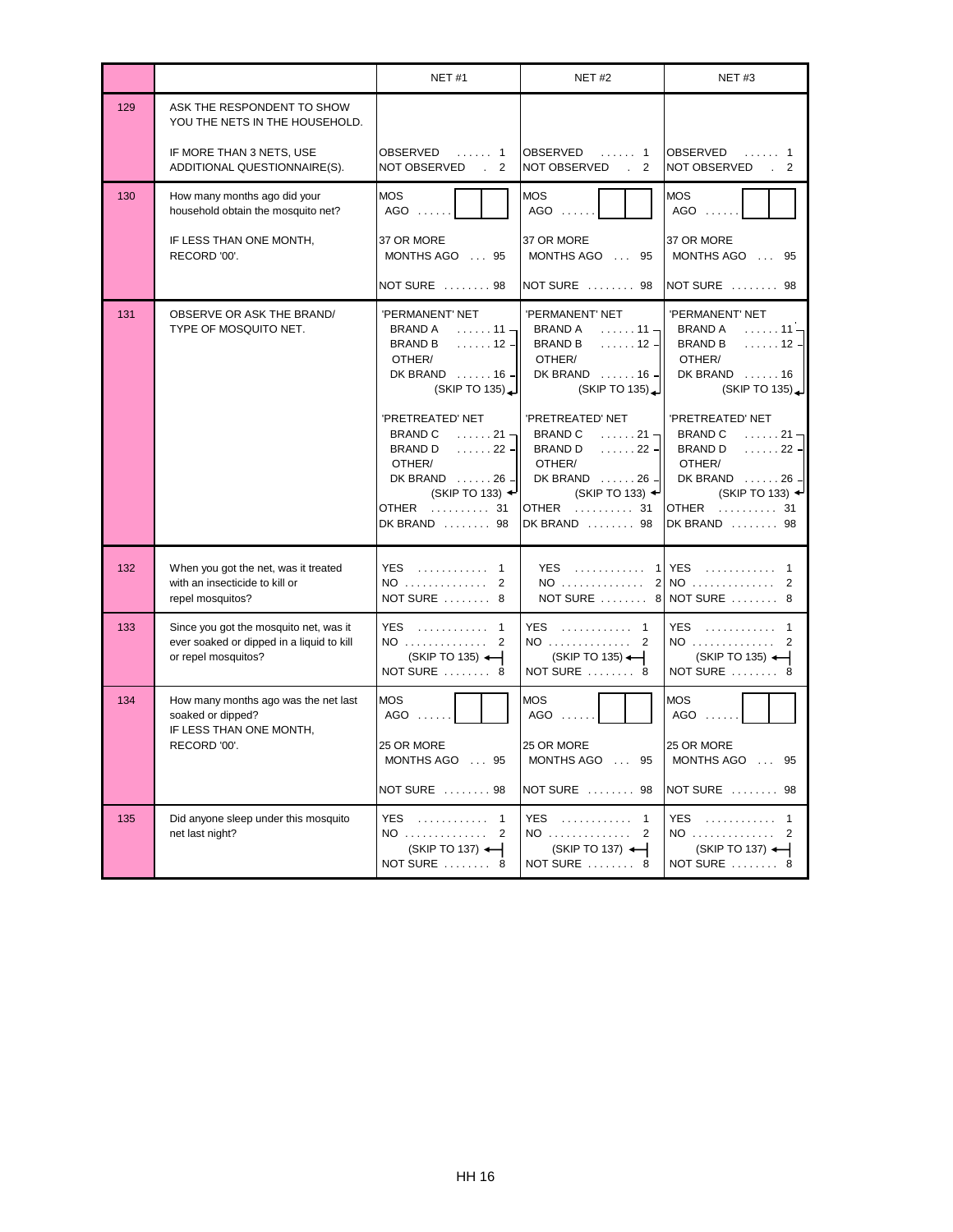|     |                                                                                                                        | <b>NET #1</b>                                                                                                        | <b>NET #2</b>                                                                                                                      | <b>NET#3</b>                                                                                                 |
|-----|------------------------------------------------------------------------------------------------------------------------|----------------------------------------------------------------------------------------------------------------------|------------------------------------------------------------------------------------------------------------------------------------|--------------------------------------------------------------------------------------------------------------|
| 136 | Who slept under this mosquito<br>net last night?<br>RECORD THE PERSON'S<br>LINE NUMBER FROM THE<br>HOUSEHOLD SCHEDULE. | NAME<br>LINE<br>NO.<br><b>NAME</b><br><b>LINE</b><br>NO.<br>NAME<br><b>LINE</b><br>NO.<br><b>NAME</b><br>LINE<br>NO. | <b>LINE</b><br>NO.<br><b>LINE</b><br>NO.<br><b>LINE</b><br>NO.<br>NAME<br><b>LINE</b><br>NO.                                       | NAME<br><b>LINE</b><br>NO.<br>NAME<br>LINE<br>NO.<br><b>LINE</b><br>NO.<br><b>NAME</b><br><b>LINE</b><br>NO. |
| 137 |                                                                                                                        | GO BACK TO 129 FOR<br>NEXT NET; OR, IF NO<br>MORE NETS, GO TO 138.                                                   | GO BACK TO 129 FOR<br>NEXT NET; OR, IF NO<br>MORE NETS, GO TO 138.                                                                 | GO TO 129 IN FIRST<br><b>COLUMN OF A NEW</b><br>QUESTIONNAIRE;<br>OR, IF NO MORE<br>NETS, GO TO 138.         |
| 138 | ASK RESPONDENT FOR A TEASPOONFUL OF COOKING<br>SALT.<br>TEST SALT FOR IODINE. (7)<br>RECORD PPM (PARTS PER MILLION)    |                                                                                                                      | 0 PPM (NO IODINE)<br>BELOW 15 PPM<br>15 PPM AND ABOVE $\ldots, \ldots, \ldots, \ldots, \ldots$<br>NO SALT IN HH<br>SALT NOT TESTED | $\mathbf{1}$<br>2<br>3<br>4<br>6<br>(SPECIFY REASON)                                                         |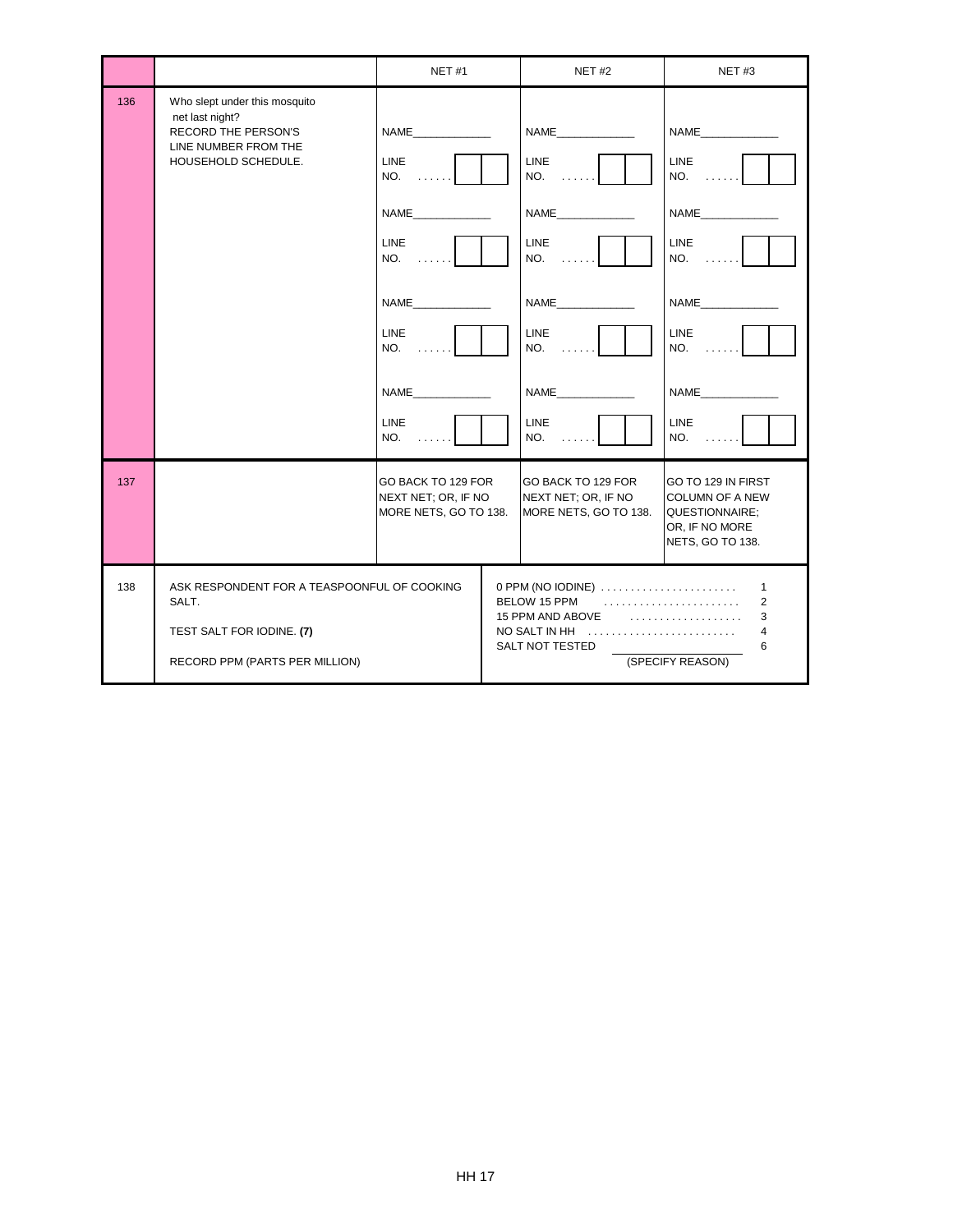## **SUPPORT FOR SICK PEOPLE**

| NO. | QUESTIONS AND FILTERS                                                                                                                                                                                                                                                                                                                                                                                                                                                                                                                                                                                                                                                                                                                                                                                                                                                                                                                                                                                                                                                 |                                                            | <b>CODING CATEGORIES</b>                                 |                                                                |
|-----|-----------------------------------------------------------------------------------------------------------------------------------------------------------------------------------------------------------------------------------------------------------------------------------------------------------------------------------------------------------------------------------------------------------------------------------------------------------------------------------------------------------------------------------------------------------------------------------------------------------------------------------------------------------------------------------------------------------------------------------------------------------------------------------------------------------------------------------------------------------------------------------------------------------------------------------------------------------------------------------------------------------------------------------------------------------------------|------------------------------------------------------------|----------------------------------------------------------|----------------------------------------------------------------|
| 201 | CHECK QUESTIONS 7 AND 12 IN THE HOUSEHOLD SCHEDULE:                                                                                                                                                                                                                                                                                                                                                                                                                                                                                                                                                                                                                                                                                                                                                                                                                                                                                                                                                                                                                   | <b>NUMBER OF SICK</b><br>PEOPLE AGE 18-59                  |                                                          |                                                                |
|     | AT LEAST<br>ONE                                                                                                                                                                                                                                                                                                                                                                                                                                                                                                                                                                                                                                                                                                                                                                                                                                                                                                                                                                                                                                                       | <b>NONE</b>                                                |                                                          | $\rightarrow$ 301                                              |
| 202 | ENTER IN QUESTION 203 THE LINE NUMBER AND NAME OF EACH SICK PERSON AGE 18-59, BEGINNING WITH THE FIRST<br>SICK PERSON LISTED IN QUESTION 12 IN THE HOUSEHOLD SCHEDULE. IF THERE ARE MORE THAN 3 SICK PEOPLE,<br>USE ADDITIONAL QUESTIONNAIRE(S).<br>READ THE INTRODUCTION THAT FOLLOWS. THEN ASK QUESTIONS 204-215 AS APPROPRIATE FOR EACH OF THE<br>RERSONS AGE 18-59 REPORTED AS HAVING BEEN VERY SICK.<br>You told me that in your household one (some) of the members of your household has(ve) been very sick for at least three of<br>the past 12 months. We are interested in learning about the care and support that may have been received for [that/each of<br>those persons].<br>First I would like to ask you about any formal, organized help or support that your household may have been given for [that/<br>each of those] person(s) for which you did not have to pay.<br>By formal, organized support I mean help provided by someone working for a program. This program could be government,<br>private, religious, charity, or community based. |                                                            |                                                          |                                                                |
| 203 | NAME AND LINE NUMBER FROM COLUMNS 1 AND 2<br>OF THE HOUSEHOLD SCHEDULE<br>Questions 201-211<br>should only be included in countries with HIV<br>prevalence greater than 5 percent.                                                                                                                                                                                                                                                                                                                                                                                                                                                                                                                                                                                                                                                                                                                                                                                                                                                                                    | <b>1ST SICK PERSON</b><br><b>NAME</b><br>LINE<br>NO.       | 2ND SICK PERSON<br><b>NAME</b><br><b>LINE</b><br>NO.     | 3RD SICK PERSON<br>NAME<br><b>LINE</b><br>NO.                  |
| 204 | Now I would like to ask you about any support<br>you received for (NAME).<br>In the last 12 months, has your household received<br>any medical support for (NAME), such as medical care,<br>supplies or medicine, for which you did not have to pay?                                                                                                                                                                                                                                                                                                                                                                                                                                                                                                                                                                                                                                                                                                                                                                                                                  | YES  1<br>NO  2<br>$(SKIP TO 206)$ $\leftarrow$<br>DK<br>8 | YES 1<br>NO  2<br>$(SKIP TO 206)$ $\leftarrow$<br>DK  8  | YES  1<br>NO  2<br>$(SKIP TO 206)$ $\leftarrow$<br>DK  8       |
| 205 | Did your household receive any of this medical support<br>at least once a month while (NAME) was sick?                                                                                                                                                                                                                                                                                                                                                                                                                                                                                                                                                                                                                                                                                                                                                                                                                                                                                                                                                                | YES 1<br>NO<br>2<br>DK  8                                  | YES 1<br>NO  2<br>DK  8                                  | YES  1<br>NO  2<br>DK  8                                       |
| 206 | In the last 12 months, has your household received any<br>emotional or psychological support for (NAME), such as<br>companionship, counseling from a trained counselor, or<br>spiritual support, for which you did not have to pay?                                                                                                                                                                                                                                                                                                                                                                                                                                                                                                                                                                                                                                                                                                                                                                                                                                   | YES  1<br>NO  2<br>$(SKIP TO 208)$ $\leftarrow$<br>DK  8   | YES  1<br>NO  2<br>$(SKIP TO 208)$ $\leftarrow$<br>DK  8 | <b>YES</b> 1<br>NO  2<br>$(SKIP TO 208)$ $\leftarrow$<br>DK  8 |
| 207 | Did your household receive of this any emotional or<br>psychological support in the past 30 days?                                                                                                                                                                                                                                                                                                                                                                                                                                                                                                                                                                                                                                                                                                                                                                                                                                                                                                                                                                     | YES  1<br>NO  2<br>DK  8                                   | YES  1<br>$NO$ 2<br>DK  8                                | YES  1<br>NO  2<br>DK  8                                       |
| 208 | In the last 12 months, has your household received any<br>material support for (NAME), such as clothing, food,<br>or financial support, for which you did not have to pay?                                                                                                                                                                                                                                                                                                                                                                                                                                                                                                                                                                                                                                                                                                                                                                                                                                                                                            | YES 1<br>NO  2<br>(SKIP TO 210) ←<br>DK  8                 | YES 1<br>NO  2<br>(SKIP TO 210) $\leftarrow$<br>DK  8    | YES  1<br>NO  2<br>(SKIP TO 210)<br>DK  8                      |
| 209 | Did your household receive any of this material support<br>in the past 30 days?                                                                                                                                                                                                                                                                                                                                                                                                                                                                                                                                                                                                                                                                                                                                                                                                                                                                                                                                                                                       | YES  1<br>NO  2<br>DK  8                                   | $YES \dots \dots \dots 1$<br>NO  2<br>DK  8              | YES  1<br>NO  2<br>DK  8                                       |
| 210 | In the last 12 months, has your household received any<br>social support for (NAME), such as help in household<br>work, training for a caregiver, or legal services,<br>for which you did not have to pay?                                                                                                                                                                                                                                                                                                                                                                                                                                                                                                                                                                                                                                                                                                                                                                                                                                                            | YES  1<br>NO  2<br>$(SKIP TO 212)$ $\leftarrow$<br>DK  8   | YES 1<br>NO  2<br>$(SKIP TO 212)$ $\leftarrow$<br>DK  8  | YES  1<br>NO  2<br>$(SKIP TO 212)$ $\leftarrow$<br>DK  8       |
| 211 | Did your household receive any of this social support<br>in the past 30 days?                                                                                                                                                                                                                                                                                                                                                                                                                                                                                                                                                                                                                                                                                                                                                                                                                                                                                                                                                                                         | YES 1<br>NO  2<br>DK  8                                    | YES  1<br>NO  2<br>DK  8                                 | YES  1<br>NO  2<br>DK  8                                       |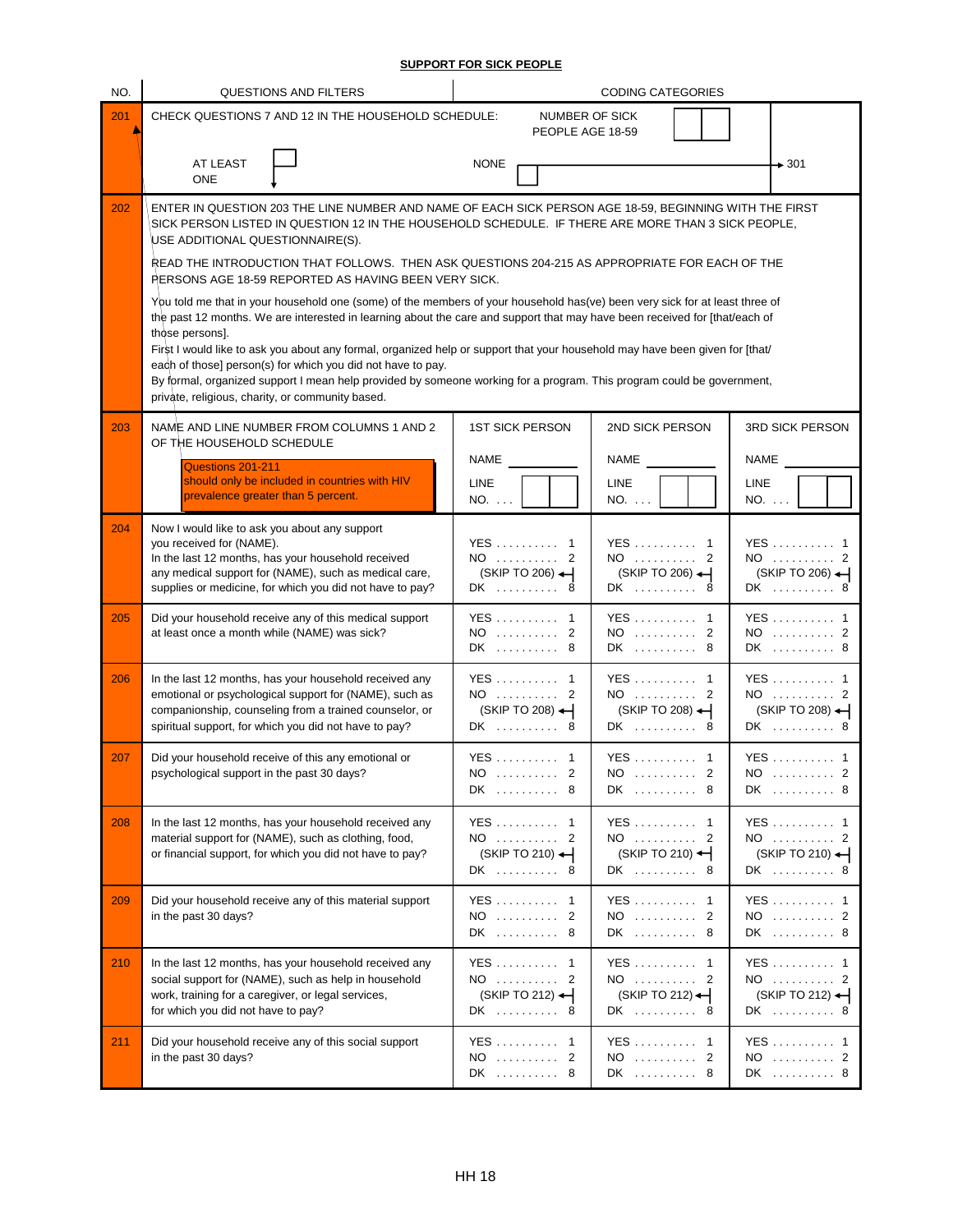| NO. | <b>QUESTIONS AND FILTERS</b>                                                                                                                                            | <b>CODING CATEGORIES</b>                                                                                                |                                                                                                                                                               |                                                                                                                        |  |
|-----|-------------------------------------------------------------------------------------------------------------------------------------------------------------------------|-------------------------------------------------------------------------------------------------------------------------|---------------------------------------------------------------------------------------------------------------------------------------------------------------|------------------------------------------------------------------------------------------------------------------------|--|
|     |                                                                                                                                                                         | <b>1ST SICK PERSON</b>                                                                                                  | 2ND SICK PERSON                                                                                                                                               | <b>3RD SICK PERSON</b>                                                                                                 |  |
|     |                                                                                                                                                                         | NAME                                                                                                                    | <b>NAME</b>                                                                                                                                                   | <b>NAME</b>                                                                                                            |  |
| 212 | Now I would like to ask about health problems (NAME)<br>may have recently had.<br>In the last 30 days, has (NAME) had severe pain,<br>mild pain, or no pain at all?     | $SEVERE$ 1<br>NOT AT ALL . 3<br>$(SKIP TO 214)$ $\leftarrow$                                                            | $SEVERE$ 1<br>$MILD$ 2<br>NOT AT ALL . 3<br>$(SKIP TO 214)$ $\leftarrow$                                                                                      | SEVERE $\dots$ 1<br>$MILD$ 2<br>NOT AT ALL . 3<br>$(SKIP TO 214)$ <sup>--</sup>                                        |  |
| 213 | When (NAME) was in pain, was he/she able<br>to reduce or stop the pain most of the time,<br>some of the time, or not at all?                                            | <b>MOST TIME</b><br>$\sim$ 1<br><b>SOME TIME</b><br>$\cdot$ 2<br><b>NOT AT ALL</b><br>$\mathbb{R}^2$<br>3               | <b>MOST TIME</b><br>$\sim$ 1<br>SOME TIME<br>2<br>NOT AT ALL<br>$\mathbb{R}^2$<br>3                                                                           | <b>MOST TIME</b><br>$\overline{\phantom{1}}$<br><b>SOME TIME</b><br>$\cdot$ 2<br>NOT AT ALL<br>$\cdot$ 3               |  |
| 214 | In the last 30 days, did (NAME) suffer from nausea,<br>coughing, diarrhea, or constipation?<br>IF YES:<br>Was this problem (were any of these problems)<br>ever severe? | YES, SEVERE<br>$\mathbf{1}$<br><b>YES, NEVER</b><br>SEVERE  2<br>$NO$ 3<br>$(SKIP TO 216)$ $\leftarrow$                 | YES, SEVERE<br>$\mathbf{1}$<br><b>YES, NEVER</b><br>SEVERE  2<br>$NO$ 3<br>$(SKIPTO 216)$ $\leftarrow$                                                        | YES, SEVERE<br>$\mathbf{1}$<br><b>YES, NEVER</b><br>SEVERE<br>$\overline{2}$<br>$NO$ 3<br>$(SKIP TO 216)$ $\leftarrow$ |  |
| 215 | Was (NAME) able to reduce or stop this (these)<br>problem(s) most of the divestions 212-215 are used to<br>or not at all?<br>assess aspects of the President's          | <b>MOST TIME</b><br>$\cdot$ 1<br><b>SOME TIME</b><br>$\cdot$ 2<br><b>NOT AT ALL</b><br>$\mathcal{L}^{\mathcal{L}}$<br>3 | <b>MOST TIME</b><br>$\sim$ 1<br><b>SOME TIME</b><br>2<br>$\mathbb{R}^{\mathbb{Z}}$<br>NOT AT ALL<br>$\mathbb{R}^{\mathbb{Z}}$<br>3                            | <b>MOST TIME</b><br>. 1<br><b>SOME TIME</b><br>2 <sup>2</sup><br>NOT AT ALL<br>$\cdot$ 3                               |  |
| 216 | <b>Emergency Plan for AIDS Relief and</b><br>can be deleted in the countries that<br>are not targeted for special initiatives<br>under the Plan.                        |                                                                                                                         | GO BACK TO 204 IN NEXT COLUMN IN THIS QUESTIONNAIRE OR<br>IN THE FIRST COLUMN OF ADDITIONAL QUESTIONNAIRE(S);<br>IF THERE ARE NO MORE SICK PEOPLE, GO TO 301. |                                                                                                                        |  |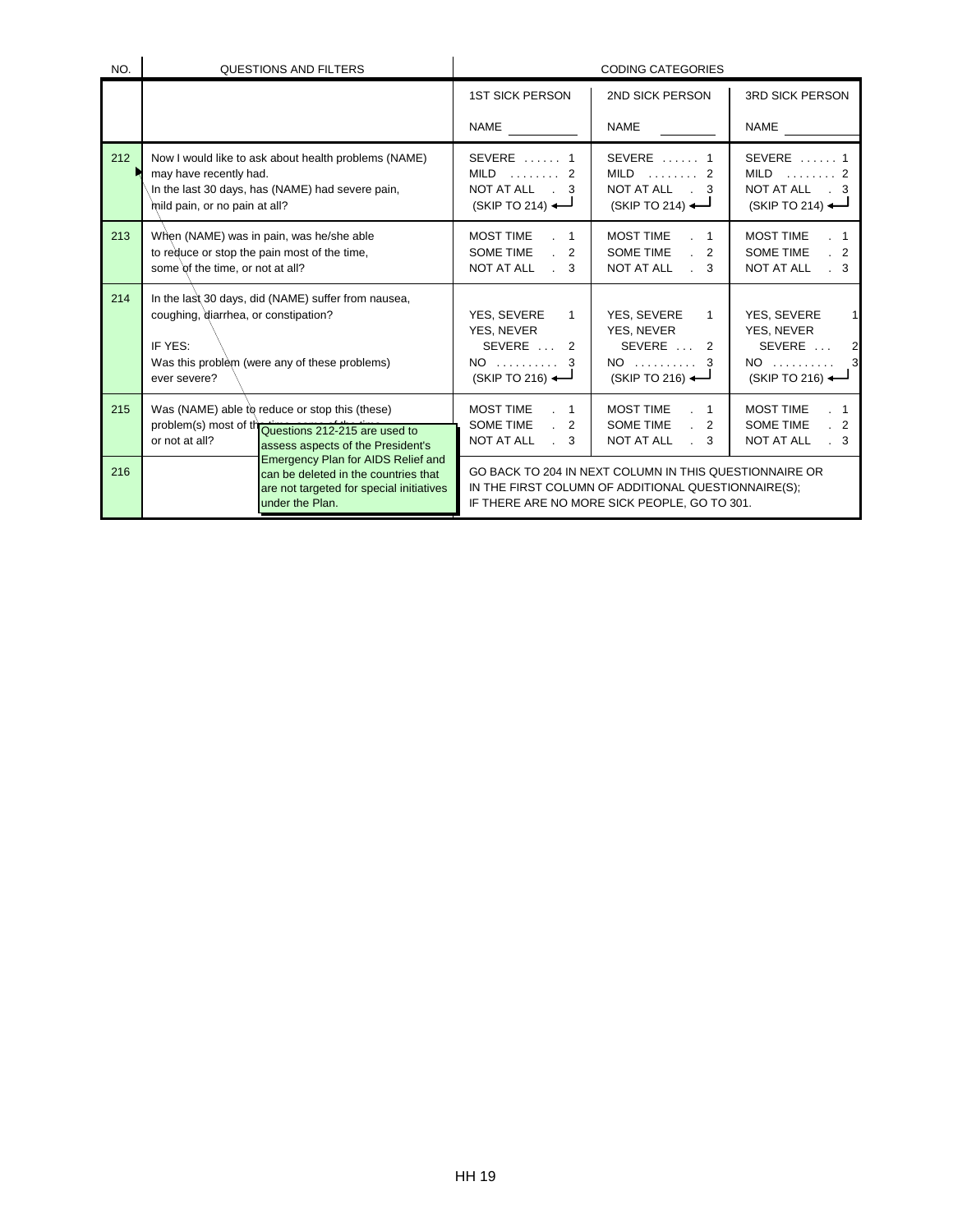**SUPPORT FOR PERSONS WHO HAVE DIED**

| NO. | QUESTIONS AND FILTERS                                                                                                                                                                                                                                                                                                                                      |                                                                        | <b>CODING CATEGORIES</b><br><b>SKIP</b> |                                                                     |                                                                                                                                                                                                                                                                 |                   |                                                           |
|-----|------------------------------------------------------------------------------------------------------------------------------------------------------------------------------------------------------------------------------------------------------------------------------------------------------------------------------------------------------------|------------------------------------------------------------------------|-----------------------------------------|---------------------------------------------------------------------|-----------------------------------------------------------------------------------------------------------------------------------------------------------------------------------------------------------------------------------------------------------------|-------------------|-----------------------------------------------------------|
| 301 | Now I would like to ask you a few more questions about your<br>household. Think back over the past 12 months. Has any usual<br>member of your household died in the last 12 months?                                                                                                                                                                        |                                                                        |                                         | $NO$<br>DON'T KNOW                                                  |                                                                                                                                                                                                                                                                 | $\rightarrow$ 401 |                                                           |
| 302 | How many household members died in the last 12 months?                                                                                                                                                                                                                                                                                                     |                                                                        |                                         | NUMBER OF DEATHS<br>.                                               |                                                                                                                                                                                                                                                                 |                   |                                                           |
| 303 | ASK 304-322 AS APPROPRIATE FOR EACH PERSON WHO DIED. IF THERE WERE MORE THAN 3 DEATHS,<br>USE ADDITIONAL QUESTIONNAIRE(S).                                                                                                                                                                                                                                 |                                                                        |                                         |                                                                     |                                                                                                                                                                                                                                                                 |                   |                                                           |
| 304 | What was the name of the person who died                                                                                                                                                                                                                                                                                                                   |                                                                        | NAME 1ST DEATH                          |                                                                     | NAME 2ND DEATH                                                                                                                                                                                                                                                  | NAME 3RD DEATH    |                                                           |
|     | (most recently/before him/her)?                                                                                                                                                                                                                                                                                                                            |                                                                        |                                         |                                                                     | Questions 301-306 relate to the situation of orphans and vulnerable children and are<br>part of the HIV/AIDS module. They should be included only in countries where HIV<br>prevalence is higher than 5 percent or where more than 8 percent of children age 0- |                   |                                                           |
| 305 | Was (NAME) male or female?                                                                                                                                                                                                                                                                                                                                 | 17 years are orphans (i.e., one or both biological parents have died). |                                         |                                                                     |                                                                                                                                                                                                                                                                 |                   | E  1<br>ALE  2                                            |
| 306 | How old was (NAME) when (he/she) died?                                                                                                                                                                                                                                                                                                                     |                                                                        | AGE                                     |                                                                     | <b>AGE</b>                                                                                                                                                                                                                                                      | <b>AGE</b>        |                                                           |
| 307 | CHECK 306:<br>AGE OF PERSON AT DEATH                                                                                                                                                                                                                                                                                                                       |                                                                        | $< 18/60+$                              | (SKIPTO 318)                                                        | $< 18/60+$<br>(SKIPTO 318)                                                                                                                                                                                                                                      | $< 18/60+$        | (SKIPTO 318)                                              |
|     |                                                                                                                                                                                                                                                                                                                                                            |                                                                        | $18-59$                                 |                                                                     | $18-59$                                                                                                                                                                                                                                                         | 18-59 $\Gamma$    |                                                           |
| 308 | Was (NAME) very sick for at least three of the<br>12 months before (he/she) died, that is (NAME)<br>was too sick to work or do normal activities?                                                                                                                                                                                                          |                                                                        | DK                                      | YES  1<br>NO  2<br>(SKIP TO 318) $\leftarrow$<br>8                  | YES  1<br>NO  2<br>$(SKIP TO 318)$ $\leftarrow$<br>DK  8                                                                                                                                                                                                        |                   | YES  1<br>NO  2<br>$(SKIPTO 318)$ $\leftarrow$<br>DK  8   |
| 309 | I would like to ask you about any formal, organized help or support that your household may have received for [NAME] before<br>(he/she) died, for which you did not have to pay. By formal, organized support I mean help provided by someone working<br>for a program. This program could be government, private, religious, charity, or community based. |                                                                        |                                         |                                                                     |                                                                                                                                                                                                                                                                 |                   |                                                           |
| 310 | In the last 12 months, did your household receive any<br>medical supplies for (NAME), such as medical care,<br>supplies or medicine, for which you did not have to pay?                                                                                                                                                                                    |                                                                        | $NO$                                    | YES $\dots$ $\mathbb{R}$ 1<br>$(SKIP TO 312)$ $\leftarrow$<br>DK  8 | YES  1<br>NO  2<br>$(SKIP TO 312)$ $\leftarrow$<br><b>Questions 307-317</b>                                                                                                                                                                                     |                   | YES  1<br>NO  2<br>$(SKIPTO 312)$ $\leftarrow$<br>DK  8   |
| 311 | Did your household receive any of this medical support<br>at least once a month while (NAME) was sick?                                                                                                                                                                                                                                                     |                                                                        |                                         | $YES$ 1<br>NO  2<br>DK  8                                           | YES should only be included in<br>countries with HIV prevalence<br>NO.<br>greater than 5 percent.<br>DK                                                                                                                                                         |                   | 2<br>8                                                    |
| 312 | In the last 12 months, did your household receive any<br>emotional or psychological support for (NAME), such as<br>companionship, counseling from a trained counselor,<br>or spiritual support for which you did not have to pay?                                                                                                                          |                                                                        |                                         | YES  1<br>NO  2<br>$(SKIP TO 314)$ $\leftarrow$<br>DK  8            | YES  1<br>NO  2<br>(SKIP TO 314)<br>DK  8                                                                                                                                                                                                                       |                   | YES  1<br>$NO$ 2<br>$(SKIP TO 314)$ $\leftarrow$<br>DK  8 |
| 313 | Did your household receive any of this emotional or<br>psychological support in the last 30 days<br>before (NAME)'s death?                                                                                                                                                                                                                                 |                                                                        | NO                                      | YES 1<br>2<br>DK  8                                                 | YES  1<br>NO  2<br>DK  8                                                                                                                                                                                                                                        |                   | YES  1<br>NO  2<br>DK  8                                  |
| 314 | In the last 12 months, did your household receive any<br>material support for (NAME), such as clothing, food,<br>or financial support, for which you did not have to pay?                                                                                                                                                                                  |                                                                        |                                         | YES  1<br>NO  2<br>$(SKIP TO 316)$ $\leftarrow$<br>DK  8            | YES  1<br>NO  2<br>$(SKIP TO 316)$ $\leftarrow$<br>DK  8                                                                                                                                                                                                        |                   | YES  1<br>NO  2<br>$(SKIP TO 316)$ $\leftarrow$<br>DK  8  |
| 315 | Did your household receive any of this material support<br>in the last 30 days before (NAME)'s death?                                                                                                                                                                                                                                                      |                                                                        | NO                                      | YES  1<br>2<br>DK  8                                                | YES 1<br>NO  2<br>DK  8                                                                                                                                                                                                                                         |                   | YES  1<br>NO  2<br>DK  8                                  |
| 316 | In the last 12 months, did your household receive any<br>social support for (NAME), such as help in household<br>work, training for a caregiver, or legal services, for<br>which you did not have to pay?                                                                                                                                                  |                                                                        |                                         | YES  1<br>NO  2<br>$(SKIP TO 318)$ $\leftarrow$<br>DK  8            | YES  1<br>NO  2<br>$(SKIP TO 318)$ <sup>-</sup><br>DK  8                                                                                                                                                                                                        |                   | YES  1<br>NO  2<br>$(SKIP TO 318)$ $\leftarrow$<br>DK  8  |
| 317 | Did your household receive any of this social support<br>in the last 30 days before (NAME)'s death?                                                                                                                                                                                                                                                        |                                                                        | DK                                      | YES  1<br>NO  2<br>8                                                | YES  1<br>NO  2<br>DK  8                                                                                                                                                                                                                                        |                   | YES  1<br>NO  2<br>DK  8                                  |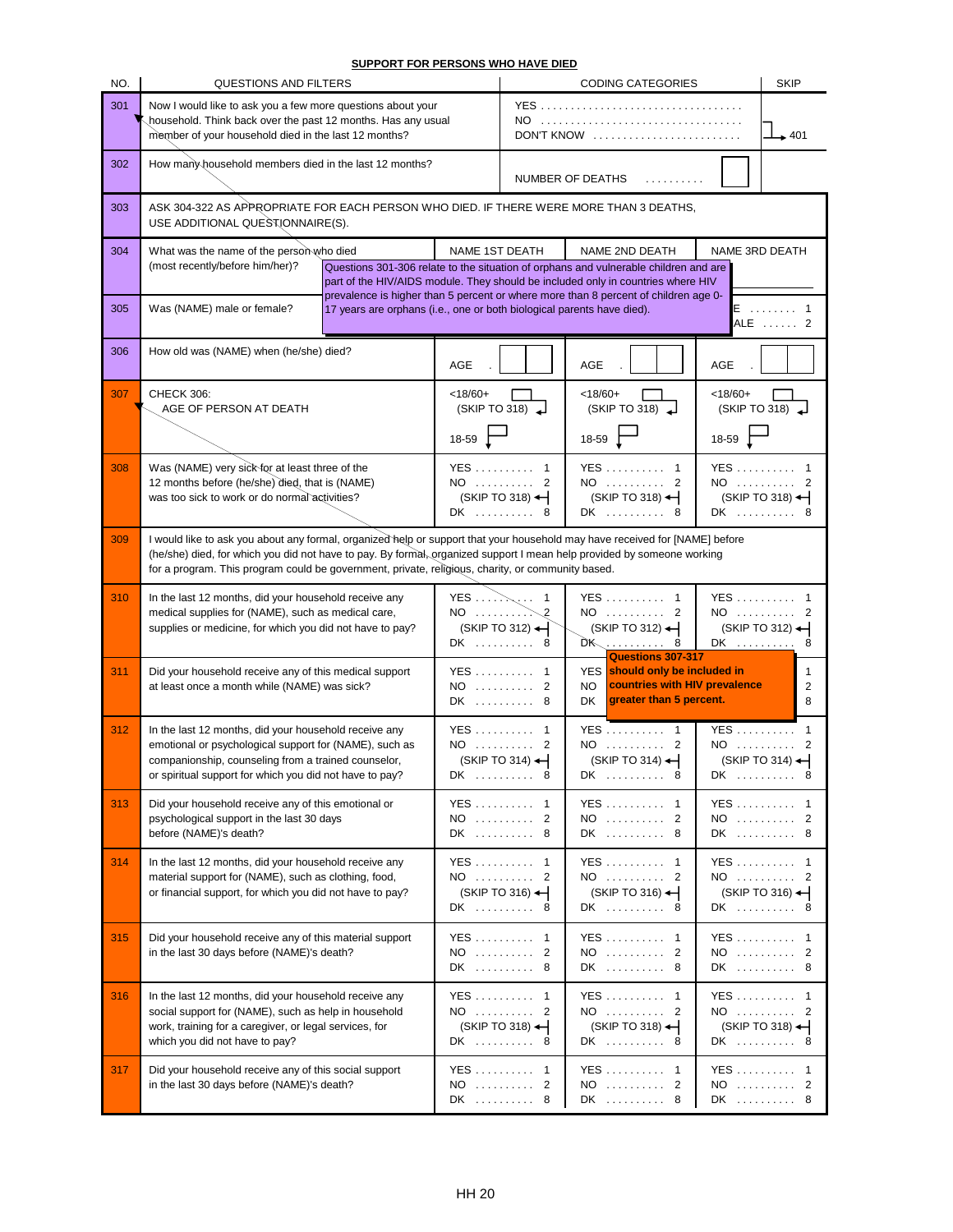|     |                                                                                                                                                                                  | NAME 1ST DEATH                                                                               | NAME 2ND DEATH                                                                                                | NAME 3RD DEATH                                                                |
|-----|----------------------------------------------------------------------------------------------------------------------------------------------------------------------------------|----------------------------------------------------------------------------------------------|---------------------------------------------------------------------------------------------------------------|-------------------------------------------------------------------------------|
| 318 | Now I would like to ask about the health problems<br>(NAME) may have had.<br>In the 30 days before (NAME) died, did he/she have<br>severe pain, mild pain, or no pain at all?    | $SEVERE$ 1<br>$MILD$ 2<br>NOT AT ALL . 3<br>$(SKIP TO 320)$ $\longrightarrow$                | SEVERE  1<br>$MILD$ 2<br>NOT AT ALL . 3<br>(SKIP TO 320)                                                      | $SEVERE$ 1<br>$MILD$ 2<br>NOT AT ALL . 3<br>$(SKIP TO 320)$ $\longrightarrow$ |
| 319 | When (NAME) was in pain, was he/she able<br>to reduce or stop the pain most of the time,<br>some $\dot{\alpha}$ the time, or not at all?                                         | <b>MOST TIME</b><br>$\cdot$ 1<br>SOME TIME<br>$\cdot$ 2<br>NOT AT ALL<br>$\mathbb{R}^2$<br>3 | <b>MOST TIME</b><br>$\sim$ 1<br>SOME TIME<br>$\cdot$ 2<br>NOT AT ALL<br>$\therefore$ 3                        | <b>MOST TIME</b><br>SOME TIME<br>2<br><b>NOT AT ALL</b><br>3                  |
| 320 | In the 30 days before (NAME) died, did he/she suffer<br>from nausea, coughing, diarrhea, or constipation?<br>IF YES:<br>Was this problem (were any of these problems)<br>severe? | YES, SEVERE . 1<br>YES, NEVER<br>SEVERE  2<br>NO  3<br>$(SKIP TO 322)$ $\longrightarrow$     | YES, SEVERE . 1<br>YES. NEVER<br>SEVERE  2<br>$NO$ 3<br>$(SKIP TO 322)$ $\longrightarrow$                     | YES, SEVERE . 1<br>YES, NEVER<br>SEVERE  2<br>$NO$ 3<br>(SKIP TO 322)         |
| 321 | Was (NAME) able to reduce or stop the problems<br>he/she had most of the time, some of the time or<br>not at all?                                                                | <b>MOST TIME</b><br>$\sim$ 1<br>SOME TIME<br>$\cdot$ 2<br>NOT AT ALL<br>$\cdot$ 3            | <b>MOST TIME</b><br>$\sim$ 1<br>SOME TIME<br>$\cdot$ 2<br>NOT AT ALL<br>$\cdot$ 3                             | <b>MOST TIME</b><br>SOME TIME<br>2<br>NOT AT ALL<br>$\cdot$ 3                 |
| 322 |                                                                                                                                                                                  | IF NO MORE DEATHS, GO TO 401.                                                                | GO BACK TO 304 IN NEXT COLUMN IN THIS QUESTIONNAIRE OR<br>IN THE FIRST COLUMN OF ADDITIONAL QUESTIONNAIRE(S); |                                                                               |

## Questions 318-321

are used to assess aspects of the President's Emergency Plan for AIDS Relief and can be deleted in the countries that are not targeted for special initiatives under the Plan.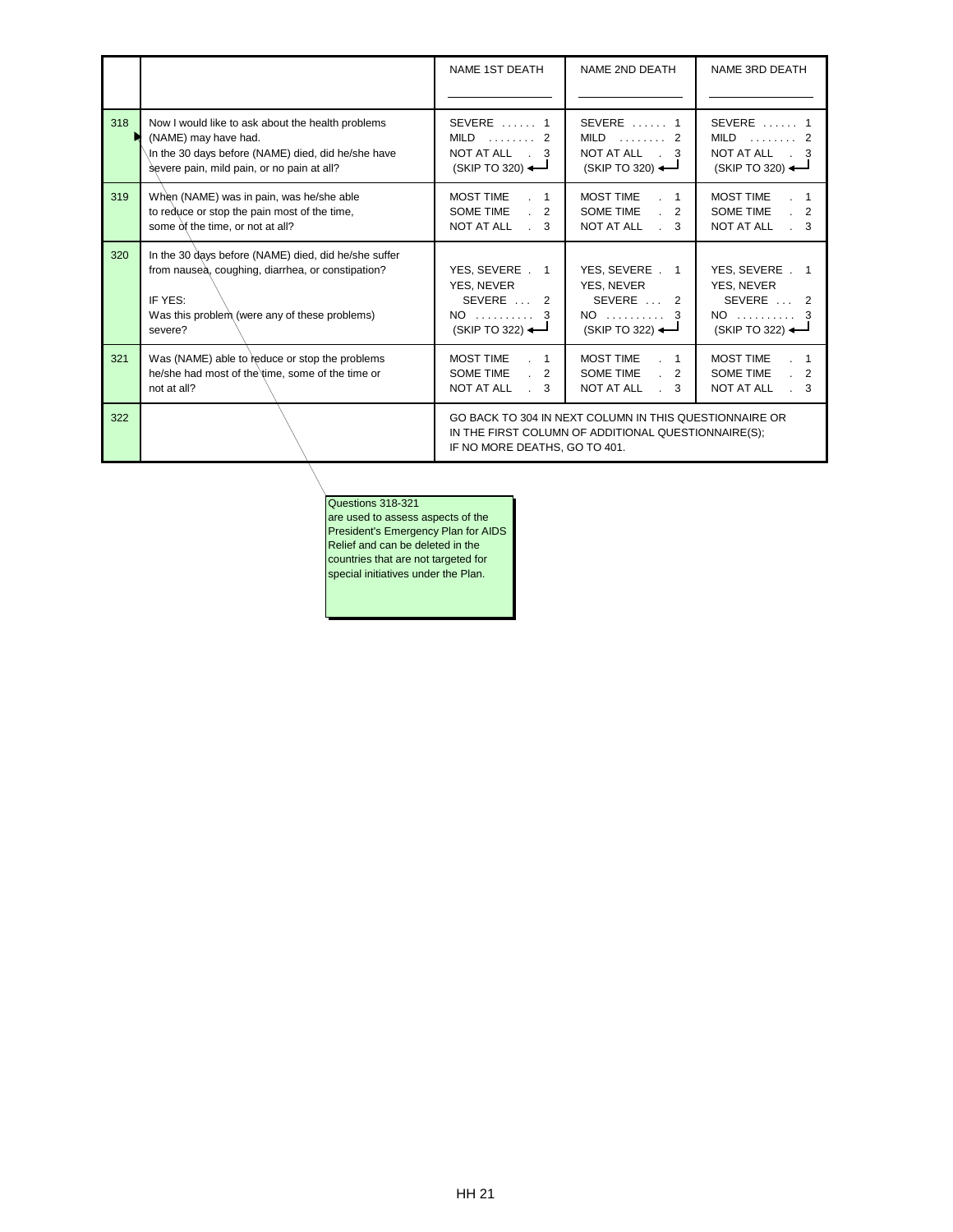| SUPPORT FOR ORPHANS AND VULNERABLE CHILDREN |  |  |
|---------------------------------------------|--|--|
|                                             |  |  |

| NO. | <b>QUESTIONS AND FILTERS</b>                                                                                                                                                                                                                                                                                                              | <b>SKIP</b> |
|-----|-------------------------------------------------------------------------------------------------------------------------------------------------------------------------------------------------------------------------------------------------------------------------------------------------------------------------------------------|-------------|
| 401 | CHECK COLUMN 7 IN THE HOUSEHOLD SCHEDULE: ANY CHILD AGE 0-17?                                                                                                                                                                                                                                                                             |             |
|     | AT LEAST ONE<br>NO CHILD<br>CHILD AGE 0-17<br>AGE 0-17                                                                                                                                                                                                                                                                                    | $+501$      |
| 402 | CHECK COLUMN 12 IN THE HOUSEHOLD SCHEDULE: ANY SICK ADULT AGE 18-59 WHO IS VERY SICK?                                                                                                                                                                                                                                                     |             |
|     | GO TO 406. CHECK QUESTION 7<br><b>NO SICK ADULT</b><br>AT LEAST ONE SICK<br>N THE HOUSEHOLD SCHEDULE<br>AGE 18-59<br>ADULT AGE 18-59<br>AND LIST THE NAME(S), LINE<br>NUMBER(S) AND AGE(S) OF ALL<br>PERSONS AGE 0-17 YEARS.                                                                                                              |             |
| 403 | CHECK 306 IN THE PREVIOUS SECTION: ANY ADULT AGE 18-59 WHO DIED IN PAST 12 MONTHS?                                                                                                                                                                                                                                                        |             |
|     | GO TO 406. CHECK QUESTION 7<br>NO ADULT DEATH<br>$\rightarrow$ IN THE HOUSEHOLD SCHEDULE<br>AT LEAST ONE ADULT DEATH<br>AGE 18-59 IN 306<br>AGE 18-59 IN 306<br>AND LIST THE NAME(S), LINE<br>NUMBER(S) AND AGE(S) OF ALL<br>PERSONS AGE 0-17 YEARS.                                                                                      |             |
| 404 | CHECK COLUMN 19 IN THE HOUSEHOLD SCHEDULE: ANY CHILD WHOSE MOTHER AND/OR FATHER HAS DIED<br>OR WHOSE MOTHER AND/OR FATHER IS NOT LISTED IN THE HOUSEHOLD SCHEDULE AND IS VERY SICK?                                                                                                                                                       |             |
|     | AT LEAST ONE CHILD<br>WHOSE MOTHER AND/OR<br><b>FATHER HAS DIED/IS</b><br>NO CHILD WHOSE MOTHER<br>NOT LISTED IN THE<br>AND/OR FATHER HAS DIED OR<br><b>HOUSEHOLD SCHEDULE</b><br>IS NOT LISTED IN HOUSEHOLD<br>AND HAS BEEN VERY SICK ♦<br>SCHEDULE AND HAS BEEN<br><b>VERY SICK</b>                                                     | $\div 501$  |
| 405 | RECORD NAMES, LINE NUMBERS AND AGES OF CHILDREN AGE 0-17 FOR ALL CHILDREN WHO ARE IDENTIFIED<br>IN COLUMN 19 AS HAVING A MOTHER AND/OR FATHER WHO HAS DIED OR HAS BEEN VERY SICK.                                                                                                                                                         |             |
|     | Questions 401-417 relate to the situation of orphans and vulnerable children and are<br>part of the HIV/AIDS module. They should be included only in countries where HIV<br>prevalence is higher than 5 percent or where more than 8 percent of children age 0-<br>17 years are orphans (i.e., one or both biological parents have died). |             |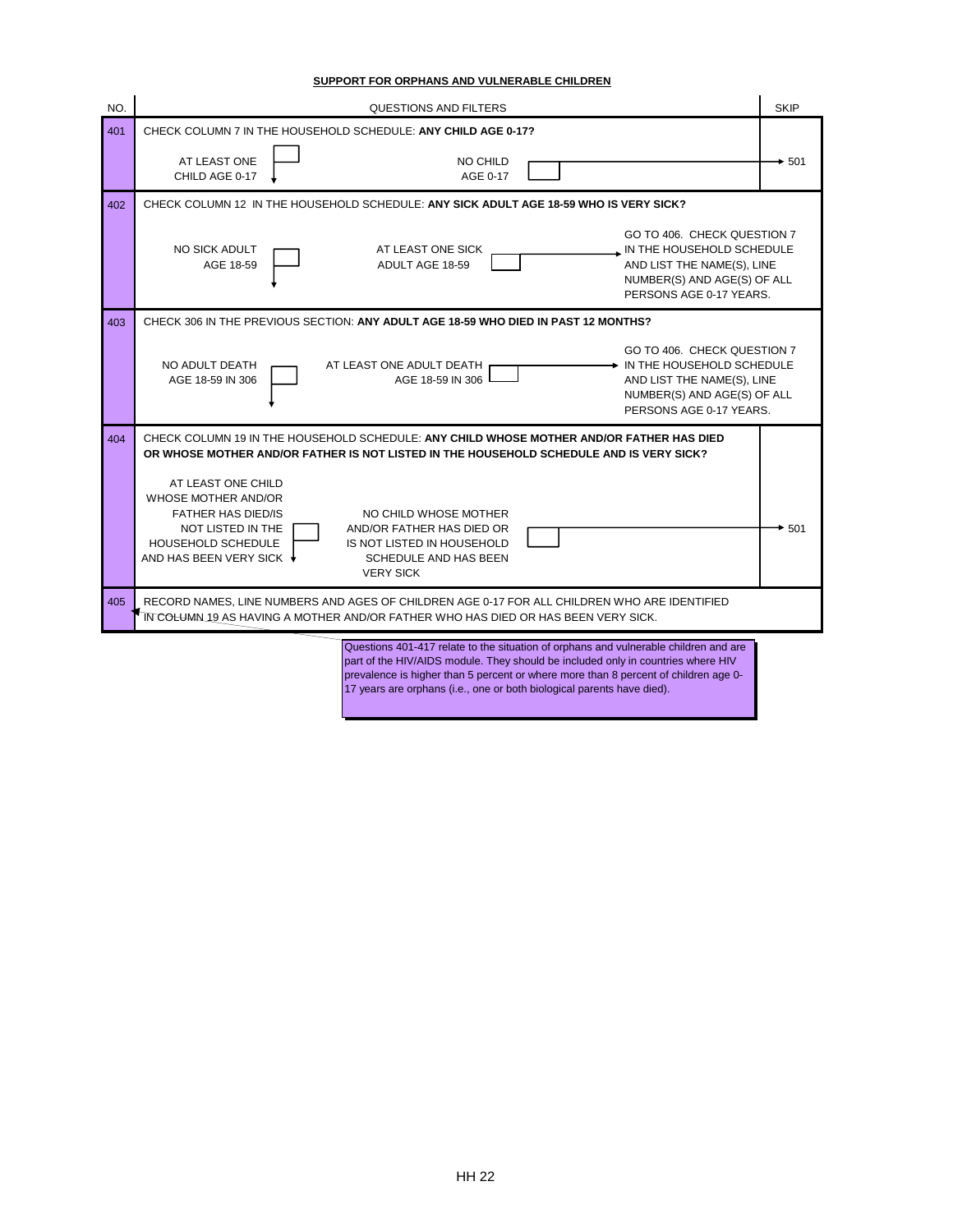|     |                                                                                                                                                                                                                                                                                                                                        | <b>1ST CHILD</b>                                         | 2ND CHILD                                                 | 3RD CHILD                                               | 4TH CHILD                                                                          |  |  |
|-----|----------------------------------------------------------------------------------------------------------------------------------------------------------------------------------------------------------------------------------------------------------------------------------------------------------------------------------------|----------------------------------------------------------|-----------------------------------------------------------|---------------------------------------------------------|------------------------------------------------------------------------------------|--|--|
| 406 | NAME FROM COLUMN 2                                                                                                                                                                                                                                                                                                                     | NAME                                                     | <b>NAME</b>                                               | NAME                                                    | NAME                                                                               |  |  |
|     | LINE NUMBER FROM COLUMN 1                                                                                                                                                                                                                                                                                                              | LINE<br>NO.                                              | LINE<br>NO.                                               | LINE<br>NO.                                             | LINE<br>NO.                                                                        |  |  |
|     | AGE FROM COLUMN 7                                                                                                                                                                                                                                                                                                                      | AGE                                                      | <b>AGE</b>                                                | <b>AGE</b>                                              | <b>AGE</b>                                                                         |  |  |
| 407 | I would like to ask you about any formal, organized help or support for children that your household may have received for which you<br>did not have to pay. By formal, organized support I mean help provided by someone working for a program. This program could be<br>government, private, religious, charity, or community based. |                                                          |                                                           |                                                         |                                                                                    |  |  |
| 408 | Now I would like to ask you about<br>the support your household<br>received for (NAME).                                                                                                                                                                                                                                                |                                                          |                                                           |                                                         |                                                                                    |  |  |
|     | In the last 12 months, has your<br>household received any medical<br>support for (NAME), such as<br>medical care, supplies or medicine,<br>for which you did not have to pay?                                                                                                                                                          | YES  1<br>NO  2<br>DK  8                                 | $YES \dots \dots$<br>$\overline{1}$<br>$NO$<br>2<br>DK  8 | <b>YES</b><br>-1<br>$NO$ 2<br>DK  8                     | YES  1<br>$NO$ 2<br>DK  8                                                          |  |  |
| 409 | In the last 12 months, has your<br>household received any emotional<br>or psychological support for<br>(NAME), such as companionship,<br>counseling from a trained<br>counselor, or spiritual support,<br>which you received at home and<br>for which you did not have to pay?                                                         | YES  1<br>NO  2<br>$(SKIP TO 411)$ $\leftarrow$<br>DK  8 | YES  1<br>NO  2<br>$(SKIP TO 411)$ $\leftarrow$<br>DK  8  | YES 1<br>NO  2<br>$(SKIP TO 411)$ $\leftarrow$<br>DK  8 | $YES \dots \dots \dots \dots 1$<br>$NO$ 2<br>$(SKIP TO 411)$ $\leftarrow$<br>DK  8 |  |  |
| 410 | Did your household receive any<br>of this emotional or psychological<br>support in the past 3 months?                                                                                                                                                                                                                                  | YES  1<br>NO  2<br>DK  8                                 | YES  1<br>$NO$ 2<br>DK  8                                 | YES 1<br>NO  2<br>DK  8                                 | YES  1<br>NO  2<br>DK  8                                                           |  |  |
| 411 | In the last 12 months, has your<br>household received any material<br>support for (NAME), such as<br>clothing, food, or financial support,<br>for which you did not have to pay?                                                                                                                                                       | YES 1<br>NO  2<br>(SKIP TO 413) $\leftarrow$<br>DK  8    | YES  1<br>NO<br>2<br>(SKIP TO 413) $\leftarrow$<br>DK  8  | YES  1<br>NO  2<br>$(SKIPTO 413)$ $\leftarrow$<br>DK  8 | YES  1<br>NO  2<br>$(SKIP TO 413)$ $\leftarrow$<br>DK  8                           |  |  |
| 412 | Did your household receive any<br>of this material support in the<br>past 3 months?                                                                                                                                                                                                                                                    | YES 1<br>NO  2<br>DK  8                                  | <b>YES</b><br>$\mathbf{1}$<br>2<br>NO.<br>.<br>$DK$<br>8  | <b>YES</b><br>-1<br>NO<br>2<br>DK<br>-8                 | YES 1<br>NO<br>2<br>DK  8                                                          |  |  |
| 413 | In the last 12 months, has your<br>household received any social<br>support for (NAME) such as help<br>in household work, training for<br>a caregiver, or legal services<br>for which you did not have to pay?                                                                                                                         | YES  1<br>$NO$ 2<br>(SKIP TO 415) $\leftarrow$<br>DK  8  | YES  1<br>$NO$ 2<br>(SKIP TO 415)<br>DK  8                | YES  1<br>NO  2<br>(SKIP TO 415)<br>DK  8               | YES  1<br>NO  2<br>(SKIP TO 415) $\leftarrow$<br>DK  8                             |  |  |
| 414 | Did your household receive any<br>of this social support in the past<br>3 months?                                                                                                                                                                                                                                                      | YES 1<br>NO  2<br>DK  8                                  | <b>YES</b><br>-1<br>2<br>NO.<br>.<br>DK<br>8              | YES  1<br>NO<br>2<br>DK  8                              | YES  1<br>$NO$<br>2<br>DK  8                                                       |  |  |
| 415 | CHECK 406:<br>AGE OF CHILD                                                                                                                                                                                                                                                                                                             | <b>AGE 0-4</b><br>(SKIP TO 417)<br>↵<br>AGE 5-17         | <b>AGE 0-4</b><br>(SKIP TO 417)<br>↵<br>AGE 5-17          | <b>AGE 0-4</b><br>(SKIP TO 417)<br>↵<br>AGE 5-17        | <b>AGE 0-4</b><br>(SKIP TO 417)<br>AGE 5-17                                        |  |  |
| 416 | In the last 12 months, has your<br>household received any support<br>for (NAME'S) schooling, such as<br>allowance, free admission, books<br>or supplies, for which you did<br>not have to pay?                                                                                                                                         | YES  1<br>NO.<br>$\overline{2}$<br>.<br>DK<br>. 8        | YES 1<br>NO.<br>2<br>.<br>DK<br>8                         | YES  1<br>NO.<br>2<br>.<br>DK  8                        | YES  1<br>$NO$<br>2<br>DK  8                                                       |  |  |
| 417 | GO BACK TO 408 FOR NEXT CHILD; OR, IF NO MORE CHILDREN, GO TO 501.                                                                                                                                                                                                                                                                     |                                                          |                                                           |                                                         |                                                                                    |  |  |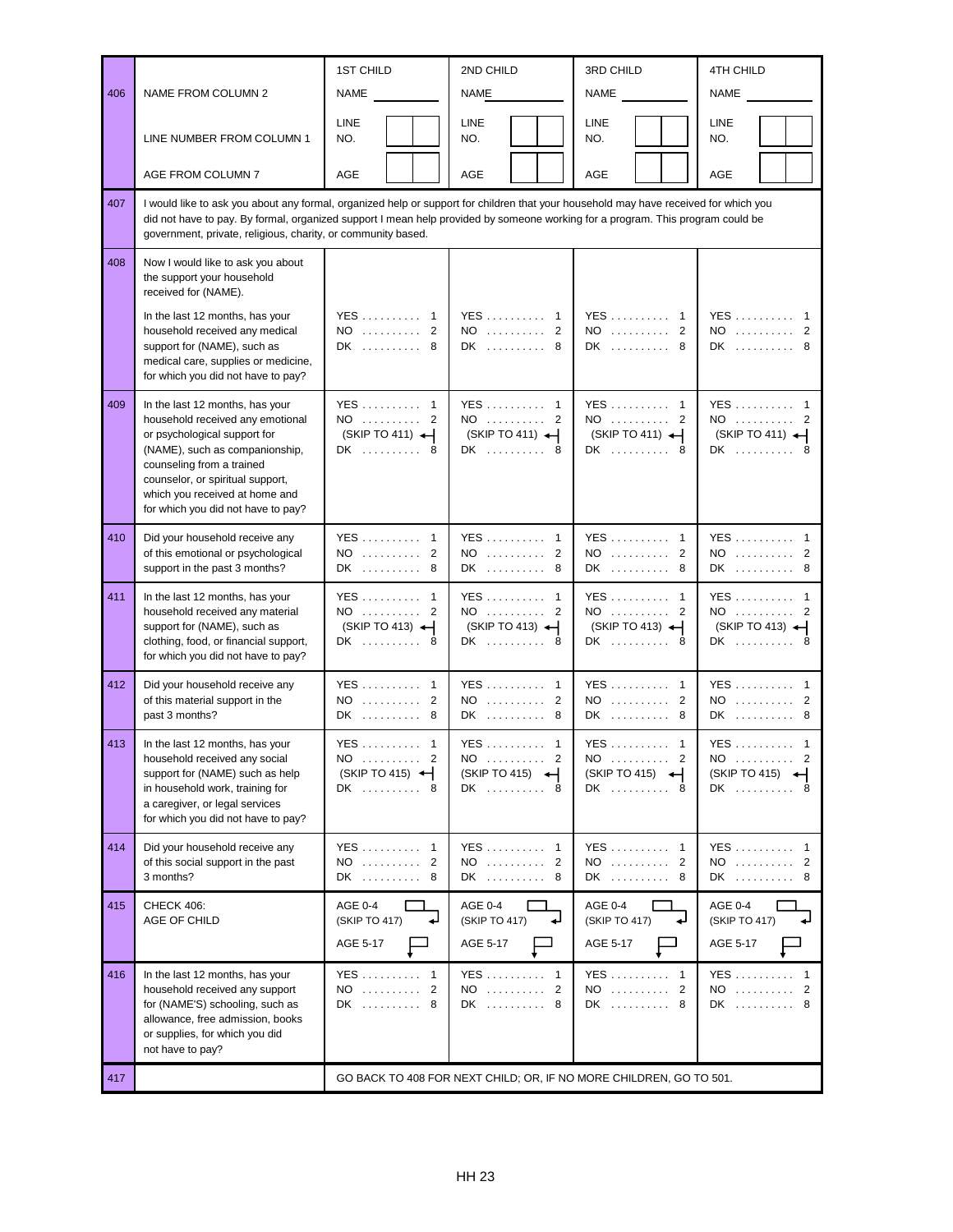NO.

## CODING CATEGORIES

| 406 | NAME FROM COLUMN 2                                                                                                                                                                                                                                                             | 5TH CHILD<br><b>NAME</b>                                 | 6TH CHILD<br><b>NAME</b>                                  | 7TH CHILD<br><b>NAME</b>                                           | 8TH CHILD<br><b>NAME</b>                                     |
|-----|--------------------------------------------------------------------------------------------------------------------------------------------------------------------------------------------------------------------------------------------------------------------------------|----------------------------------------------------------|-----------------------------------------------------------|--------------------------------------------------------------------|--------------------------------------------------------------|
|     | LINE NUMBER FROM COLUMN 1                                                                                                                                                                                                                                                      | LINE<br>NO.                                              | <b>LINE</b><br>NO.                                        | <b>LINE</b><br>NO.                                                 | <b>LINE</b><br>NO.                                           |
|     | AGE FROM COLUMN 7                                                                                                                                                                                                                                                              | AGE                                                      | <b>AGE</b>                                                | AGE                                                                | <b>AGE</b>                                                   |
| 408 | Now I would like to ask you about<br>the support your household<br>received for (NAME).<br>In the last 12 months, has your<br>household received any medical<br>support for (NAME), such as<br>medical care, supplies or medicine,<br>for which you did not have to pay?       | YES  1<br>NO  2<br>DK  8                                 | $YES \dots \dots$<br>-1<br>NO  2<br>DK  8                 | YES 1<br>NO  2<br>DK  8                                            | YES  1<br>NO  2<br>DK  8                                     |
| 409 | In the last 12 months, has your<br>household received any emotional<br>or psychological support for<br>(NAME), such as companionship,<br>counseling from a trained<br>counselor, or spiritual support,<br>which you received at home and<br>for which you did not have to pay? | YES  1<br>NO  2<br>(SKIP TO 411)<br>DK  8                | YES  1<br>NO  2<br>$(SKIP TO 411)$ $\leftarrow$<br>DK  8  | YES 1<br>NO  2<br>(SKIP TO 411)<br>DK  8                           | YES  1<br>NO  2<br>$(SKIP TO 411)$ $\leftarrow$<br>DK  8     |
| 410 | Did your household receive any<br>emotional or psychological support<br>in the past 3 months?                                                                                                                                                                                  | YES  1<br>NO  2<br>DK  8                                 | YES 1<br>NO  2<br>DK<br>8                                 | YES 1<br>NO  2<br>DK  8                                            | YES  1<br>NO  2<br>DK  8                                     |
| 411 | In the last 12 months, has your<br>household received any material<br>support for (NAME), such as<br>clothing, food, or financial support,<br>for which you did not have to pay?                                                                                               | YES  1<br>NO  2<br>$(SKIP TO 413)$ $\leftarrow$<br>DK  8 | YES 1<br>NO  2<br>$(SKIP TO 413)$ $\leftarrow$<br>DK  8   | YES 1<br>$NO$ 2<br>$(SKIP TO 413)$ $\rightarrow$<br>DK  8          | YES  1<br>NO  2<br>$(SKIP TO 413)$ $\rightarrow$<br>DK  8    |
| 412 | Did your household receive any<br>material support in the past<br>3 months?                                                                                                                                                                                                    | YES  1<br>NO  2<br>DK  8                                 | <b>YES</b><br>$\mathbf{1}$<br>NO  2<br>DK  8              | YES 1<br>$NO$ 2<br>DK<br>-8                                        | YES  1<br>NO  2<br>DK  8                                     |
| 413 | In the last 12 months, has your<br>household received any social<br>support for (NAME) such as help<br>in household work, training for<br>a caregiver, or legal services<br>for which you did not have to pay?                                                                 | YES  1<br>NO  2<br>(SKIP TO 415) $\leftarrow$<br>DK  8   | YES  1<br>NO  2<br>$(SKIP TO 415)$ $\leftarrow$<br>DK  8  | YES 1<br>NO  2<br>$(SKIP TO 415)$ $\leftarrow$<br>DK  8            | YES  1<br>NO  2<br>(SKIP TO 415) $\leftarrow$<br>DK  8       |
| 414 | Did your household receive any<br>social support in the past<br>3 months?                                                                                                                                                                                                      | YES  1<br>$NO$ 2<br>DK  8                                | $YES \dots \dots$<br>$\mathbf{1}$<br>$NO$<br>2<br>DK<br>8 | YES 1<br>$NO$ 2<br>DK  8                                           | YES  1<br>NO  2<br>DK  8                                     |
| 415 | CHECK 406:<br>AGE OF CHILD                                                                                                                                                                                                                                                     | <b>AGE 0-4</b><br>(SKIPTO 417)<br>AGE 5-17               | <b>AGE 0-4</b><br>(SKIPTO 417)<br>AGE 5-17                | <b>AGE 0-4</b><br>(SKIPTO 417)<br>AGE 5-17                         | <b>AGE 0-4</b><br>(SKIPTO 417)<br>AGE 5-17                   |
| 416 | In the last 12 months, has your<br>household received any support<br>for (NAME'S) schooling, such as<br>allowance, free admission, books<br>or supplies, for which you did<br>not have to pay?                                                                                 | YES  1<br>$NO$ 2<br>DK  8                                | YES  1<br>$\mathfrak{p}$<br>$NO$<br>DK  8                 | YES  1<br>NO  2<br>DK  8                                           | $YES \dots \dots \dots 1$<br>$NO$<br>$\overline{2}$<br>DK  8 |
| 417 |                                                                                                                                                                                                                                                                                |                                                          |                                                           | GO BACK TO 408 FOR NEXT CHILD; OR, IF NO MORE CHILDREN, GO TO 501. |                                                              |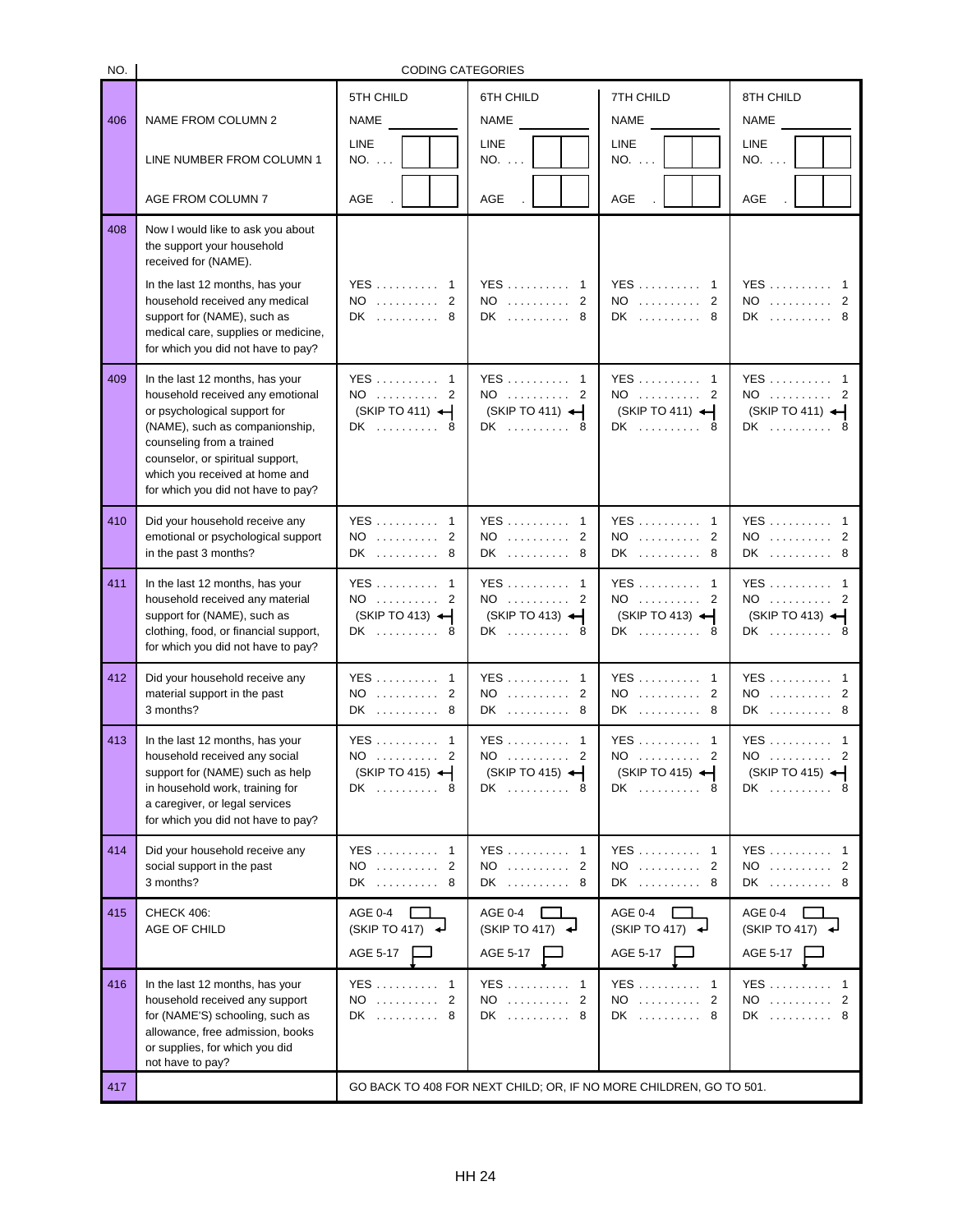|  |  |  | WEIGHT. HEIGHT AND HEMOGLOBIN MEASUREMENT FOR CHILDREN AGE 0-5 |  |
|--|--|--|----------------------------------------------------------------|--|
|  |  |  |                                                                |  |
|  |  |  |                                                                |  |

| 501                                                                                                                                                                                                                                                                                                                                                                                                                                                                                                                                                                                                                                    | CHECK COLUMN 11. RECORD THE LINE NUMBER AND AGE FOR ALL ELIGIBLE CHILDREN 0-5 YEARS IN QUESTION 502.<br>IF MORE THAN SIX CHILDREN, USE ADDITIONAL QUESTIONNAIRE(S). A FINAL OUTCOME MUST BE RECORDED FOR THE<br>WEIGHT AND HEIGHT MEASUREMENT IN 508 AND FOR THE ANEMIA PROCEDURE IN 513 |                                                                                           |                                                                                                                                                   |                                                                                         |  |  |  |
|----------------------------------------------------------------------------------------------------------------------------------------------------------------------------------------------------------------------------------------------------------------------------------------------------------------------------------------------------------------------------------------------------------------------------------------------------------------------------------------------------------------------------------------------------------------------------------------------------------------------------------------|------------------------------------------------------------------------------------------------------------------------------------------------------------------------------------------------------------------------------------------------------------------------------------------|-------------------------------------------------------------------------------------------|---------------------------------------------------------------------------------------------------------------------------------------------------|-----------------------------------------------------------------------------------------|--|--|--|
|                                                                                                                                                                                                                                                                                                                                                                                                                                                                                                                                                                                                                                        |                                                                                                                                                                                                                                                                                          | CHILD 1                                                                                   | CHILD <sub>2</sub>                                                                                                                                | CHILD <sub>3</sub>                                                                      |  |  |  |
| 502                                                                                                                                                                                                                                                                                                                                                                                                                                                                                                                                                                                                                                    | LINE NUMBER FROM COLUMN 11                                                                                                                                                                                                                                                               | LINE<br><b>NUMBER</b>                                                                     | <b>LINE</b><br><b>NUMBER</b><br>$\sim 100$                                                                                                        | LINE<br><b>NUMBER</b><br>$\sim$ $\sim$ $\sim$                                           |  |  |  |
|                                                                                                                                                                                                                                                                                                                                                                                                                                                                                                                                                                                                                                        | NAME FROM COLUMN 2                                                                                                                                                                                                                                                                       | <b>NAME</b>                                                                               | NAME                                                                                                                                              | NAME                                                                                    |  |  |  |
| 503                                                                                                                                                                                                                                                                                                                                                                                                                                                                                                                                                                                                                                    | IF MOTHER INTERVIEWED, COPY<br>MONTH AND YEAR FROM BIRTH<br>HISTORY AND ASK DAY; IF MOTHER<br>NOT INTERVIEWED, ASK:<br>What is (NAME'S) birth date?                                                                                                                                      | $DAY$<br>MONTH<br>YEAR                                                                    | $DAY$<br>$MONTH$<br>YEAR                                                                                                                          | $DAY$<br>MONTH<br>YEAR                                                                  |  |  |  |
| 504                                                                                                                                                                                                                                                                                                                                                                                                                                                                                                                                                                                                                                    | <b>CHECK 503:</b><br>CHILD BORN IN JANUARY 2001(8) OR<br>LATER?                                                                                                                                                                                                                          | YES 1<br>NO<br>2<br>(GO TO 503 FOR NEXT<br>CHILD OR, IF NO<br>MORE, GO TO 515)            | <b>YES</b><br>$\mathbf{1}$<br>NO<br>2<br>(GO TO 503 FOR NEXT<br>CHILD OR, IF NO<br>لصه<br>MORE, GO TO 515)                                        | YES 1<br>NO<br>(GO TO 503 FOR NEXT<br>CHILD OR, IF NO<br>MORE, GO TO 515)               |  |  |  |
| 505                                                                                                                                                                                                                                                                                                                                                                                                                                                                                                                                                                                                                                    | <b>WEIGHT IN KILOGRAMS</b>                                                                                                                                                                                                                                                               | KG.                                                                                       | KG.                                                                                                                                               | KG.                                                                                     |  |  |  |
| 506                                                                                                                                                                                                                                                                                                                                                                                                                                                                                                                                                                                                                                    | <b>HEIGHT IN CENTIMETERS</b>                                                                                                                                                                                                                                                             | CM.                                                                                       | CM.                                                                                                                                               | CM.                                                                                     |  |  |  |
| 507                                                                                                                                                                                                                                                                                                                                                                                                                                                                                                                                                                                                                                    | MEASURED LYING DOWN OR<br>STANDING UP?                                                                                                                                                                                                                                                   | LYING DOWN<br>$\mathbf{1}$<br>STANDING UP<br>2                                            | LYING DOWN<br>$\mathbf{1}$<br>STANDING UP<br>2                                                                                                    | LYING DOWN<br>$\mathbf{1}$<br>STANDING UP<br>2                                          |  |  |  |
| 508                                                                                                                                                                                                                                                                                                                                                                                                                                                                                                                                                                                                                                    | RESULT OF WEIGHT AND HEIGHT<br><b>MEASUREMENT</b>                                                                                                                                                                                                                                        | MEASURED<br>1<br>NOT PRESENT<br>2<br>REFUSED  3<br><b>OTHER</b><br>-6                     | MEASURED<br>$\mathbf{1}$<br>NOT PRESENT  2<br>REFUSED  3<br>OTHER  6                                                                              | MEASURED<br>$\mathbf{1}$<br>NOT PRESENT<br>2<br>REFUSED  3<br>OTHER  6                  |  |  |  |
| 509                                                                                                                                                                                                                                                                                                                                                                                                                                                                                                                                                                                                                                    | <b>CHECK 503:</b><br>IS CHILD AGE 0-5 MONTHS, I.E., WAS<br>CHILD BORN IN MONTH OF<br>INTERVIEW OR FIVE PREVIOUS<br>MONTHS?                                                                                                                                                               | 0-5 MONTHS  1<br>(GO TO 503 FOR NEXT<br>CHILD OR, IF NO<br>MORE, GO TO 515)<br>OLDER<br>2 | 0-5 MONTHS  1<br>(GO TO 503 FOR NEXT<br>CHILD OR, IF NO<br>↵<br>MORE, GO TO 515)<br>OLDER  2                                                      | 0-5 MONTHS  1<br>(GO TO 503 FOR NEXT<br>CHILD OR, IF NO<br>MORE, GO TO 515)<br>OLDER  2 |  |  |  |
| 510                                                                                                                                                                                                                                                                                                                                                                                                                                                                                                                                                                                                                                    | LINE NUMBER OF PARENT/OTHER<br>ADULT RESPONSIBLE FOR THE<br>CHILD (COLUMN 1)<br>RECORD '00' IF NOT LISTED.                                                                                                                                                                               | LINE<br><b>NUMBER</b>                                                                     | LINE<br><b>NUMBER</b>                                                                                                                             | LINE<br><b>NUMBER</b>                                                                   |  |  |  |
| 511                                                                                                                                                                                                                                                                                                                                                                                                                                                                                                                                                                                                                                    | READ CONSENT STATEMENT<br>TO PARENT/OTHER ADULT<br>RESPONSIBLE FOR CHILD.<br>CIRCLE CODE AND SIGN.                                                                                                                                                                                       | <b>GRANTED</b><br>1<br>(SIGN)<br>$REFUSED$<br>2<br>(IF REFUSED, GO TO 513)                | <b>GRANTED</b><br>1<br>(SIGN)<br><b>REFUSED</b><br>2<br>.<br>(IF REFUSED, GO TO 513)                                                              | <b>GRANTED</b><br>(SIGN)<br><b>REFUSED</b><br>.<br>(IF REFUSED, GO TO 513)              |  |  |  |
| 512                                                                                                                                                                                                                                                                                                                                                                                                                                                                                                                                                                                                                                    | RECORD HEMOGLOBIN LEVEL HERE<br>AND IN THE ANEMIA PAMPHLET (9).                                                                                                                                                                                                                          | G/DL                                                                                      | G/DL                                                                                                                                              | G/DL                                                                                    |  |  |  |
| 513                                                                                                                                                                                                                                                                                                                                                                                                                                                                                                                                                                                                                                    | RECORD RESULT CODE OF<br>HEMOGLOBIN MEASUREMENT                                                                                                                                                                                                                                          | MEASURED<br>1<br>.<br>NOT PRESENT<br>2<br>$REFUSED$ 3<br><b>OTHER</b><br>6                | MEASURED<br>1<br>NOT PRESENT<br>2<br>$REFUSED$ 3<br><b>OTHER</b><br>.<br>6                                                                        | MEASURED<br>1<br>.<br>NOT PRESENT<br>2<br>REFUSED<br>3<br><b>OTHER</b><br>6             |  |  |  |
| 514                                                                                                                                                                                                                                                                                                                                                                                                                                                                                                                                                                                                                                    |                                                                                                                                                                                                                                                                                          |                                                                                           | GO BACK TO 503 IN NEXT COLUMN IN THIS QUESTIONNAIRE OR IN THE FIRST<br>COLUMN OF THE ADDITIONAL QUESTIONNAIRE(S); IF NO MORE CHILDREN, GO TO 515. |                                                                                         |  |  |  |
| <b>CONSENT STATEMENT FOR ANEMIA FOR CHILDREN</b><br>As part of this survey, we are asking people all over the country to take an anemia test. Anemia is a serious health problem that usually<br>results from poor nutrition, infection, or chronic disease. This survey will assist the government to develop programs to prevent and<br>treat anemia.<br>We request that all children born in 2001 (8) or later participate in the anemia testing part of this survey and give a few drops<br>of blood from a finger. The equipment used in taking the blood is clean and completely safe. It has never been used before and will be |                                                                                                                                                                                                                                                                                          |                                                                                           |                                                                                                                                                   |                                                                                         |  |  |  |
|                                                                                                                                                                                                                                                                                                                                                                                                                                                                                                                                                                                                                                        | thrown away after each test.<br>The blood will be tested for anemia immediately, and the result told to you right away. The result will be kept strictly confidential                                                                                                                    |                                                                                           |                                                                                                                                                   |                                                                                         |  |  |  |
|                                                                                                                                                                                                                                                                                                                                                                                                                                                                                                                                                                                                                                        | and will not be shared with anyone other than members of our survey team.<br>Do you have any questions?                                                                                                                                                                                  |                                                                                           |                                                                                                                                                   |                                                                                         |  |  |  |
|                                                                                                                                                                                                                                                                                                                                                                                                                                                                                                                                                                                                                                        | You can say yes to the test, or you can say no. It is up to you to decide.<br>Will you allow (NAME(S) OF CHILD(REN) to participate in the anemia test?                                                                                                                                   |                                                                                           |                                                                                                                                                   |                                                                                         |  |  |  |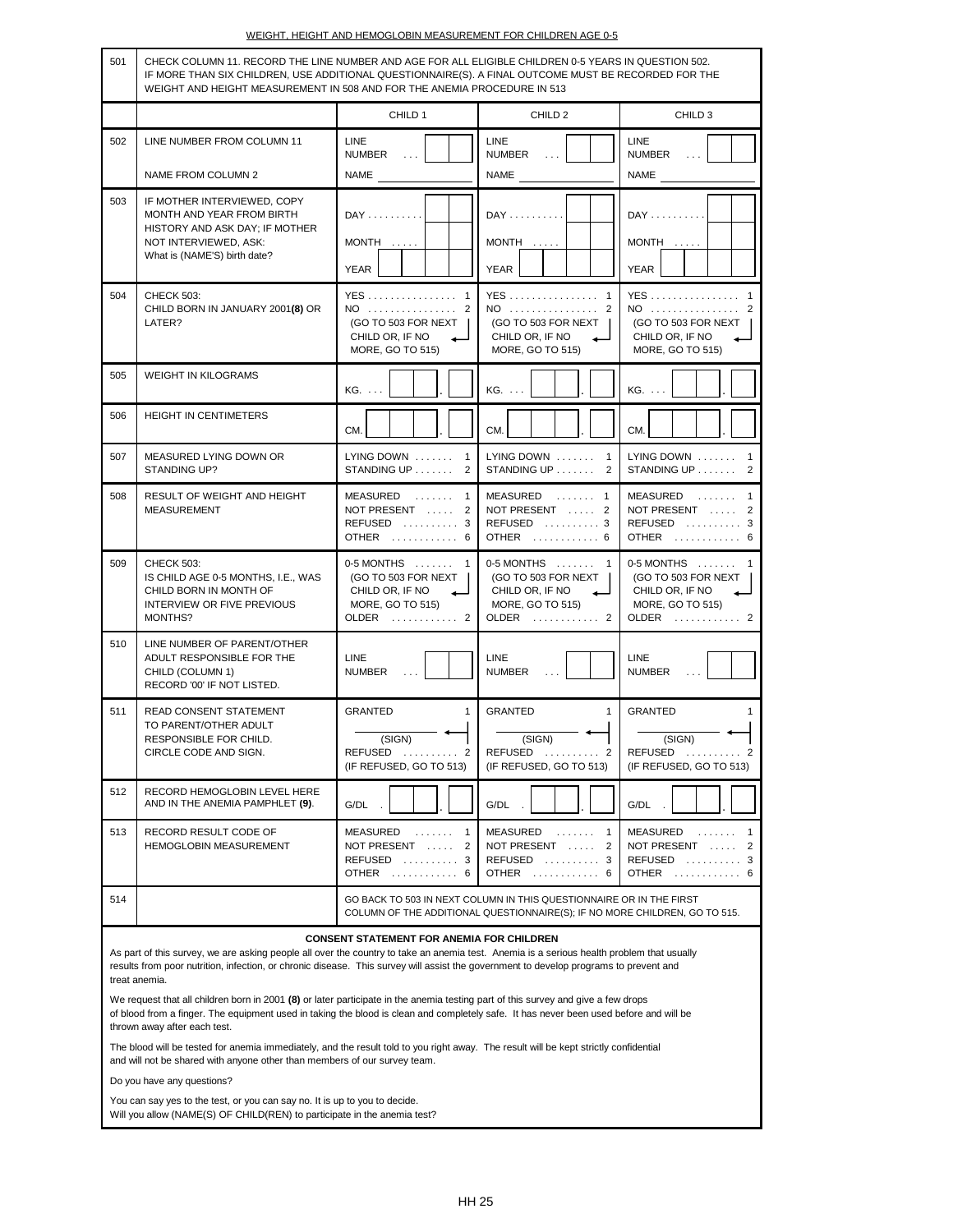| WEIGHT. HEIGHT AND HEMOGLOBIN MEASUREMENT FOR CHILDREN AGE 0-5 |
|----------------------------------------------------------------|
|----------------------------------------------------------------|

|     |                                                                                                                                                     | CHILD 4                                                                                                              | CHILD <sub>5</sub>                                                                                                                 | CHILD 6                                                                                 |  |
|-----|-----------------------------------------------------------------------------------------------------------------------------------------------------|----------------------------------------------------------------------------------------------------------------------|------------------------------------------------------------------------------------------------------------------------------------|-----------------------------------------------------------------------------------------|--|
| 502 | LINE NUMBER FROM COLUMN 11<br>NAME FROM COLUMN 2                                                                                                    | <b>LINE</b><br><b>NUMBER</b><br>$\sim 10$ .<br>NAME                                                                  | LINE<br><b>NUMBER</b><br>$\sim 10$ .<br><b>NAME</b>                                                                                | LINE<br><b>NUMBER</b><br>$\ldots$<br><b>NAME</b>                                        |  |
| 503 | IF MOTHER INTERVIEWED, COPY<br>MONTH AND YEAR FROM BIRTH<br>HISTORY AND ASK DAY; IF MOTHER<br>NOT INTERVIEWED, ASK:<br>What is (NAME'S) birth date? | $DAY$<br>MONTH<br><b>YEAR</b>                                                                                        | $DAY$<br>MONTH<br>YEAR                                                                                                             | $DAY$<br>MONTH<br>YEAR                                                                  |  |
| 504 | <b>CHECK 503:</b><br>CHILD BORN IN JANUARY 2001 (8) OR<br>LATER                                                                                     | <b>YES</b><br>$\overline{1}$<br>$NO$<br>$\overline{2}$<br>(GO TO 503 FOR NEXT<br>CHILD OR, IF NO<br>MORE, GO TO 515) | <b>YES</b><br>-1<br>$NO$<br>2<br>(GO TO 503 FOR NEXT<br>CHILD OR, IF NO<br>MORE, GO TO 515)                                        | YES 1<br>$NO$<br>2<br>(GO TO 503 FOR NEXT<br>CHILD OR, IF NO<br>MORE, GO TO 515)        |  |
| 505 | <b>WEIGHT IN KILOGRAMS</b>                                                                                                                          | $KG. \ldots$                                                                                                         | $KG. \ldots$                                                                                                                       | $KG. \ldots$                                                                            |  |
| 506 | <b>HEIGHT IN CENTIMETERS</b>                                                                                                                        | CM.                                                                                                                  | CM.                                                                                                                                | CM.                                                                                     |  |
| 507 | MEASURED LYING DOWN OR<br>STANDING UP?                                                                                                              | $LYING$ DOWN $\ldots$<br>$\mathbf{1}$<br>STANDING UP<br>2                                                            | LYING DOWN $\dots$<br>$\mathbf{1}$<br>STANDING UP<br>2                                                                             | LYING DOWN<br>$\overline{1}$<br>$STANDING UP$<br>2                                      |  |
| 508 | RESULT OF WEIGHT AND HEIGHT<br><b>MEASUREMENT</b>                                                                                                   | MEASURED<br>$\mathbf{1}$<br>NOT PRESENT<br>2<br>$REFUSED$ 3<br>OTHER  6                                              | MEASURED  1<br>NOT PRESENT  2<br>REFUSED $\dots\dots\dots$ 3<br>OTHER  6                                                           | MEASURED<br>$\mathbf{1}$<br>NOT PRESENT  2<br>REFUSED $\ldots$<br>OTHER  6              |  |
| 509 | <b>CHECK 503:</b><br>IS CHILD AGE 0-5 MONTHS, I.E., WAS<br>CHILD BORN IN MONTH OF<br><b>INTERVIEW OR FIVE PREVIOUS</b><br>MONTHS?                   | $0-5$ MONTHS $\dots$<br>$\overline{1}$<br>(GO TO 503 FOR NEXT<br>CHILD OR, IF NO<br>MORE, GO TO 515)<br>OLDER  2     | 0-5 MONTHS  1<br>(GO TO 503 FOR NEXT<br>CHILD OR, IF NO<br>MORE, GO TO 515)<br>OLDER  2                                            | 0-5 MONTHS  1<br>(GO TO 503 FOR NEXT<br>CHILD OR, IF NO<br>MORE, GO TO 515)<br>OLDER  2 |  |
| 510 | LINE NUMBER OF PARENT/OTHER<br>ADULT RESPONSIBLE FOR THE<br>CHILD (COLUMN 1)<br>RECORD '00' IF NOT LISTED.                                          | LINE<br><b>NUMBER</b>                                                                                                | LINE<br><b>NUMBER</b>                                                                                                              | LINE<br><b>NUMBER</b>                                                                   |  |
| 511 | READ CONSENT STATEMENT<br>TO PARENT/OTHER ADULT<br>RESPONSIBLE FOR CHILD.<br>CIRCLE CODE AND SIGN.                                                  | GRANTED<br>$\overline{1}$<br>(SIGN)<br>REFUSED  2<br>(IF REFUSED, GO TO 513)                                         | GRANTED  .<br>$\mathbf{1}$<br>(SIGN)<br>REFUSED<br>. 2<br>(IF REFUSED, GO TO 513)                                                  | GRANTED  1<br>(SIGN)<br>REFUSED $\ldots \ldots \ldots$ 2<br>(IF REFUSED, GO TO 513)     |  |
| 512 | RECORD HEMOGLOBIN LEVEL HERE<br>AND IN THE ANEMIA PAMPHLET (9).                                                                                     | G/DL                                                                                                                 | G/DL                                                                                                                               | G/DL                                                                                    |  |
| 513 | RECORD RESULT CODE OF<br>HEMOGLOBIN MEASUREMENT.                                                                                                    | MEASURED<br>$\mathbf{1}$<br>NOT PRESENT<br>2<br>REFUSED  3<br>OTHER  6                                               | MEASURED<br>1<br>NOT PRESENT<br>2<br>$REFUSED$ 3<br>OTHER  6                                                                       | MEASURED  1<br>NOT PRESENT  2<br>$REFUSED$ 3<br>OTHER  6                                |  |
| 514 |                                                                                                                                                     | GO TO 515.                                                                                                           | GO BACK TO 503 IN NEXT COLUMN IN THIS QUESTIONNAIRE OR IN THE FIRST<br>COLUMN OF ADDITIONAL QUESTIONNAIRE(S); IF NO MORE CHILDREN, |                                                                                         |  |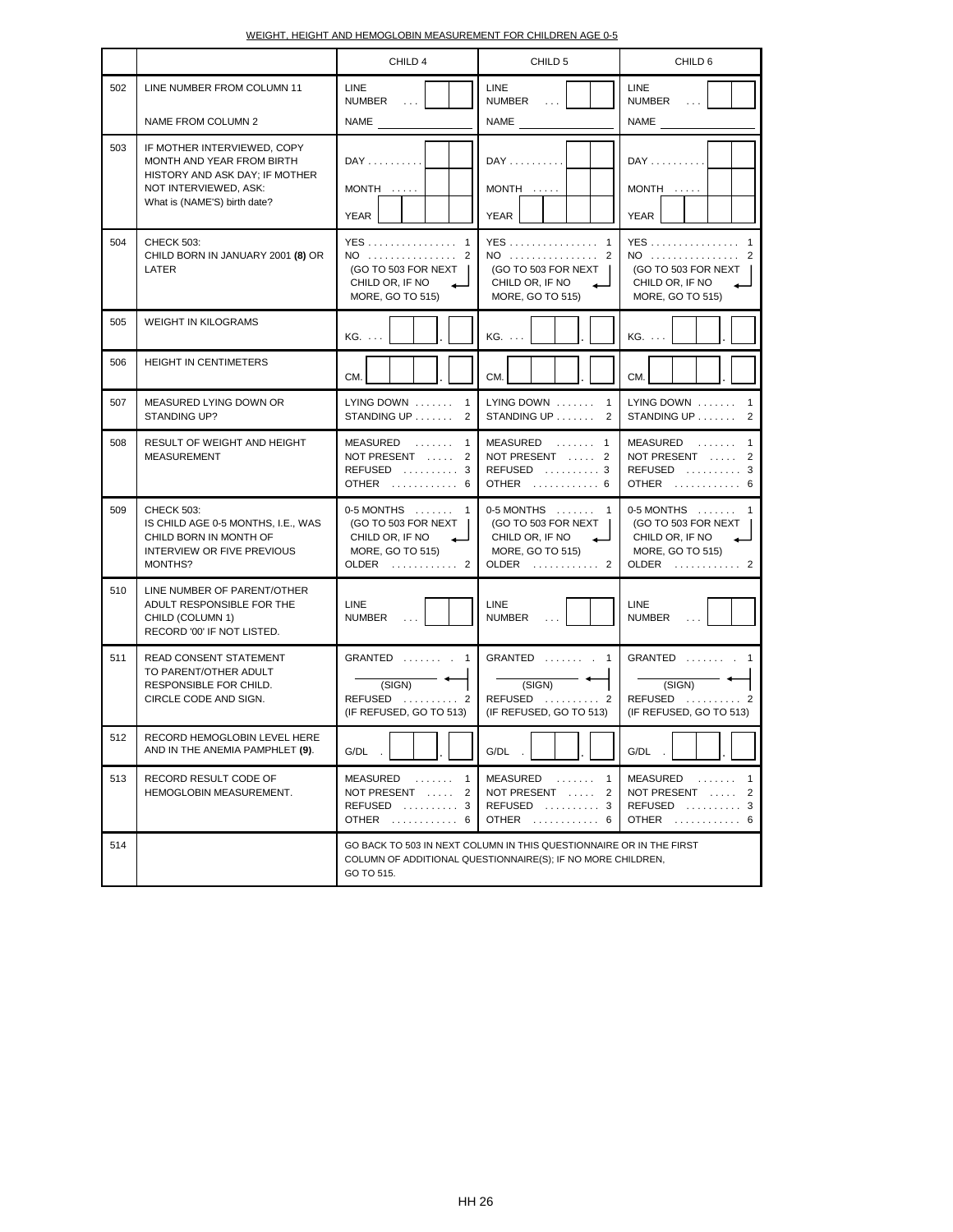|                                                                                                                                                                                                                                                                                                                                                                               | WEIGHT, HEIGHT, HEMOGLOBIN MEASUREMENT AND HIV TESTING FOR WOMEN AGE 15-49                                                                                                                  |                                                                                                                                                                           |                                                                                                                                                                                                                                                                                                  |                                                                                          |  |
|-------------------------------------------------------------------------------------------------------------------------------------------------------------------------------------------------------------------------------------------------------------------------------------------------------------------------------------------------------------------------------|---------------------------------------------------------------------------------------------------------------------------------------------------------------------------------------------|---------------------------------------------------------------------------------------------------------------------------------------------------------------------------|--------------------------------------------------------------------------------------------------------------------------------------------------------------------------------------------------------------------------------------------------------------------------------------------------|------------------------------------------------------------------------------------------|--|
| 515                                                                                                                                                                                                                                                                                                                                                                           |                                                                                                                                                                                             | CHECK COLUMN 9. RECORD THE LINE NUMBER AND NAME FOR ALL ELIGIBLE WOMEN IN 516.<br>IF THERE ARE MORE THAN THREE WOMEN, USE ADDITIONAL QUESTIONNAIRE(S).                    |                                                                                                                                                                                                                                                                                                  |                                                                                          |  |
|                                                                                                                                                                                                                                                                                                                                                                               | A FINAL OUTCOME MUST BE RECORDED FOR THE WEIGHT AND HEIGHT MEASUREMENT IN 519, FOR THE ANEMIA TEST PROCEDURE<br>IN 528, AND FOR THE HIV TEST PROCEDURE IN 530.                              |                                                                                                                                                                           |                                                                                                                                                                                                                                                                                                  |                                                                                          |  |
|                                                                                                                                                                                                                                                                                                                                                                               |                                                                                                                                                                                             | <b>WOMAN1</b>                                                                                                                                                             | <b>WOMAN 2</b>                                                                                                                                                                                                                                                                                   | <b>WOMAN3</b>                                                                            |  |
| 516                                                                                                                                                                                                                                                                                                                                                                           | <b>LINE NUMBER</b><br>(COLUMN 9)                                                                                                                                                            | <b>LINE</b><br><b>NUMBER</b><br>.                                                                                                                                         | <b>LINE</b><br><b>NUMBER</b><br>.                                                                                                                                                                                                                                                                | <b>LINE</b><br><b>NUMBER</b>                                                             |  |
|                                                                                                                                                                                                                                                                                                                                                                               | NAME<br>(COLUMN 2)                                                                                                                                                                          | <b>NAME</b>                                                                                                                                                               | <b>NAME</b>                                                                                                                                                                                                                                                                                      | <b>NAME</b>                                                                              |  |
| 517                                                                                                                                                                                                                                                                                                                                                                           | <b>WEIGHT</b><br><b>IN KILOGRAMS</b>                                                                                                                                                        | $KG. \ldots$                                                                                                                                                              | $KG. \ldots$                                                                                                                                                                                                                                                                                     | KG.                                                                                      |  |
| 518                                                                                                                                                                                                                                                                                                                                                                           | <b>HEIGHT</b><br>IN CENTIMETERS                                                                                                                                                             | $CM. \ldots \ldots$                                                                                                                                                       | $CM. \ldots$ .                                                                                                                                                                                                                                                                                   | $CM. \ldots$                                                                             |  |
| 519                                                                                                                                                                                                                                                                                                                                                                           | <b>RESULT OF</b><br><b>WEIGHT</b><br>AND HEIGHT<br><b>MEASUREMENT</b>                                                                                                                       | MEASURED<br>REFUSED $\ldots \ldots \ldots \ldots \ldots \ldots 3$<br>OTHER  6                                                                                             | <b>MEASURED</b><br>NOT PRESENT $\ldots \ldots \ldots \ldots 2$<br>REFUSED  3<br>OTHER  6                                                                                                                                                                                                         | <b>MEASURED</b><br>NOT PRESENT $\ldots \ldots \ldots \ldots$ 2<br>REFUSED  3<br>OTHER  6 |  |
| 520                                                                                                                                                                                                                                                                                                                                                                           | <b>AGE: CHECK</b><br>COLUMN 7.                                                                                                                                                              | 15-17 YEARS  1<br>(GO TO 523)                                                                                                                                             | 15-17 YEARS  1<br>18-49 YEARS  2<br>(GO TO 523)                                                                                                                                                                                                                                                  | $15-17$ YEARS<br>$18-49$ YEARS<br>(GO TO 523)                                            |  |
| 521                                                                                                                                                                                                                                                                                                                                                                           | <b>MARITAL STATUS:</b><br>CHECK COLUMN 8.                                                                                                                                                   | CODE 4 (NEVER IN UNION) 1<br>CODE 4 (NEVER IN UNION)  1<br>OTHER  2<br>OTHER  2<br>(GO TO 523)<br>(GO TO 523)                                                             |                                                                                                                                                                                                                                                                                                  | CODE 4 (NEVER IN UNION)<br>OTHER<br>(GO TO 523)                                          |  |
| 522                                                                                                                                                                                                                                                                                                                                                                           | <b>RECORD LINE</b><br><b>NUMBER OF</b><br>PARENT/OTHER<br><b>ADULT RESPON-</b><br><b>SIBLE FOR</b><br>ADOLESCENT.<br>RECORD '00'<br>IF NOT LISTED.                                          | LINE NUMBER OF<br>PARENT OR OTHER<br><b>RESPONSIBLE ADULT</b>                                                                                                             | LINE NUMBER OF<br>PARENT OR OTHER<br>RESPONSIBLE ADULT                                                                                                                                                                                                                                           | LINE NUMBER OF<br>PARENT OR OTHER<br>RESPONSIBLE ADULT                                   |  |
| 523                                                                                                                                                                                                                                                                                                                                                                           | <b>READ ANEMIA</b><br><b>TEST CONSENT</b><br>STATEMENT. FOR<br>NEVER-IN-UNION<br><b>WOMEN</b><br>AGE 15-17, ASK<br><b>CONSENT FROM</b><br>PARENT/OTHER<br>ADULT IDENTIFIED<br>IN 522 BEFORE | GRANTED $\ldots \ldots \ldots \ldots \ldots 1$<br>PARENT/OTHER RESPONSIBLE<br>ADULT REFUSED  2-<br><b>RESPONDENT</b><br>REFUSED  3-<br>(SIGN)<br>(IF REFUSED, GO TO 525). | GRANTED  1-<br>GRANTED  1-<br>PARENT/OTHER RESPONSIBLE<br>PARENT/OTHER RESPONSIBLE<br>ADULT REFUSED<br>ADULT REFUSED  2-<br>$2-$<br><b>RESPONDENT</b><br><b>RESPONDENT</b><br>REFUSED  3-<br>REFUSED  3-<br>(SIGN)<br>(SIGN)<br>(IF REFUSED, GO TO 525).                                         |                                                                                          |  |
|                                                                                                                                                                                                                                                                                                                                                                               | <b>ASKING RESPON-</b><br>DENT'S CONSENT.                                                                                                                                                    |                                                                                                                                                                           | (IF REFUSED, GO TO 525).                                                                                                                                                                                                                                                                         |                                                                                          |  |
|                                                                                                                                                                                                                                                                                                                                                                               | <b>CONSENT STATEMENT FOR ANEMIA TEST</b><br>READ CONSENT STATEMENT TO EACH RESPONDENT. CIRCLE CODE '1' IN 523 IF RESPONDENT CONSENTS TO THE ANEMIA TEST AND                                 |                                                                                                                                                                           |                                                                                                                                                                                                                                                                                                  |                                                                                          |  |
| CODE '3' IF SHE REFUSES.<br>FOR NEVER-IN-UNION WOMEN AGE 15-17, ASK CONSENT FROM THE PARENT OR OTHER ADULT IDENTIFIED AS RESPONSIBLE FOR THE ADOLESCENT<br>(SEE QUESTION 522) BEFORE ASKING THE ADOLESCENT FOR HER CONSENT. CIRCLE CODE '2' IN 523 IF THE PARENT (OTHER ADULT)<br>REFUSES. CONDUCT THE TEST ONLY IF BOTH THE PARENT (OTHER ADULT) AND THE ADOLESCENT CONSENT. |                                                                                                                                                                                             |                                                                                                                                                                           |                                                                                                                                                                                                                                                                                                  |                                                                                          |  |
|                                                                                                                                                                                                                                                                                                                                                                               |                                                                                                                                                                                             |                                                                                                                                                                           | As part of this survey, we are asking people all over the country to take an anemia test. Anemia is a serious health problem that usually results from<br>poor nutrition, infection, or chronic disease. This survey will assist the government to develop programs to prevent and treat anemia. |                                                                                          |  |
|                                                                                                                                                                                                                                                                                                                                                                               |                                                                                                                                                                                             | It has never been used before and will be thrown away after each test.                                                                                                    | For the anemia testing, we will need a few drops of blood from a finger. The equipment used in taking the blood is clean and completely safe.                                                                                                                                                    |                                                                                          |  |
|                                                                                                                                                                                                                                                                                                                                                                               |                                                                                                                                                                                             | and will not be shared with anyone other than members of our survey team.                                                                                                 | The blood will be tested for anemia immediately, and the result told to you right away. The result will be kept strictly confidential                                                                                                                                                            |                                                                                          |  |
|                                                                                                                                                                                                                                                                                                                                                                               | Do you have any questions?                                                                                                                                                                  |                                                                                                                                                                           |                                                                                                                                                                                                                                                                                                  |                                                                                          |  |
|                                                                                                                                                                                                                                                                                                                                                                               |                                                                                                                                                                                             | You can say yes to the test, or you can say no. It is up to you to decide.<br>Will you (allow NAME OF ADOLESCENT to) take the anemia test?                                |                                                                                                                                                                                                                                                                                                  |                                                                                          |  |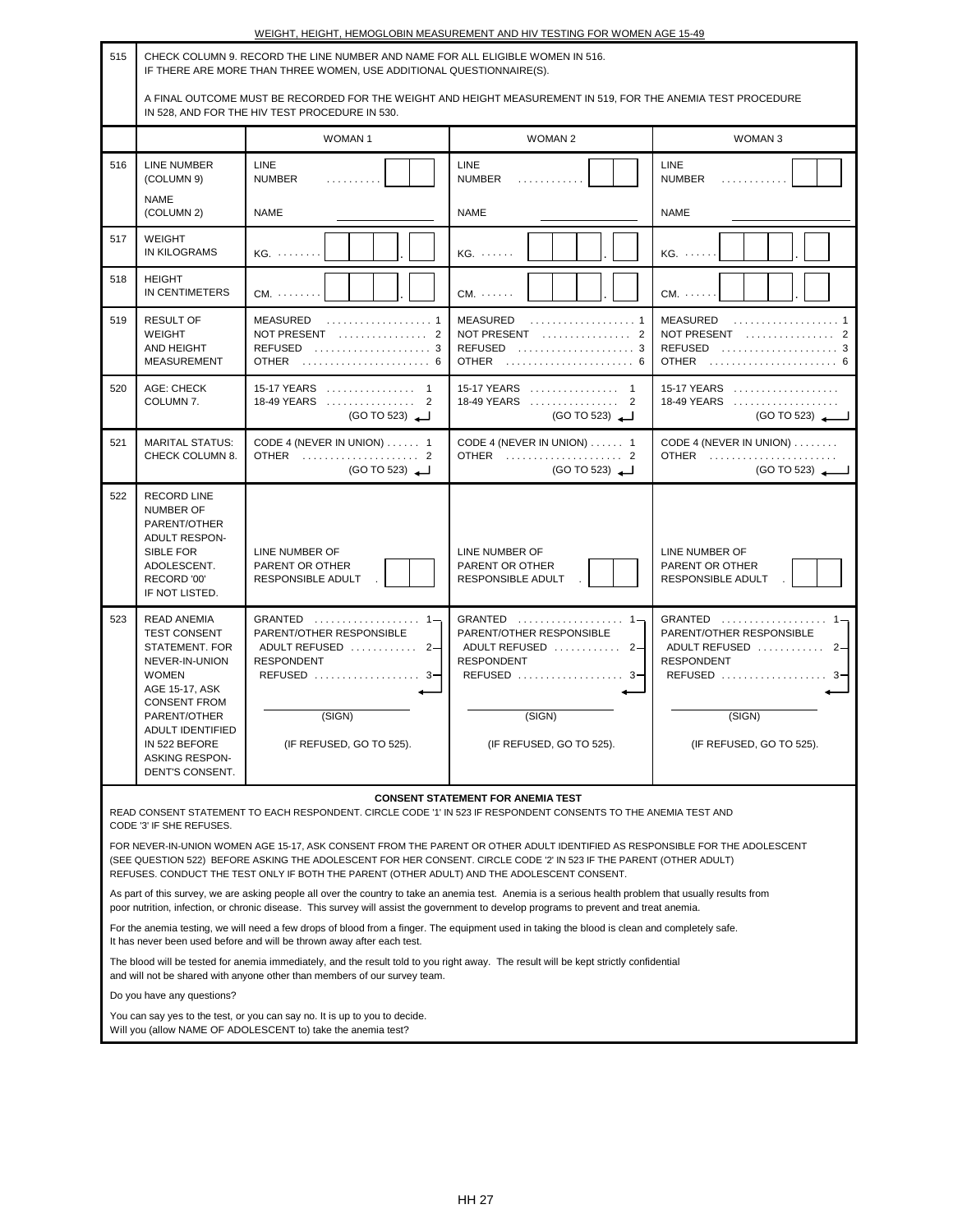|     |                                                                                                                                                                                                                                                                             | <b>WOMAN1</b>                                                                                                                                                                                                                                                                                                               | <b>WOMAN 2</b>                                                                                                                                                                                                                                                                                                                   | WOMAN <sub>3</sub>                                                                                        |  |
|-----|-----------------------------------------------------------------------------------------------------------------------------------------------------------------------------------------------------------------------------------------------------------------------------|-----------------------------------------------------------------------------------------------------------------------------------------------------------------------------------------------------------------------------------------------------------------------------------------------------------------------------|----------------------------------------------------------------------------------------------------------------------------------------------------------------------------------------------------------------------------------------------------------------------------------------------------------------------------------|-----------------------------------------------------------------------------------------------------------|--|
|     | <b>LINE NUMBER</b><br>(COLUMN 9)                                                                                                                                                                                                                                            | <b>LINE</b><br><b>NUMBER</b>                                                                                                                                                                                                                                                                                                | <b>LINE</b><br><b>NUMBER</b><br>.                                                                                                                                                                                                                                                                                                | LINE<br><b>NUMBER</b>                                                                                     |  |
|     | <b>NAME</b><br>(COLUMN 2)                                                                                                                                                                                                                                                   | <b>NAME</b>                                                                                                                                                                                                                                                                                                                 | <b>NAME</b>                                                                                                                                                                                                                                                                                                                      | <b>NAME</b>                                                                                               |  |
| 524 | PREGNANCY<br><b>STATUS: CHECK</b><br>226 IN WOMAN'S<br><b>QUESTIONNAIRE</b><br>OR ASK:<br>Are you pregnant?                                                                                                                                                                 | <b>YES</b><br>$DK_1, \ldots, \ldots, \ldots, \ldots, \ldots, \ldots, \ldots$                                                                                                                                                                                                                                                |                                                                                                                                                                                                                                                                                                                                  | <b>YES</b><br>NO<br>2<br>8                                                                                |  |
| 525 | <b>READ THE HIV</b><br><b>JEST CONSENT</b><br>STATEMENT. FOR<br>NEVER-IN-UNION<br><b>WOMEN</b><br>AGE 15-17,<br><b>ASK CONSENT</b><br><b>FROM PARENT/</b><br>OTHER ADULT<br><b>IDENTIFIED IN 522</b><br><b>BEFORE ASKING</b><br><b>RESPONDENT'S</b><br>CONSENT.             | GRANTED $\ldots \ldots \ldots \ldots \ldots 1$<br>PARENT/OTHER RESPONSIBLE<br>ADULT REFUSED<br>$2 -$<br><b>RESPONDENT</b><br>REFUSED  3-<br>(SHGN)<br>Questions 525, Questions 529-530<br>and the HIV test consent statement<br>should be omitted in countries in<br>which HIV testing is not a<br>component of the survey. | GRANTED $\ldots \ldots \ldots \ldots \ldots 1$<br>PARENT/OTHER RESPONSIBLE<br>ADULT REFUSED<br>$2-$<br><b>RESPONDENT</b><br>REFUSED  3-<br>(SIGN)                                                                                                                                                                                | PARENT/OTHER RESPONSIBLE<br>ADULT REFUSED<br>$2-$<br><b>RESPONDENT</b><br>REFUSED  3-<br>(SIGN)           |  |
| 526 |                                                                                                                                                                                                                                                                             |                                                                                                                                                                                                                                                                                                                             | CHECK 523 AND 525 AND PREPARE EQUIPMENT AND SUPPLIES FOR THE TEST(S) FOR WHICH CONSENT HAS BEEN                                                                                                                                                                                                                                  |                                                                                                           |  |
|     | OBTAINED AND PROCEED WITH THE TEST(S).<br>A FINAL OUTCOME FOR THE THE ANEMIA TEST PROCEDURE MUST BE RECORDED IN 528 AND FOR THE HIV TEST<br>PROCEDURE IN 530 FOR EACH ELIGIBLE WOMAN EVEN IF SHE WAS NOT PRESENT, REFUSED, OR COULD NOT BE<br>TESTED FOR SOME OTHER REASON. |                                                                                                                                                                                                                                                                                                                             |                                                                                                                                                                                                                                                                                                                                  |                                                                                                           |  |
| 527 | <b>RECORD HEMO-</b><br><b>GLOBIN LEVEL</b><br><b>HERE AND IN</b><br>ANEMIA PAMPHLET<br>(9).                                                                                                                                                                                 | G/DL                                                                                                                                                                                                                                                                                                                        | G/DL                                                                                                                                                                                                                                                                                                                             | G/DL                                                                                                      |  |
| 528 | <b>RECORD RESULT</b><br>CODE OF HEMO-<br><b>GLOBIN MEASURE-</b><br>MENT.                                                                                                                                                                                                    | <b>MEASURED</b><br>NOT PRESENT $\ldots \ldots \ldots \ldots 2$<br>REFUSED  3<br><b>OTHER</b>                                                                                                                                                                                                                                | <b>MEASURED</b><br>REFUSED $\ldots, \ldots, \ldots, \ldots, \ldots, 3$<br><b>OTHER</b>                                                                                                                                                                                                                                           | MEASURED<br>NOT PRESENT $\ldots \ldots \ldots \ldots$ 2<br>REFUSED  3<br><b>OTHER</b>                     |  |
| 529 | <b>BAR CODE LABEL</b>                                                                                                                                                                                                                                                       | PUT THE 1ST BAR CODE LABEL<br>HERE.                                                                                                                                                                                                                                                                                         | PUT THE 1ST BAR CODE LABEL<br>HERE.                                                                                                                                                                                                                                                                                              | PUT THE 1ST BAR CODE LABEL<br>HERE.                                                                       |  |
|     |                                                                                                                                                                                                                                                                             | PUT THE 2ND BAR CODE LABEL<br>ON THE RESPONDENT'S<br>FILTER PAPER AND THE 3RD<br>ON THE TRANSMITTAL FORM.                                                                                                                                                                                                                   | PUT THE 2ND BAR CODE LABEL<br>ON THE RESPONDENT'S<br>FILTER PAPER AND THE 3RD<br>ON THE TRANSMITTAL FORM.                                                                                                                                                                                                                        | PUT THE 2ND BAR CODE LABEL<br>ON THE RESPONDENT'S<br>FILTER PAPER AND THE 3RD<br>ON THE TRANSMITTAL FORM. |  |
| 530 | <b>OUTCOME OF</b><br><b>HIV TEST</b><br><b>PROCEDURE</b>                                                                                                                                                                                                                    | BLOOD TAKEN  1<br>NOT PRESENT  2<br>REFUSED  3<br>OTHER  6                                                                                                                                                                                                                                                                  | BLOOD TAKEN  1<br>NOT PRESENT  2<br>REFUSED  3                                                                                                                                                                                                                                                                                   | BLOOD TAKEN  1<br>NOT PRESENT  2<br>REFUSED  3<br>OTHER  6                                                |  |
|     | CODE '3' IF SHE REFUSES.                                                                                                                                                                                                                                                    |                                                                                                                                                                                                                                                                                                                             | <b>CONSENT STATEMENT FOR HIV TEST</b><br>READ CONSENT STATEMENT TO EACH RESPONDENT. CIRCLE CODE '1' IN 525 IF RESPONDENT CONSENTS TO THE HIV TEST AND                                                                                                                                                                            |                                                                                                           |  |
|     |                                                                                                                                                                                                                                                                             | REFUSES. CONDUCT THE TEST ONLY IF BOTH THE PARENT (OTHER ADULT) AND THE ADOLESCENT CONSENT.                                                                                                                                                                                                                                 | FOR NEVER-IN-UNION WOMEN AGE 15-17, ASK CONSENT FROM THE PARENT OR OTHER ADULT IDENTIFIED AS RESPONSIBLE FOR THE ADOLESCENT<br>(SEE 522) BEFORE ASKING THE ADOLESCENT FOR HER CONSENT. CIRCLE CODE '2' IN 525 IF THE PARENT (OTHER ADULT)                                                                                        |                                                                                                           |  |
|     |                                                                                                                                                                                                                                                                             | illness. The HIV test is being done to see how big the AIDS problem is in (COUNTRY).                                                                                                                                                                                                                                        | As part of the survey we also are asking people all over the country to take an HIV test. HIV is the virus that causes AIDS. AIDS is a very serious                                                                                                                                                                              |                                                                                                           |  |
|     |                                                                                                                                                                                                                                                                             | It has never been used before and will be thrown away after each test.                                                                                                                                                                                                                                                      | For the HIV test, we need a few more drops of blood from a finger. Again the equipment used in taking the blood is clean and completely safe.                                                                                                                                                                                    |                                                                                                           |  |
|     |                                                                                                                                                                                                                                                                             |                                                                                                                                                                                                                                                                                                                             | No names will be attached so we will not be able to tell you the test results. No one else will be able to know (your/NAME OF ADOLESCENT's) test results either.<br>If you want to know whether you have HIV, I can provide you with a list of [nearby] facilities offering counseling and testing for HIV. I will also give you |                                                                                                           |  |
|     | Do you have any questions?                                                                                                                                                                                                                                                  | a voucher for free services for you (and for your partner if you want) that you can use at any of these facilities.                                                                                                                                                                                                         |                                                                                                                                                                                                                                                                                                                                  |                                                                                                           |  |
|     |                                                                                                                                                                                                                                                                             | You can say yes to the test, or you can say no. It is up to you to decide.<br>Will you (allow NAME OF ADOLESCENT to) take the HIV test?                                                                                                                                                                                     |                                                                                                                                                                                                                                                                                                                                  |                                                                                                           |  |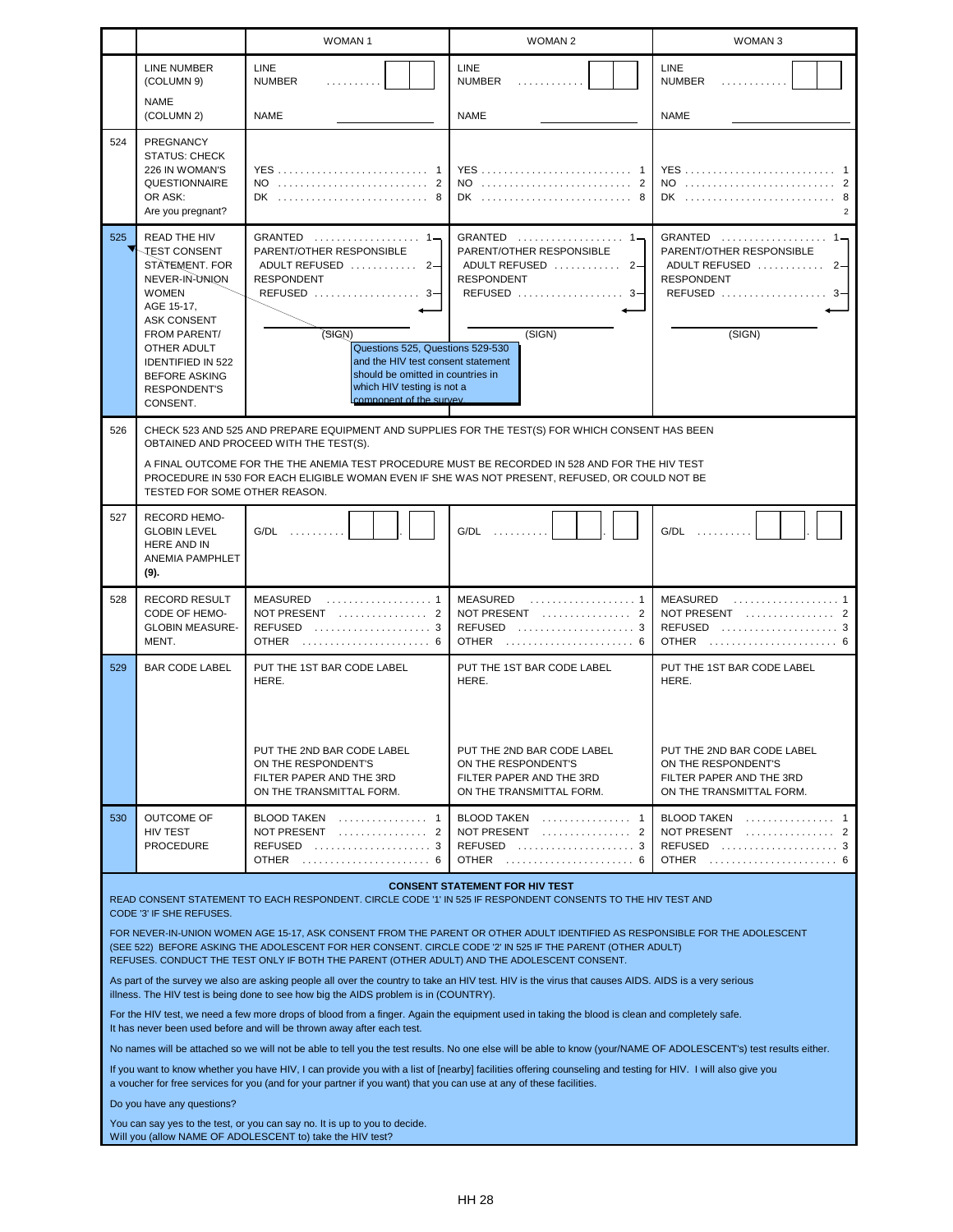|      |                                                                                                                                                                                                                                                                                                                                                                                                                                                                                                                                                                                                                                                                                                                                                                                                                                                                                                                                                                                                                                                                                                                                                                         | <b>WOMAN1</b>                                                                                               | <b>WOMAN 2</b>                                                                                              | WOMAN <sub>3</sub>                                                                                          |  |
|------|-------------------------------------------------------------------------------------------------------------------------------------------------------------------------------------------------------------------------------------------------------------------------------------------------------------------------------------------------------------------------------------------------------------------------------------------------------------------------------------------------------------------------------------------------------------------------------------------------------------------------------------------------------------------------------------------------------------------------------------------------------------------------------------------------------------------------------------------------------------------------------------------------------------------------------------------------------------------------------------------------------------------------------------------------------------------------------------------------------------------------------------------------------------------------|-------------------------------------------------------------------------------------------------------------|-------------------------------------------------------------------------------------------------------------|-------------------------------------------------------------------------------------------------------------|--|
|      | <b>LINE NUMBER</b><br>(COLUMN 9)<br><b>NAME</b><br>(COLUMN 2)                                                                                                                                                                                                                                                                                                                                                                                                                                                                                                                                                                                                                                                                                                                                                                                                                                                                                                                                                                                                                                                                                                           | <b>LINE</b><br><b>NUMBER</b><br><b>NAME</b>                                                                 | <b>LINE</b><br><b>NUMBER</b><br>.<br>NAME                                                                   | LINE<br><b>NUMBER</b><br>.<br>NAME                                                                          |  |
| 530A | <b>CHECK 530:</b><br><b>OUTCOME OF</b><br><b>HIV TEST</b>                                                                                                                                                                                                                                                                                                                                                                                                                                                                                                                                                                                                                                                                                                                                                                                                                                                                                                                                                                                                                                                                                                               | <b>BLOOD</b><br><b>BLOOD NOT</b><br><b>TAKEN</b><br><b>TAKEN</b><br><b>GO TO NEXT WOMAN</b>                 | <b>BLOOD</b><br><b>BLOOD NOT</b><br><b>TAKEN</b><br><b>TAKEN</b><br><b>GO TO NEXT WOMAN</b>                 | <b>BLOOD</b><br><b>BLOOD NOT</b><br><b>TAKEN</b><br><b>TAKEN</b><br><b>GO TO NEXT WOMAN</b>                 |  |
| 530B | <b>READ THE</b><br><b>CONSENT STATE-</b><br><b>MENT FOR</b><br>ADDITIONAL TESTS.<br>FOR NEVER-IN<br>UNION WOMEN<br>AGE 15-17,<br><b>ASK CONSENT</b><br>FROM PARENT/<br>OTHER ADULT<br><b>IDENTIFIED IN 522</b><br><b>BEFORE ASKING</b><br><b>RESPONDENT'S</b><br>CONSENT.                                                                                                                                                                                                                                                                                                                                                                                                                                                                                                                                                                                                                                                                                                                                                                                                                                                                                               | PARENT/OTHER RESPONSIBLE<br>ADULT REFUSED  2-<br><b>RESPONDENT</b><br>REFUSED  3-<br>(SIGN)                 | PARENT/OTHER RESPONSIBLE<br>ADULT REFUSED  2-<br><b>RESPONDENT</b><br>REFUSED  3-<br>(SIGN)                 | $GRANTED$<br>PARENT/OTHER RESPONSIBLE<br>ADULT REFUSED  2-<br><b>RESPONDENT</b><br>REFUSED  3-<br>(SIGN)    |  |
| 530C | <b>ADDITIONAL TESTS</b>                                                                                                                                                                                                                                                                                                                                                                                                                                                                                                                                                                                                                                                                                                                                                                                                                                                                                                                                                                                                                                                                                                                                                 | CHECK 530B:<br>IF CONSENT HAS NOT BEEN GRANTED<br><b>WRITE "NO ADDITIONAL</b><br>TEST" ON THE FILTER PAPER. | CHECK 530B:<br>IF CONSENT HAS NOT BEEN GRANTED<br><b>WRITE "NO ADDITIONAL</b><br>TEST" ON THE FILTER PAPER. | CHECK 530B:<br>IF CONSENT HAS NOT BEEN GRANTED<br><b>WRITE "NO ADDITIONAL</b><br>TEST" ON THE FILTER PAPER. |  |
|      | 530D<br>GO BACK TO 517 IN NEXT COLUMN IN THIS QUESTIONNAIRE OR IN THE FIRST COLUMNS OF ADDITIONAL QUESTIONNAIRE(S); IF NO MORE<br>WOMEN, GO TO 531.                                                                                                                                                                                                                                                                                                                                                                                                                                                                                                                                                                                                                                                                                                                                                                                                                                                                                                                                                                                                                     |                                                                                                             |                                                                                                             |                                                                                                             |  |
|      | <b>CONSENT STATEMENT FOR ADDITIONAL TESTS</b><br>READ CONSENT STATEMENT TO EACH RESPONDENT. CIRCLE CODE '1' IN 530B IF RESPONDENT CONSENTS TO THE ADDITIONAL TESTS AND<br>CODE '3' IF SHE REFUSES.<br>FOR NEVER-IN-UNION WOMEN AGE 15-17, ASK CONSENT FROM THE PARENT OR OTHER ADULT IDENTIFIED AS RESPONSIBLE FOR THE ADOLESCENT<br>(SEE 522) BEFORE ASKING THE ADOLESCENT FOR HER CONSENT. CIRCLE CODE '2' IN 530B IF THE PARENT (OTHER ADULT) REFUSES.<br>CIRCLE CODE '1' IN 530B IF BOTH THE PARENT (OTHER ADULT) AND THE ADOLESCENT CONSENT.<br>We ask you to allow [SURVEY IMPLEMENTING ORGANIZATION/MINISTRY OF HEALTH] to store part of the blood sample at the laboratory<br>to be used for testing or research in the future. We are not certain about what tests might be done.<br>The blood sample will not have any name or other data attached that could identify (you/NAME OF ADOLESCENT). You do not have to agree.<br>If you do not want the blood sample stored for later use, (you/NAME OF ADOLESCENT) can still participate in the HIV testing in this survey. Will<br>you allow us to keep the blood sample stored for later testing or research? |                                                                                                             |                                                                                                             |                                                                                                             |  |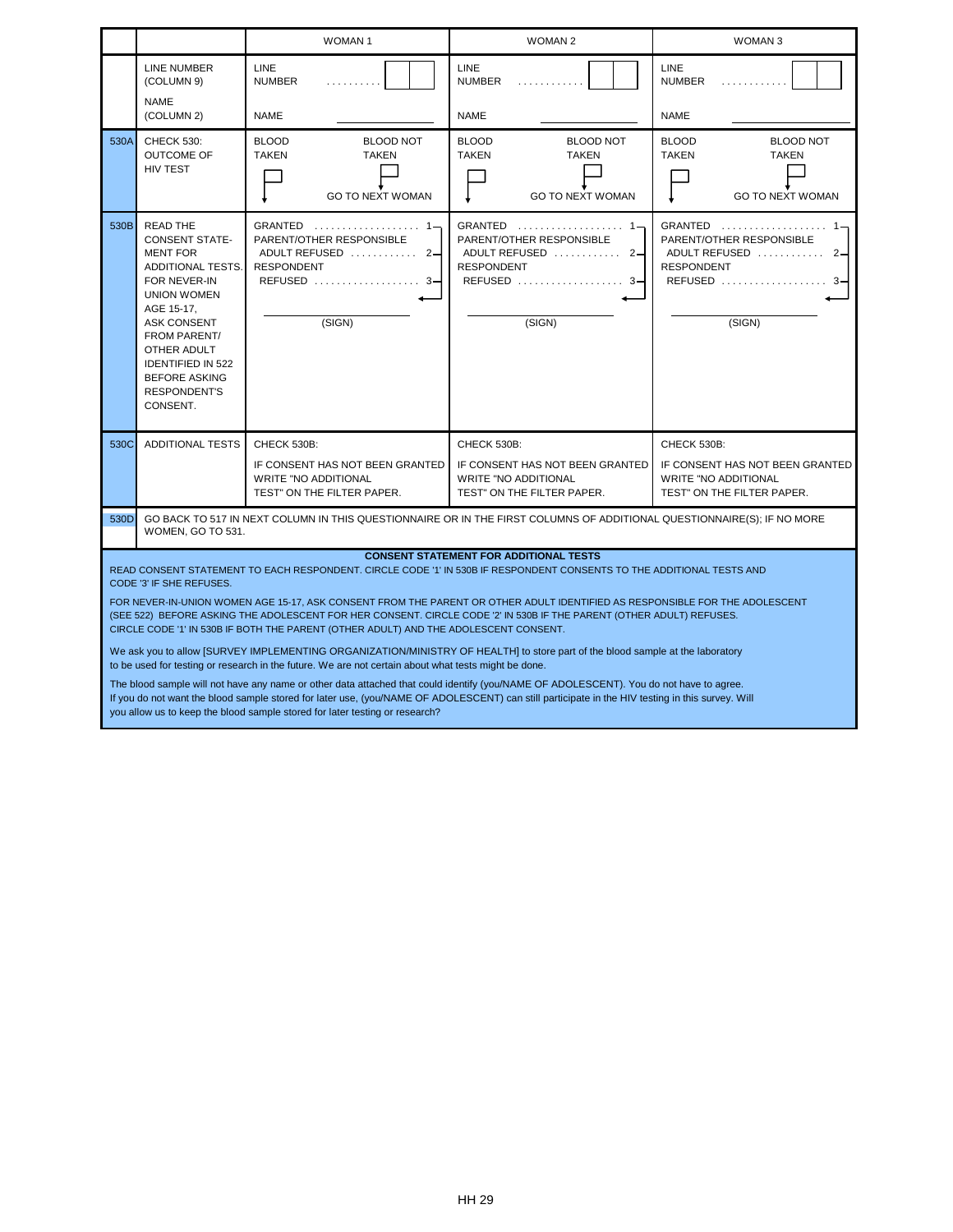| 531 | CHECK COLUMN 10. RECORD THE LINE NUMBER AND NAME FOR ALL ELIGIBLE MEN IN 532.<br>IF THERE ARE MORE THAN THREE MEN, USE ADDITIONAL QUESTIONNAIRE(S).                                                                                                                                                                                                                                                                                                                                  |                                                                                                                                                                                                                                                                                                  |                                                                                                            |                                                                                                                                                                 |  |
|-----|--------------------------------------------------------------------------------------------------------------------------------------------------------------------------------------------------------------------------------------------------------------------------------------------------------------------------------------------------------------------------------------------------------------------------------------------------------------------------------------|--------------------------------------------------------------------------------------------------------------------------------------------------------------------------------------------------------------------------------------------------------------------------------------------------|------------------------------------------------------------------------------------------------------------|-----------------------------------------------------------------------------------------------------------------------------------------------------------------|--|
|     |                                                                                                                                                                                                                                                                                                                                                                                                                                                                                      | A FINAL OUTCOME MUST BE RECORDED FOR THE WEIGHT AND HEIGHT MEASUREMENT IN 535, FOR THE ANEMIA TEST PROCEDURE<br>IN 543, AND FOR THE HIV TEST PROCEDURE IN 545.                                                                                                                                   |                                                                                                            |                                                                                                                                                                 |  |
|     |                                                                                                                                                                                                                                                                                                                                                                                                                                                                                      | MAN <sub>1</sub>                                                                                                                                                                                                                                                                                 | MAN <sub>2</sub>                                                                                           | MAN <sub>3</sub>                                                                                                                                                |  |
| 532 | LINE NUMBER<br>(COLUMN 10)<br><b>NAME</b>                                                                                                                                                                                                                                                                                                                                                                                                                                            | <b>LINE</b><br><b>NUMBER</b><br>.                                                                                                                                                                                                                                                                | <b>LINE</b><br><b>NUMBER</b><br>.                                                                          | <b>LINE</b><br><b>NUMBER</b><br>.                                                                                                                               |  |
|     | (COLUMN 2)                                                                                                                                                                                                                                                                                                                                                                                                                                                                           | <b>NAME</b>                                                                                                                                                                                                                                                                                      | <b>NAME</b>                                                                                                | <b>NAME</b>                                                                                                                                                     |  |
| 533 | WEIGHT<br><b>IN KILOGRAMS</b>                                                                                                                                                                                                                                                                                                                                                                                                                                                        | KG.                                                                                                                                                                                                                                                                                              | KG.                                                                                                        | $KG. \ldots$                                                                                                                                                    |  |
| 534 | <b>HEIGHT</b><br>IN CENTIMETERS                                                                                                                                                                                                                                                                                                                                                                                                                                                      | $CM. \ldots \ldots$                                                                                                                                                                                                                                                                              | $CM. \ldots$                                                                                               | $CM. \ldots$ .                                                                                                                                                  |  |
| 535 | <b>RESULT OF</b><br><b>WEIGHT</b><br>AND HEIGHT<br><b>MEASUREMENT</b>                                                                                                                                                                                                                                                                                                                                                                                                                | <b>MEASURED</b><br>NOT PRESENT  2<br>REFUSED $\ldots \ldots \ldots \ldots \ldots \ldots 3$                                                                                                                                                                                                       | <b>MEASURED</b><br>NOT PRESENT $\ldots \ldots \ldots \ldots 2$<br>REFUSED  3                               | MEASURED<br>NOT PRESENT $\ldots \ldots \ldots \ldots$ 2<br>REFUSED  3<br>OTHER  6                                                                               |  |
| 536 | AGE: CHECK<br>COLUMN 7.                                                                                                                                                                                                                                                                                                                                                                                                                                                              | 15-17 YEARS  1<br>18-49 YEARS  2<br>18-49 YEARS  2<br>(GO TO 539)<br>(GO TO 539)                                                                                                                                                                                                                 |                                                                                                            | $15-17$ YEARS<br>18-49 YEARS<br>(GO TO 539)                                                                                                                     |  |
| 537 | <b>MARITAL STATUS:</b><br><b>CHECK COLUMN</b><br>8.                                                                                                                                                                                                                                                                                                                                                                                                                                  | CODE 4 (NEVER IN UNION)  1<br>OTHER  2<br>(GO TO 539)                                                                                                                                                                                                                                            | CODE 4 (NEVER IN UNION)  1<br>OTHER  2<br>(GO TO 539)                                                      | CODE 4 (NEVER IN UNION)<br>OTHER<br>(GO TO 539)                                                                                                                 |  |
| 538 | <b>RECORD LINE</b><br><b>NUMBER OF</b><br>PARENT/OTHER<br><b>ADULT RESPON-</b><br>SIBLE FOR<br>ADOLESCENT.<br>RECORD '00'<br>IF NOT LISTED.                                                                                                                                                                                                                                                                                                                                          | LINE NUMBER OF<br>PARENT OR OTHER<br><b>RESPONSIBLE ADULT</b>                                                                                                                                                                                                                                    | LINE NUMBER OF<br>PARENT OR OTHER<br>RESPONSIBLE ADULT                                                     | LINE NUMBER OF<br>PARENT OR OTHER<br><b>RESPONSIBLE ADULT</b>                                                                                                   |  |
| 539 | <b>READ ANEMIA</b><br><b>TEST CONSENT</b><br>STATEMENT. FOR<br>NEVER-IN-UNION<br><b>MEN</b><br>AGE 15-17, ASK<br><b>CONSENT FROM</b><br>PARENT/OTHER<br>ADULT IDENTIFIED<br>IN 538 BEFORE<br><b>ASKING RESPON-</b><br>DENT'S CONSENT.                                                                                                                                                                                                                                                | GRANTED  1-<br>PARENT/OTHER RESPONSIBLE<br>ADULT REFUSED  2-<br><b>RESPONDENT</b><br>REFUSED  3-<br>(SIGN)                                                                                                                                                                                       | GRANTED  1-<br>PARENT/OTHER RESPONSIBLE<br>ADULT REFUSED  2-<br><b>RESPONDENT</b><br>REFUSED  3-<br>(SIGN) | GRANTED $\ldots \ldots \ldots \ldots \ldots \quad 1 \rightarrow$<br>PARENT/OTHER RESPONSIBLE<br>ADULT REFUSED  2-<br><b>RESPONDENT</b><br>REFUSED  3-<br>(SIGN) |  |
|     |                                                                                                                                                                                                                                                                                                                                                                                                                                                                                      |                                                                                                                                                                                                                                                                                                  | <b>CONSENT STATEMENT FOR ANEMIA TEST</b>                                                                   |                                                                                                                                                                 |  |
|     | READ CONSENT STATEMENT TO EACH RESPONDENT. CIRCLE CODE '1' IN 539 IF RESPONDENT CONSENTS TO THE ANEMIA TEST AND<br>CODE '3' IF HE REFUSES.<br>FOR NEVER-IN-UNION MEN AGE 15-17, ASK CONSENT FROM THE PARENT OR OTHER ADULT IDENTIFIED AS RESPONSIBLE FOR THE ADOLESCENT<br>(SEE 538) BEFORE ASKING THE ADOLESCENT FOR HIS CONSENT. CIRCLE CODE '2' IN 539 IF THE PARENT (OTHER ADULT)<br>REFUSES. CONDUCT THE TEST ONLY IF BOTH THE PARENT (OTHER ADULT) AND THE ADOLESCENT CONSENT. |                                                                                                                                                                                                                                                                                                  |                                                                                                            |                                                                                                                                                                 |  |
|     |                                                                                                                                                                                                                                                                                                                                                                                                                                                                                      | As part of this survey, we are asking people all over the country to take an anemia test. Anemia is a serious health problem that usually results from<br>poor nutrition, infection, or chronic disease. This survey will assist the government to develop programs to prevent and treat anemia. |                                                                                                            |                                                                                                                                                                 |  |
|     |                                                                                                                                                                                                                                                                                                                                                                                                                                                                                      | For the anemia testing, we will need a few drops of blood from a finger. The equipment used in taking the blood is clean and completely safe.<br>It has never been used before and will be thrown away after each test.                                                                          |                                                                                                            |                                                                                                                                                                 |  |
|     |                                                                                                                                                                                                                                                                                                                                                                                                                                                                                      | The blood will be tested for anemia immediately, and the result told to you right away. The result will be kept strictly confidential<br>and will not be shared with anyone other than members of our survey team.                                                                               |                                                                                                            |                                                                                                                                                                 |  |
|     | Do you have any questions?                                                                                                                                                                                                                                                                                                                                                                                                                                                           | You can say yes to the test, or you can say no. It is up to you to decide.                                                                                                                                                                                                                       |                                                                                                            |                                                                                                                                                                 |  |
|     |                                                                                                                                                                                                                                                                                                                                                                                                                                                                                      | Will you (allow NAME OF ADOLESCENT to) take the anemia test?                                                                                                                                                                                                                                     |                                                                                                            |                                                                                                                                                                 |  |

| WEIGHT. HEIGHT. HEMOGLOBIN MEASUREMENT AND HIV TESTING FOR MEN AGE 15-49 |  |  |
|--------------------------------------------------------------------------|--|--|
|                                                                          |  |  |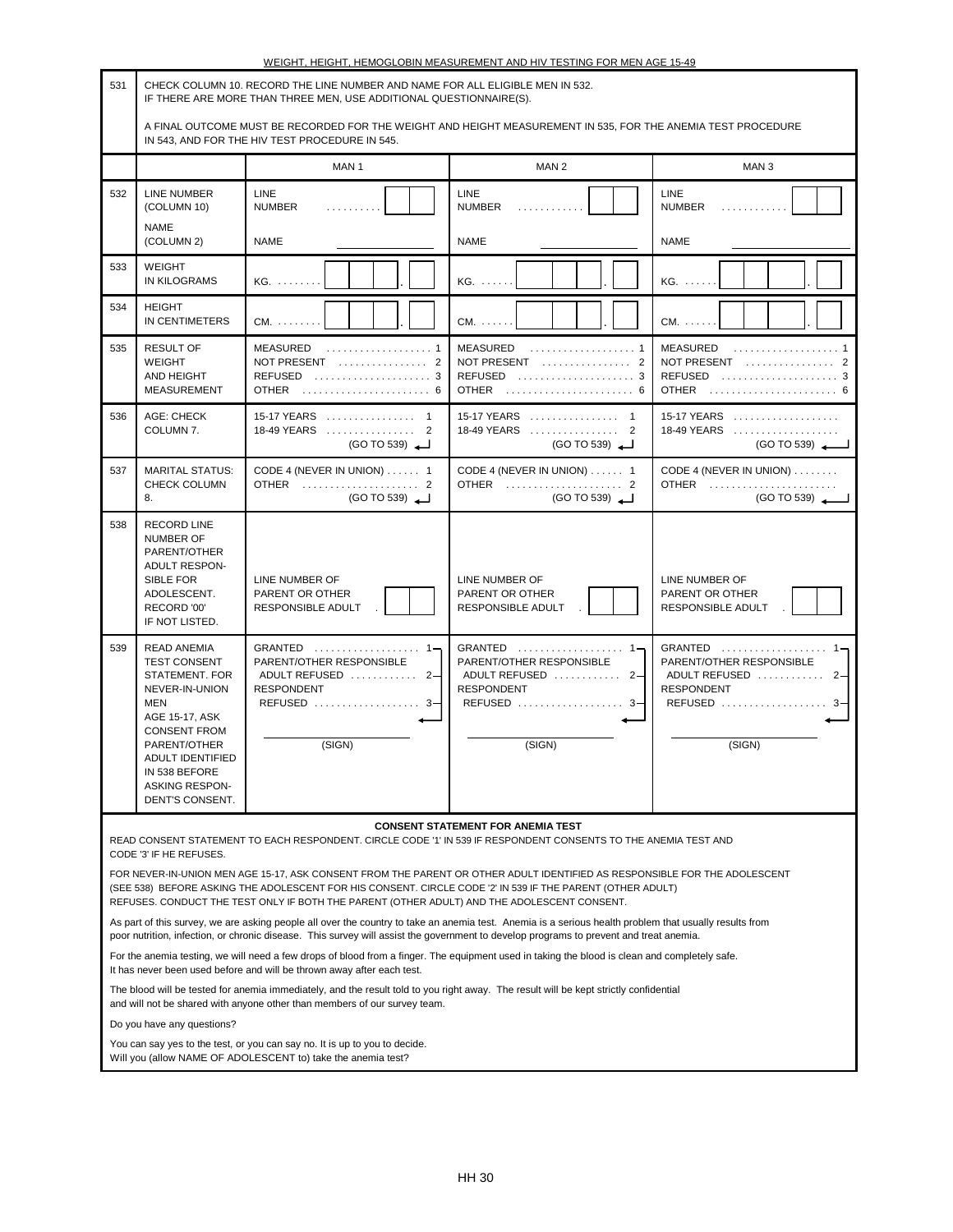|                                                                                                                                                                                                                                                                                                                                                                                                                                                                                                                                                                                                                                                                                                                                                                                                                                                                                                                                                                                                                                                                                                                                                                                                                                                                                                                                                                                                                                                                                                                                                                                                                                          |                                                                                                                                                                                                                                       | MAN <sub>1</sub>                                                                                                            | MAN <sub>2</sub>                                                                                                                                                                                                                                                                                | MAN <sub>3</sub>                                                                                                                                    |
|------------------------------------------------------------------------------------------------------------------------------------------------------------------------------------------------------------------------------------------------------------------------------------------------------------------------------------------------------------------------------------------------------------------------------------------------------------------------------------------------------------------------------------------------------------------------------------------------------------------------------------------------------------------------------------------------------------------------------------------------------------------------------------------------------------------------------------------------------------------------------------------------------------------------------------------------------------------------------------------------------------------------------------------------------------------------------------------------------------------------------------------------------------------------------------------------------------------------------------------------------------------------------------------------------------------------------------------------------------------------------------------------------------------------------------------------------------------------------------------------------------------------------------------------------------------------------------------------------------------------------------------|---------------------------------------------------------------------------------------------------------------------------------------------------------------------------------------------------------------------------------------|-----------------------------------------------------------------------------------------------------------------------------|-------------------------------------------------------------------------------------------------------------------------------------------------------------------------------------------------------------------------------------------------------------------------------------------------|-----------------------------------------------------------------------------------------------------------------------------------------------------|
|                                                                                                                                                                                                                                                                                                                                                                                                                                                                                                                                                                                                                                                                                                                                                                                                                                                                                                                                                                                                                                                                                                                                                                                                                                                                                                                                                                                                                                                                                                                                                                                                                                          | LINE NUMBER<br>(COLUMN 10)                                                                                                                                                                                                            | LINE<br><b>NUMBER</b><br>.                                                                                                  | <b>LINE</b><br><b>NUMBER</b><br>.                                                                                                                                                                                                                                                               | <b>LINE</b><br><b>NUMBER</b><br>.                                                                                                                   |
|                                                                                                                                                                                                                                                                                                                                                                                                                                                                                                                                                                                                                                                                                                                                                                                                                                                                                                                                                                                                                                                                                                                                                                                                                                                                                                                                                                                                                                                                                                                                                                                                                                          | <b>NAME</b><br>(COLUMN 2)                                                                                                                                                                                                             | <b>NAME</b>                                                                                                                 | <b>NAME</b>                                                                                                                                                                                                                                                                                     | <b>NAME</b>                                                                                                                                         |
| 540                                                                                                                                                                                                                                                                                                                                                                                                                                                                                                                                                                                                                                                                                                                                                                                                                                                                                                                                                                                                                                                                                                                                                                                                                                                                                                                                                                                                                                                                                                                                                                                                                                      | READ THE HIV<br><b>TEST CONSENT</b><br>STATEMENT. FOR<br>NEVER-IN-UNION<br>MEN AGE 15-17,<br>ASK CONSENT<br><b>FROM PARENT/</b><br>OTHER ADULT<br><b>IDENTIFIED IN 538</b><br><b>BEFORE ASKING</b><br><b>RESPONDENT'S</b><br>CONSENT. | PARENT/OTHER RESPONSIBLE<br>ADULT REFUSED  2-<br><b>RESPONDENT</b><br>REFUSED $\ldots$ $\ldots$ $\ldots$ $\cdots$<br>(SIGN) | PARENT/OTHER RESPONSIBLE<br>ADULT REFUSED  2-<br><b>RESPONDENT</b><br>REFUSED $\ldots \ldots \ldots \ldots \ldots 3-$<br>Questions 540, Questions 544-545,<br>and the HIV test consent statement<br>should be omitted in countries in<br>which HIV testing is not a component<br>of the survey. | GRANTED  1-<br>PARENT/OTHER RESPONSIBLE<br>ADULT REFUSED<br>$2 -$<br><b>RESPONDENT</b><br>REFUSED $\ldots \ldots \ldots \ldots \ldots 3-$<br>(SIGN) |
| 541                                                                                                                                                                                                                                                                                                                                                                                                                                                                                                                                                                                                                                                                                                                                                                                                                                                                                                                                                                                                                                                                                                                                                                                                                                                                                                                                                                                                                                                                                                                                                                                                                                      |                                                                                                                                                                                                                                       | OBTAINED AND PROCEED WITH THE TEST(S).                                                                                      | CHECK 539 AND 540 AND PREPARE EQUIPMENT AND SUPPLIES FOR THE TEST(S) FOR WHICH CONSENT HAS BEEN<br>A FINAL OUTCOME OF THE ANEMIA TEST PROCEDURE MUST BE RECORDED IN 543 AND FOR THE HIV TEST PROCEDURE                                                                                          |                                                                                                                                                     |
|                                                                                                                                                                                                                                                                                                                                                                                                                                                                                                                                                                                                                                                                                                                                                                                                                                                                                                                                                                                                                                                                                                                                                                                                                                                                                                                                                                                                                                                                                                                                                                                                                                          |                                                                                                                                                                                                                                       |                                                                                                                             | IN 545 FOR EACH ELIGIBLE MAN EVEN IF HE WAS NOT PRESENT, REFUSED, OR COULD NOT BE TESTED FOR SOME OTHER REASON.                                                                                                                                                                                 |                                                                                                                                                     |
| 542                                                                                                                                                                                                                                                                                                                                                                                                                                                                                                                                                                                                                                                                                                                                                                                                                                                                                                                                                                                                                                                                                                                                                                                                                                                                                                                                                                                                                                                                                                                                                                                                                                      | <b>RECORD HEMO-</b><br><b>GLOBIN LEVEL</b><br>HERE AND IN<br><b>ANEMIA PAMPHLET</b><br>$(9)$ .                                                                                                                                        | $G/DL$                                                                                                                      | G/DL                                                                                                                                                                                                                                                                                            | G/DL                                                                                                                                                |
| 543                                                                                                                                                                                                                                                                                                                                                                                                                                                                                                                                                                                                                                                                                                                                                                                                                                                                                                                                                                                                                                                                                                                                                                                                                                                                                                                                                                                                                                                                                                                                                                                                                                      | <b>RECORD RESULT</b><br>CODE OF HEMO-<br><b>GLOBIN MEASURE-</b><br>MENT.                                                                                                                                                              | NOT PRESENT  2<br>REFUSED $\ldots \ldots \ldots \ldots \ldots$<br>OTHER  6                                                  | NOT PRESENT  2<br>REFUSED $\ldots \ldots \ldots \ldots \ldots \ldots 3$<br>OTHER  6                                                                                                                                                                                                             | NOT PRESENT  2<br>REFUSED $\ldots, \ldots, \ldots, \ldots, \ldots, 3$<br>OTHER  6                                                                   |
| 544                                                                                                                                                                                                                                                                                                                                                                                                                                                                                                                                                                                                                                                                                                                                                                                                                                                                                                                                                                                                                                                                                                                                                                                                                                                                                                                                                                                                                                                                                                                                                                                                                                      | <b>BAR CODE LABEL</b>                                                                                                                                                                                                                 | PUT THE 1ST BAR CODE LABEL<br>HERE.                                                                                         | PUT THE 1ST BAR CODE LABEL<br>HERE.                                                                                                                                                                                                                                                             | PUT THE 1ST BAR CODE LABEL<br>HERE.                                                                                                                 |
|                                                                                                                                                                                                                                                                                                                                                                                                                                                                                                                                                                                                                                                                                                                                                                                                                                                                                                                                                                                                                                                                                                                                                                                                                                                                                                                                                                                                                                                                                                                                                                                                                                          |                                                                                                                                                                                                                                       | PUT THE 2ND BAR CODE LABEL<br>ON THE RESPONDENT'S<br>FILTER PAPER AND THE 3RD<br>ON THE TRANSMITTAL FORM.                   | PUT THE 2ND BAR CODE LABEL<br>ON THE RESPONDENT'S<br>FILTER PAPER AND THE 3RD<br>ON THE TRANSMITTAL FORM.                                                                                                                                                                                       | PUT THE 2ND BAR CODE LABEL<br>ON THE RESPONDENT'S<br>FILTER PAPER AND THE 3RD<br>ON THE TRANSMITTAL FORM.                                           |
| 545                                                                                                                                                                                                                                                                                                                                                                                                                                                                                                                                                                                                                                                                                                                                                                                                                                                                                                                                                                                                                                                                                                                                                                                                                                                                                                                                                                                                                                                                                                                                                                                                                                      | <b>OUTCOME OF</b><br><b>HIV TEST</b><br><b>PROCEDURE</b>                                                                                                                                                                              | BLOOD TAKEN  1<br>NOT PRESENT $\ldots \ldots \ldots \ldots$<br>2<br>REFUSED  3<br>OTHER<br>-6                               | $B$ LOOD TAKEN  1<br>NOT PRESENT $\ldots \ldots \ldots \ldots$<br>2<br>REFUSED  3                                                                                                                                                                                                               | $B$ LOOD TAKEN $\ldots \ldots \ldots \ldots$ 1<br>NOT PRESENT $\ldots \ldots \ldots \ldots$<br>REFUSED  3<br>-6                                     |
| <b>CONSENT STATEMENT FOR HIV TEST</b><br>READ CONSENT STATEMENT TO EACH RESPONDENT. CIRCLE CODE '1' IN 540 IF RESPONDENT CONSENTS TO THE HIV TEST AND CODE '3'<br>IF HE REFUSES.<br>FOR NEVER-IN-UNION MEN AGE 15-17, ASK CONSENT FROM THE PARENT OR OTHER ADULT IDENTIFIED AS RESPONSIBLE FOR THE ADOLESCENT<br>(SEE 538) BEFORE ASKING THE ADOLESCENT FOR HIS CONSENT. CIRCLE CODE '2' IN 540 IF THE PARENT (OTHER ADULT)<br>REFUSES. CONDUCT THE TEST ONLY IF BOTH THE PARENT (OTHER ADULT) AND THE ADOLESCENT CONSENT.<br>As part of the survey we also are asking people all over the country to take an HIV test. HIV is the virus that causes AIDS. AIDS is a very serious<br>illness. The HIV test is being done to see how big the AIDS problem is in (COUNTRY).<br>For the HIV test, we need a few more drops of blood from a finger. Again the equipment used in taking the blood is clean and completely safe.<br>It has never been used before and will be thrown away after each test.<br>No names will be attached so we will not be able to tell you the test results. No one else will be able to know (your/NAME OF ADOLESCENT's) test results either.<br>If you want to know whether you have HIV, I can provide you with a list of [nearby] facilities offering counseling and testing for HIV. I will also give you<br>a voucher for free services for you (and for your partner if you want) that you can use at any of these facilities.<br>Do you have any questions?<br>You can say yes to the test, or you can say no. It is up to you to decide.<br>Will you (allow NAME OF ADOLESCENT to) take the HIV test? |                                                                                                                                                                                                                                       |                                                                                                                             |                                                                                                                                                                                                                                                                                                 |                                                                                                                                                     |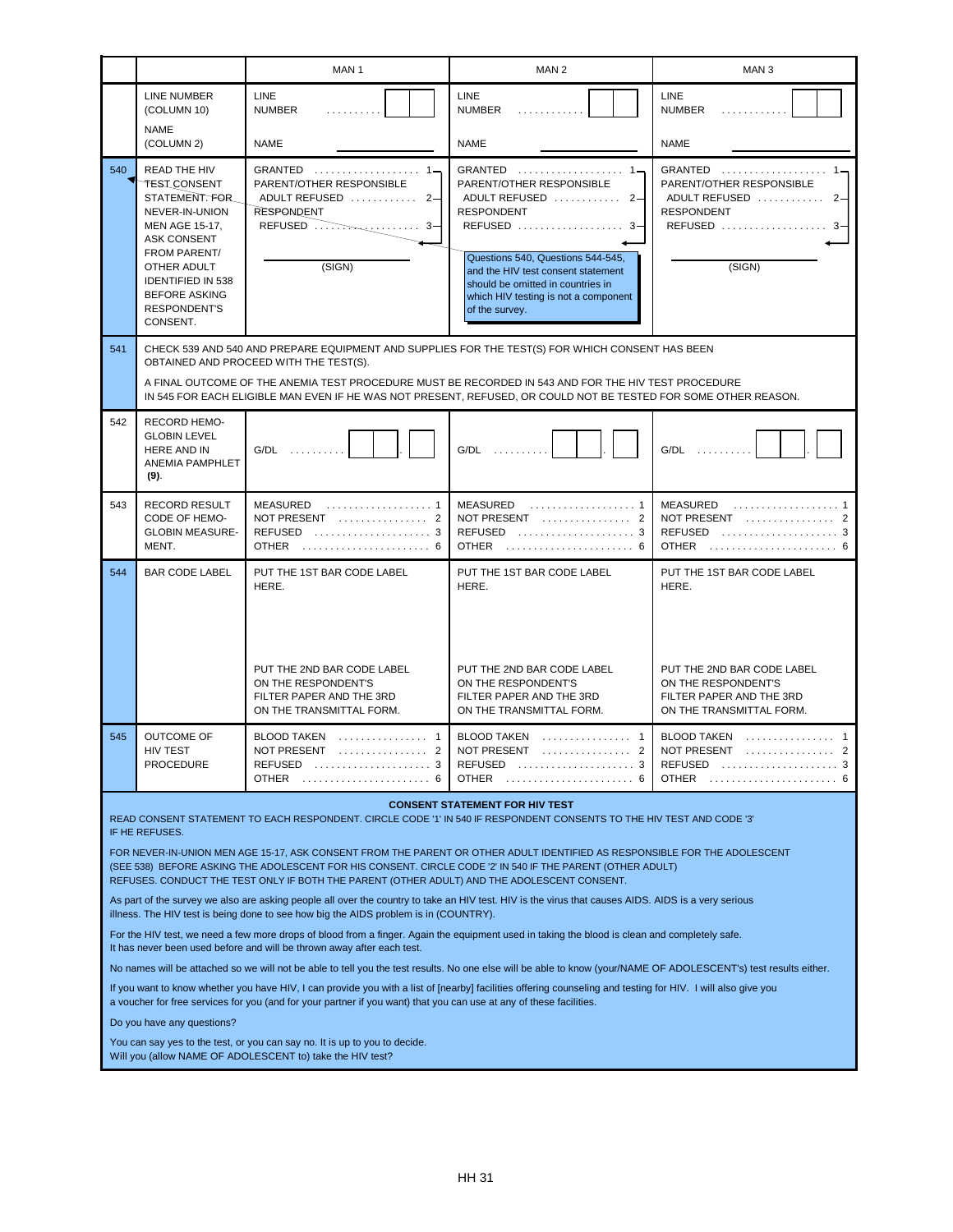|      |                                                                                                                                                                                                                                                                                                                                                                                                                                                                                                                                                                                                                                                                                                                                                                                                                                                                                                                                                                                                                                                                                                                                                                           | MAN <sub>1</sub>                                                                                                                       | MAN <sub>2</sub>                                                                                            | MAN <sub>3</sub>                                                                                            |  |
|------|---------------------------------------------------------------------------------------------------------------------------------------------------------------------------------------------------------------------------------------------------------------------------------------------------------------------------------------------------------------------------------------------------------------------------------------------------------------------------------------------------------------------------------------------------------------------------------------------------------------------------------------------------------------------------------------------------------------------------------------------------------------------------------------------------------------------------------------------------------------------------------------------------------------------------------------------------------------------------------------------------------------------------------------------------------------------------------------------------------------------------------------------------------------------------|----------------------------------------------------------------------------------------------------------------------------------------|-------------------------------------------------------------------------------------------------------------|-------------------------------------------------------------------------------------------------------------|--|
|      | LINE NUMBER<br>(COLUMN 10)                                                                                                                                                                                                                                                                                                                                                                                                                                                                                                                                                                                                                                                                                                                                                                                                                                                                                                                                                                                                                                                                                                                                                | <b>LINE</b><br><b>NUMBER</b><br>.                                                                                                      | <b>LINE</b><br><b>NUMBER</b><br>.                                                                           | LINE<br><b>NUMBER</b><br>.                                                                                  |  |
|      | <b>NAME</b><br>(COLUMN 2)                                                                                                                                                                                                                                                                                                                                                                                                                                                                                                                                                                                                                                                                                                                                                                                                                                                                                                                                                                                                                                                                                                                                                 | <b>NAME</b>                                                                                                                            | <b>NAME</b>                                                                                                 | NAME                                                                                                        |  |
| 545A | CHECK 545<br>OUTCOME OF<br><b>HIV TEST</b>                                                                                                                                                                                                                                                                                                                                                                                                                                                                                                                                                                                                                                                                                                                                                                                                                                                                                                                                                                                                                                                                                                                                | <b>BLOOD</b><br><b>BLOOD NOT</b><br><b>TAKEN</b><br>TAKEN<br><b>GO TO NEXT MAN</b>                                                     | <b>BLOOD</b><br><b>BLOOD NOT</b><br><b>TAKEN</b><br><b>TAKEN</b><br><b>GO TO NEXT MAN</b>                   | <b>BLOOD</b><br><b>BLOOD NOT</b><br><b>TAKEN</b><br><b>TAKEN</b><br><b>GO TO NEXT MAN</b>                   |  |
| 545B | <b>READ THE</b><br><b>CONSENT STATE-</b><br><b>MENT FOR</b><br>ADDITIONAL TESTS<br>WITH LEFT OVER<br><b>BLOOD. FOR</b><br>NEVER-IN-UNION<br>MEN<br>AGE 15-17,<br>ASK CONSENT<br><b>FROM PARENT/</b><br>OTHER ADULT<br><b>IDENTIFIED IN 538</b><br><b>BEFORE ASKING</b><br><b>RESPONDENT'S</b><br>CONSENT.                                                                                                                                                                                                                                                                                                                                                                                                                                                                                                                                                                                                                                                                                                                                                                                                                                                                 | GRANTED $\ldots \ldots \ldots \ldots \ldots 1$<br>PARENT/OTHER RESPONSIBLE<br>ADULT REFUSED  2-<br>RESPONDENT<br>REFUSED  3-<br>(SIGN) | PARENT/OTHER RESPONSIBLE<br>ADULT REFUSED  2-<br><b>RESPONDENT</b><br>(SIGN)                                | GRANTED<br>PARENT/OTHER RESPONSIBLE<br>ADULT REFUSED  2-<br><b>RESPONDENT</b><br>REFUSED  3-<br>(SIGN)      |  |
| 545C | <b>ADDITIONAL TESTS</b>                                                                                                                                                                                                                                                                                                                                                                                                                                                                                                                                                                                                                                                                                                                                                                                                                                                                                                                                                                                                                                                                                                                                                   | CHECK 545B:<br>IF CONSENT HAS NOT BEEN GRANTED<br><b>WRITE "NO ADDITIONAL</b><br>TEST" ON THE FILTER PAPER.                            | CHECK 545B:<br>IF CONSENT HAS NOT BEEN GRANTED<br><b>WRITE "NO ADDITIONAL</b><br>TEST" ON THE FILTER PAPER. | CHECK 545B:<br>IF CONSENT HAS NOT BEEN GRANTED<br><b>WRITE "NO ADDITIONAL</b><br>TEST" ON THE FILTER PAPER. |  |
| 545D | GO BACK TO 533 IN NEXT COLUMN IN THIS QUESTIONNAIRE OR IN THE FIRST COLUMNS OF ADDITIONAL QUESTIONNAIRE(S); IF NO MORE<br>MEN, END INTERVIEW.                                                                                                                                                                                                                                                                                                                                                                                                                                                                                                                                                                                                                                                                                                                                                                                                                                                                                                                                                                                                                             |                                                                                                                                        |                                                                                                             |                                                                                                             |  |
|      | <b>CONSENT STATEMENT FOR ADDITIONAL TESTS</b><br>READ CONSENT STATEMENT TO EACH RESPONDENT. CIRCLE CODE '1' IN 545B IF RESPONDENT CONSENTS TO THE ADDITIONAL TESTS AND<br>CODE '3' IF HE REFUSES.<br>FOR NEVER-IN-UNION MEN AGE 15-17, ASK CONSENT FROM THE PARENT OR OTHER ADULT IDENTIFIED AS RESPONSIBLE FOR THE ADOLESCENT<br>(SEE 538) BEFORE ASKING THE ADOLESCENT FOR HIS CONSENT. CIRCLE CODE '2' IN 545B IF THE PARENT (OTHER ADULT)<br>REFUSES. CIRCLE CODE '1' IN 545B ONLY IF BOTH THE PARENT (OTHER ADULT) AND THE ADOLESCENT CONSENT.<br>We ask you to allow [SURVEY IMPLEMENTING ORGANIZATION/MINISTRY OF HEALTH] to store part of the blood sample at the laboratory<br>to be used for testing or research in the future. We are not certain about what tests might be done.<br>The blood sample will not have any name or other data attached that could identify (you/NAME OF ADOLESCENT). You do not have to agree.<br>If you do not want the blood sample stored for later use, (you/NAME OF ADOLESCENT) can still participate in the HIV testing in this survey. Will you<br>allow us to keep the blood sample stored for later testing or research? |                                                                                                                                        |                                                                                                             |                                                                                                             |  |